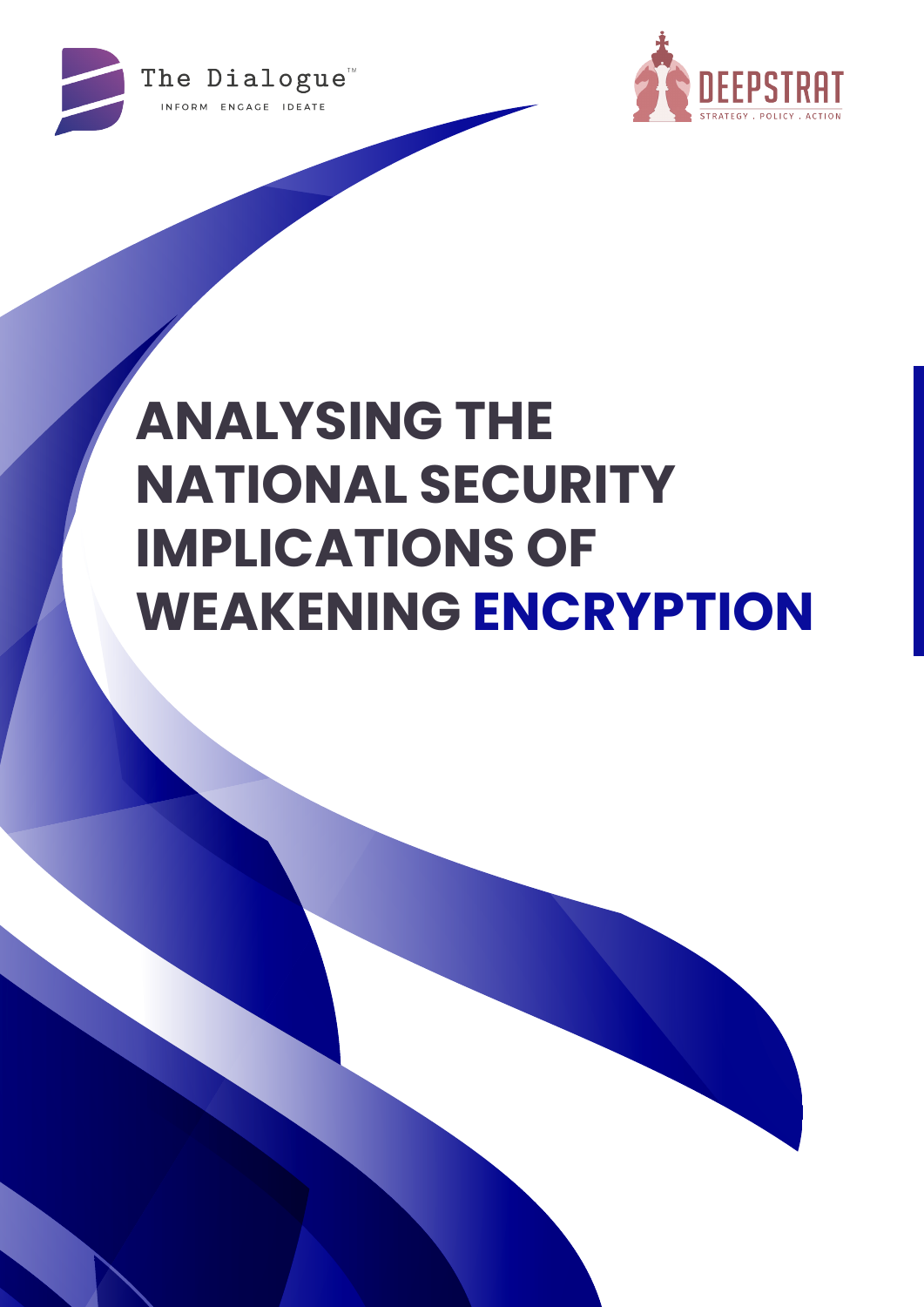



## **ANALYSING THE NATIONAL SECURITY IMPLICATION OF WEAKENING ENCRYPTION**

## **Authors**

**Mr. Yashovardhan Azad, IPS (Retd.)**  Chairman, DeepStrat

**Mr. Anand Venkatnarayanan** Strategic Advisor, DeepStrat

**Mr. Pranav Bhaskar Tiwari** Programme Manager, The Dialogue™

**Mr. Sreyan Chatterjee** Senior Research Manager, The Dialogue™

## **Editor**

**Mr. Saikat Datta,**  Designated & Founding Partner, DeepStrat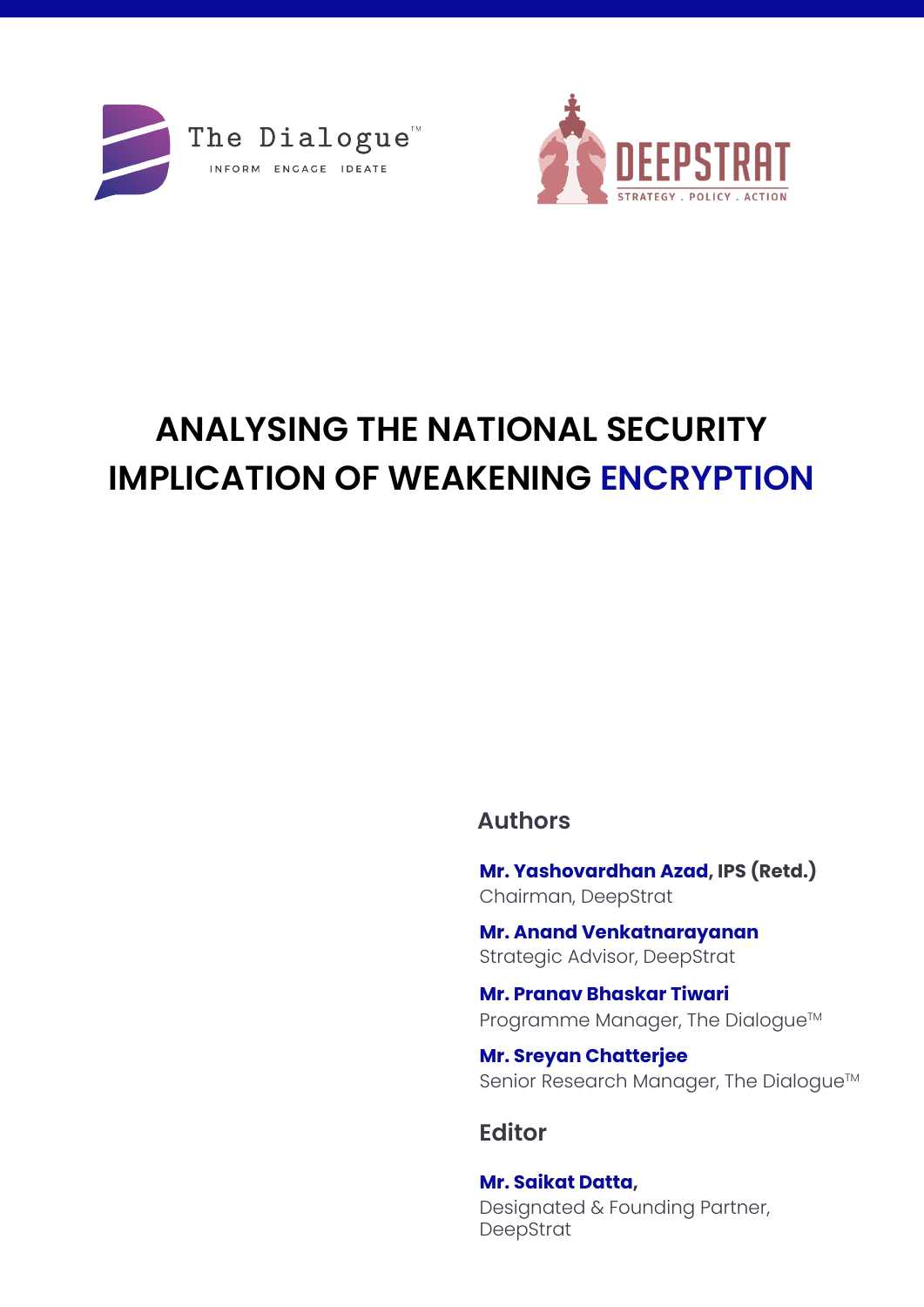## **Acknowledgement**

We would like to thank Ambassador P. R. Chakravarty, IFS (Retd.), Former Secretary (Economic Relations), Ministry of Foreign Affairs, Mr. Amitabh Mathur, IPS (Retd.), Former Special Secretary, Research & Analysis Wing (R&AW), Vice Admiral Shekhar Sinha, Former FOC-in-C, Western Naval Command & Chief of Integrated Defence Staff and Mr. Navneet Rajan Wasan, IPS (Retd), Director General, Bureau of Police Research & Development for their support towards shaping this study.

Special thanks to the key discussants of all our consultations on encryption and cybersecurity, whose views have helped in shaping The Dialogue's research in this area. We express our sincere gratitude to Mr. Kazim Rizvi, Founding Director, The Dialogue without whose support, this report would not have been made possible. We also extend our gratitude to Ms. Avani Airan, Mr. Abhishek V., Mr. Bhavya Kapil Birla and Mr. Gyan Prakash Tripathi for their research assistance and Mr. Abhinav Kashyap for designing the report.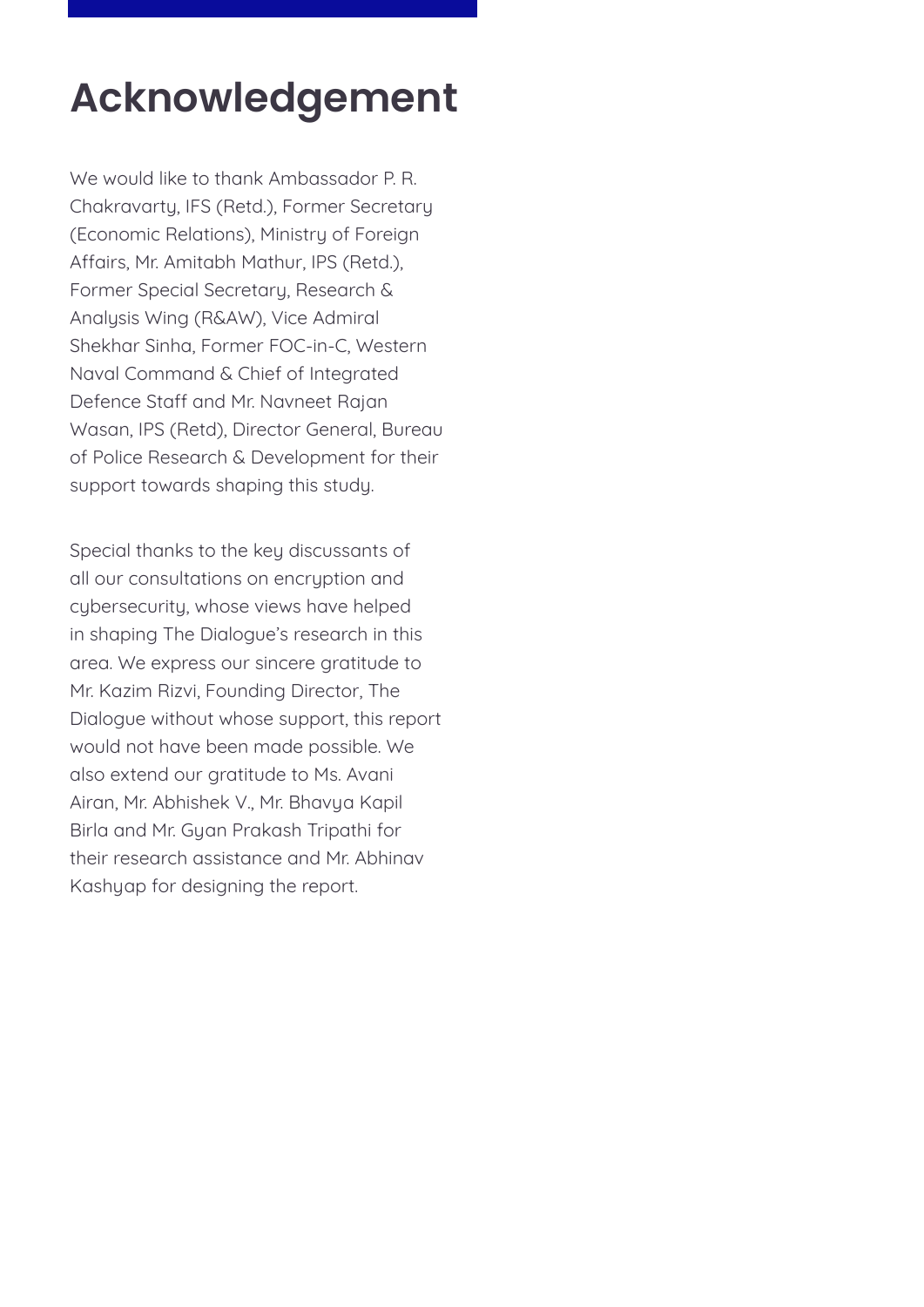## **Glossary of Technical Terms**

| <b>Term</b>                | <b>Definition</b>                                                                                                                                                                                                                                                                                                                                           |
|----------------------------|-------------------------------------------------------------------------------------------------------------------------------------------------------------------------------------------------------------------------------------------------------------------------------------------------------------------------------------------------------------|
| <b>APT</b>                 | Advanced Persistent Threats are attacks from an adversary state with<br>sophisticated resources and expertise that remains undetected in enemy<br>computer servers for extended periods of time.                                                                                                                                                            |
| Asymmetric<br>Encryption   | Asymmetric Encryption is also known as Public-key encryption where the<br>encryption key (public) and its decryption key (private key) are different. Only<br>holders of the unique private key can decrypt messages sent using the public<br>key.                                                                                                          |
| <b>BGP</b>                 | Border Gateway Protocol is the postal service of the Internet. The BG protocol is<br>responsible for finding the most efficient routes between autonomous systems<br>for the data to travel from one point to the other.                                                                                                                                    |
| <b>CSAM</b>                | Child Sexual Abuse Material is the term used to define any content that depicts<br>children involved in sexually explicit activity.                                                                                                                                                                                                                         |
| <b>DNS</b>                 | The domain name system is how computers convert human-readable domain<br>names and hostnames to numerical IP addresses. When you type google.com<br>into your web browser's address bar, your computer contacts its DNS server,<br>and the DNS server replies with the numerical IP address of Google's server,<br>which is what your computer connects to. |
| E <sub>2</sub> EE          | The term 'end-to-end' signifies the two ends of a communication channel that<br>are protected against snooping from anyone including the service provider.                                                                                                                                                                                                  |
| Hashes                     | Hashing is the process used to assign a unique value to any particular content,<br>so that it can be verified later for data integrity.                                                                                                                                                                                                                     |
| <b>IP Layer</b>            | An IP address is a numerical address that corresponds to your computer on a<br>network. When a computer wants to connect to another computer, it connects<br>to that computer's IP address.                                                                                                                                                                 |
| <b>ISP</b>                 | Internet Service Provider.                                                                                                                                                                                                                                                                                                                                  |
| Key-Escrows                | Key Escrows are an arrangement where encryption keys that provide access<br>to plain text is stored and accessible by third parties (including government<br>agencies).                                                                                                                                                                                     |
| <b>LEA</b>                 | Law Enforcement Agencies.                                                                                                                                                                                                                                                                                                                                   |
| <b>LDAP</b>                | Lightweight Directory Access Protocol is an open, vendor-neutral internet pro-<br>tocol that allows for data sets to be maintained in an organized manner that is<br>often hierarchical. In a simplified sense, one can understand the LDAP as a data-<br>base of information that can be used by authorized persons when needed.                           |
| Originator<br>Traceability | Adding identifying information to any message that is sent to other parties using<br>E2EE.                                                                                                                                                                                                                                                                  |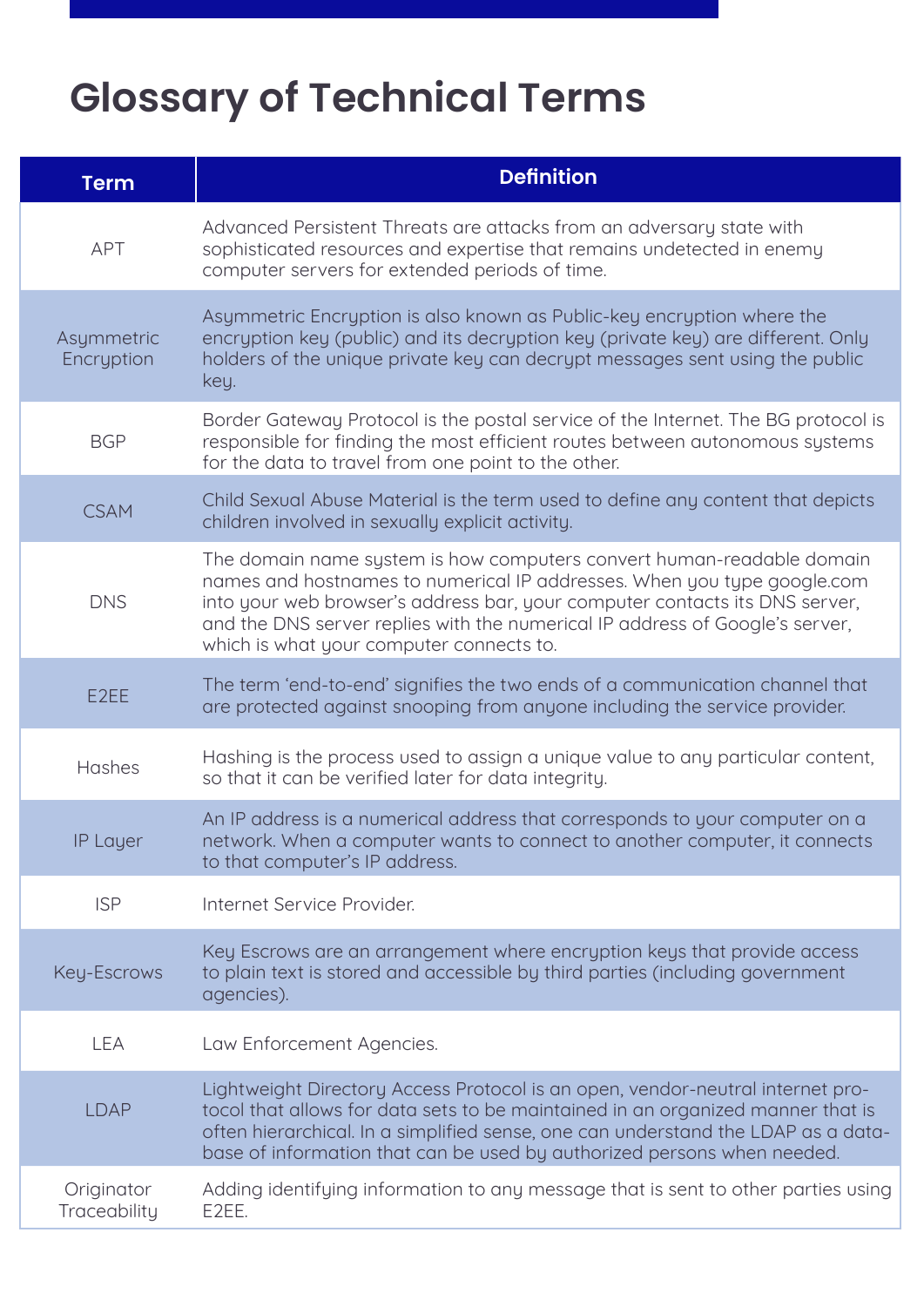| <b>Term</b>                | <b>Definition</b>                                                                                                                                                                                                                                                                                                                                                                                                                                                                                                                                                                                      |
|----------------------------|--------------------------------------------------------------------------------------------------------------------------------------------------------------------------------------------------------------------------------------------------------------------------------------------------------------------------------------------------------------------------------------------------------------------------------------------------------------------------------------------------------------------------------------------------------------------------------------------------------|
| Public Key<br>Cryptography | Public Key Cryptography is an Asymmetric encryption technique.                                                                                                                                                                                                                                                                                                                                                                                                                                                                                                                                         |
| <b>SSL</b>                 | Secure Sockets Layer is a protocol used to authenticate encrypted channels<br>between computers. It is based on a certification format where SSL certified<br>public keys are distributed widely and are matched with private keys to make<br>an encrypted tunnel between the user and the software or website they wish<br>to access. It was deprecated in 1999 being replaced by the Transport Layer<br>Security (TLS) protocol.                                                                                                                                                                     |
| SMTP/IMAP                  | Simple Mail Transfer Protocol and Internet Message Access Protocol are used to<br>transfer mails from the user through the server and to their destinations. SMT<br>is also used for relaying or forwarding mail messages from one mail server<br>to another which is necessary in cases where both ends of the transfer are on<br>different platforms (Ex. Microsoft Outlook and Gmail).<br>IMAP takes the SMT protocol to another level. It enables the storage of<br>messages in a hierarchical order on the platform server (GMail's server) and<br>allows for searchable contents across devices. |
| The Signal<br>Protocol     | The Signal Protocol is a cryptographic scheme that allowed for E2EE messaging<br>and other applications.                                                                                                                                                                                                                                                                                                                                                                                                                                                                                               |
| <b>TCP</b>                 | Transmission Control Protocol is a fundamental protocol in the Internet Protocol<br>Suite and is responsible for sending data between the source and destination in<br>a numbered and segmented format. TCP breaks the data being sent into small<br>segments that are numbered and sequentially arranged at the destination so<br>that the destination has the same data that was transferred from the source.                                                                                                                                                                                        |
| <b>TLS</b>                 | Transport Layer Security is the newer encryption layer built to be stronger than<br>SSL. The 's' in Https indicates the presence of TLS encryption on the website. TLS<br>authenticates the parties on either of the communication to verify they are who<br>they claim to be.                                                                                                                                                                                                                                                                                                                         |
| <b>UDP</b>                 | User Datagram Protocol is a data transfer protocol that senses small data<br>packages called 'Datagrams'. It sends packages of data very quickly but doesn't<br>secure them as the transfer of packages between computers using UDP is done<br>without establishing a connection. Thus, UDP although faster than TCP is less<br>secure and is generally never used to transfer sensitive information.                                                                                                                                                                                                  |
| <b>VPN</b>                 | Virtual Private Networks provide greater security online as they make private<br>networks on a public network connection. They mask your IP address so that<br>your actions are untraceable and thus, add a layer of security to your internet<br>actions.                                                                                                                                                                                                                                                                                                                                             |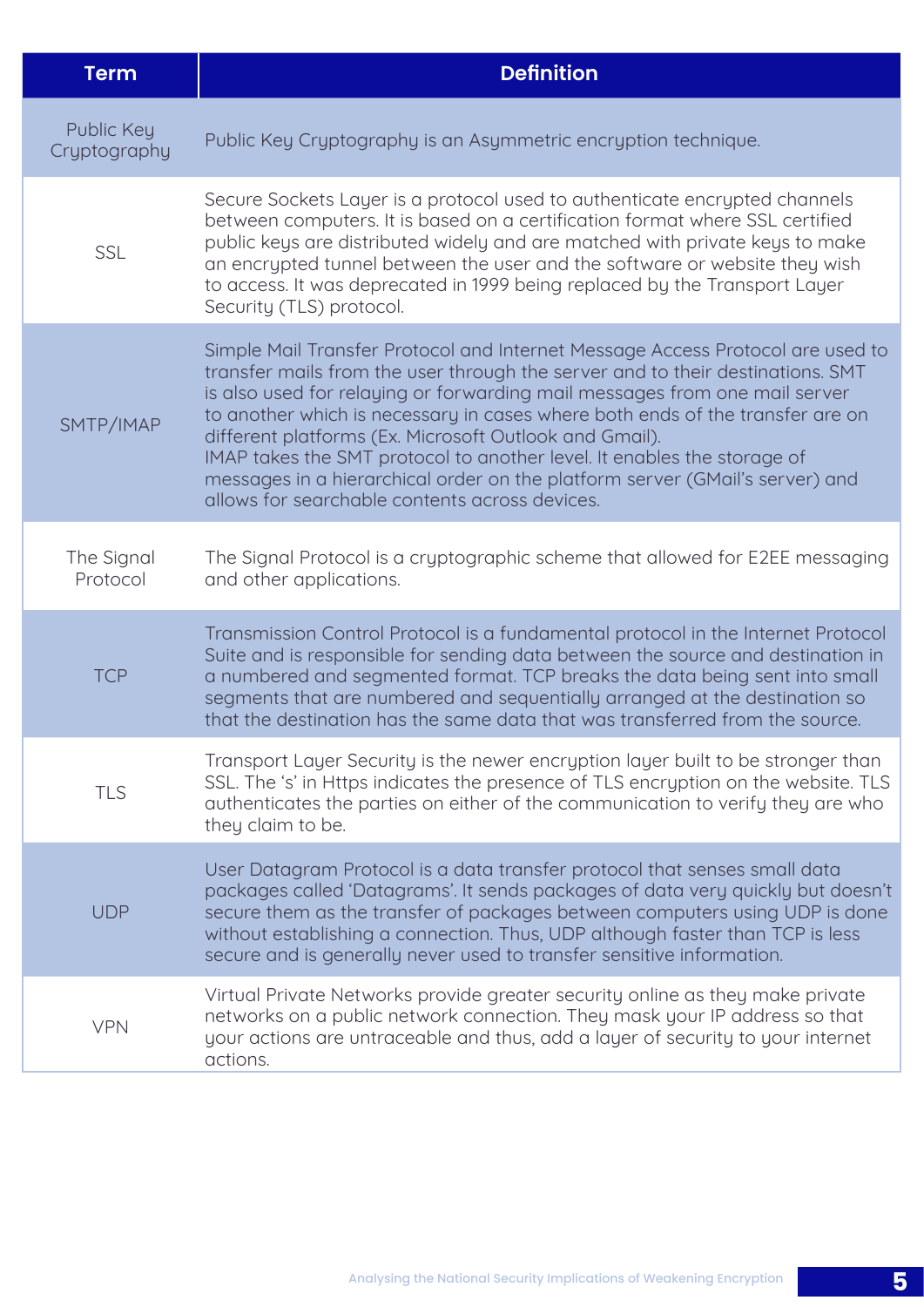## **Introduction**

In Prof. Balkin's Algorithmic societyi, everyone seeks data, and not all want it legally, including both state and non-state actors. On an average day, India faces 375 cyberattacks<sup>ii</sup> and the targets cover the entire spectrum from critical infrastructure, financial institutions, small businesses and individuals. In 2020<sup>iii</sup> alone, there were 11,58,208 such incidents, a 3-fold increase from 2019. Given this reality, a robust approach where technical standards, laws and policies reinforce each other in the cyber domain is of utmost importance.

Encryption standards, laws and policies is one such area, where there is a vigorous debate, particularly on the topic of exceptional access to end-to-end encruption (hereinafter 'E2EE') private communications, used by applications based on the Signal protocol. While the current debate is framed as a binary of Privacy of users vs. Security of the State, in reality, it is a Security vs. Security debate, because any technology that has wide spread adoption becomes a critical infrastructure by itself, whether operated by the state or private entities.

The widespread adoption of E2EE across a wide variety of applications around the world thus becomes a universal critical infrastructure (standard), the shaping and protection of which is important for ensuring national security. This report assesses the E2EE debate from the Security vs. Security perspective, lays out the issues on both sides of the debate and also recommends a set of technical and policy measures to resolve them.

The first section examines the age-old encryption debate and how the technology has evolved over the years. It sets the context for the debate and discusses how dual-use encryption technology interacts with our constitutional ideals, national security, and economy.

The second section gives a qualitative and quantitative analysis on the importance that Indian citizens give to E2EE and documents how E2EE is no more a technology for secure messaging alone, but is the foundation to ensure security. The third section breaks down the key aspects of the E2EE technology for the reader to appreciate a holistic picture of the developments in the area of Encruption.

After setting this contextual foundation, the fourth chapter discusses the contours of the Indian surveillance regime. It documents the key challenges posed by E2EE to the existing surveillance capabilities, which data sets are already available and by following a process outlined in the report what more can be achieved. The experimental meta data analysis has been discussed with veterans from law enforcement agencies (hereinafter 'LEAs') and their views on the encryption debate and existing capabilities have also been highlighted.

It is on the basis of this extensive research that we recommend four key steps to ensure a progressive cybersecurity regime in India.

i Balkin. J.M. (2017,Sept. 20) Free Speech in the Algorithmic Society: Big Data, Private Governance, and New School Speech Regulation, UC Davis Law Review (2018), Yale Law School, Public Law Research paper No. 615, accessible from [https://papers.ssrn.com/sol3/papers.cfm?abstract\\_id=3038939](https://papers.ssrn.com/sol3/papers.cfm?abstract_id=3038939)

ii India sees 375 cyberattacks everyday (Nov.17, 2020), PTI, [https://www.thehindu.com/business/in](https://www.thehindu.com/business/india-sees-375-cyberattacks-everyday/article33110725.ece)[dia-sees-375-cyberattacks-everyday/article33110725.ece](https://www.thehindu.com/business/india-sees-375-cyberattacks-everyday/article33110725.ece)

iii Lok Sabha Starred Question No: 393 regarding Cyber Attacks (2021, Mar. 23) Answered by Shri. G. Kishan Reddy , Minister of State for Home Affairs. Accessible from [http://loksabhaph.nic.in/questions/QResult15.](http://loksabhaph.nic.in/questions/QResult15.aspx?qref=23441&lsno=17) [aspx?qref=23441&lsno=17](http://loksabhaph.nic.in/questions/QResult15.aspx?qref=23441&lsno=17)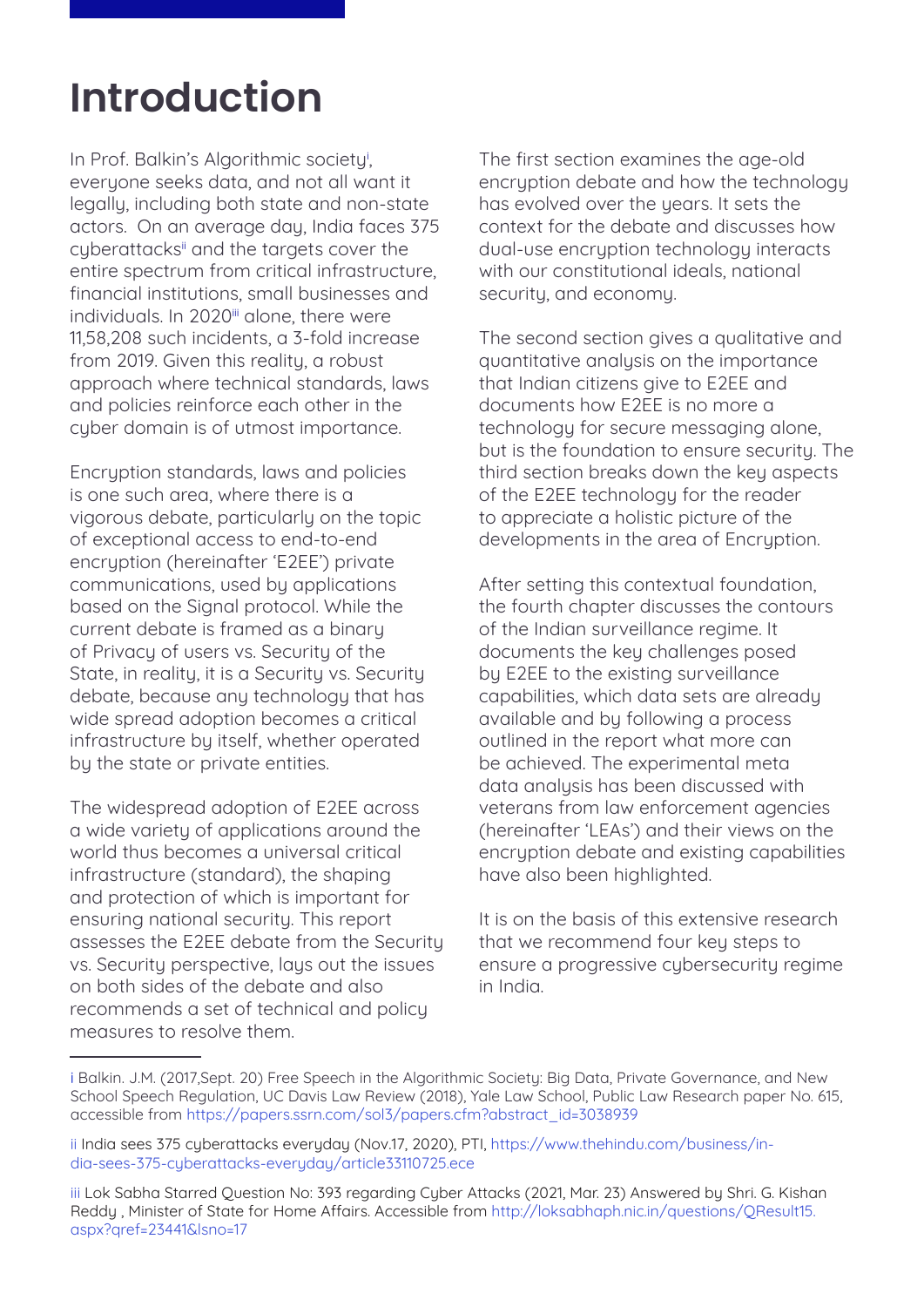## **Table of Content**

| $\overline{\phantom{a}}$ |
|--------------------------|
| $\overline{\mathbf{3}}$  |
| $\overline{\mathbf{3}}$  |
| $\overline{\mathbf{4}}$  |
| 5                        |
| $\overline{7}$           |
| 9                        |
| 9                        |
| 10                       |
| 11                       |
| 14                       |
| 14                       |
| 15                       |
| 15                       |
| 15                       |
| 16                       |
| 16                       |
| 16                       |
| 17                       |
| 21                       |
| 24                       |
| 24                       |
| 25                       |
| 25                       |
| 25                       |
| 26                       |
| 27                       |
| 27                       |
| 28                       |
| 29                       |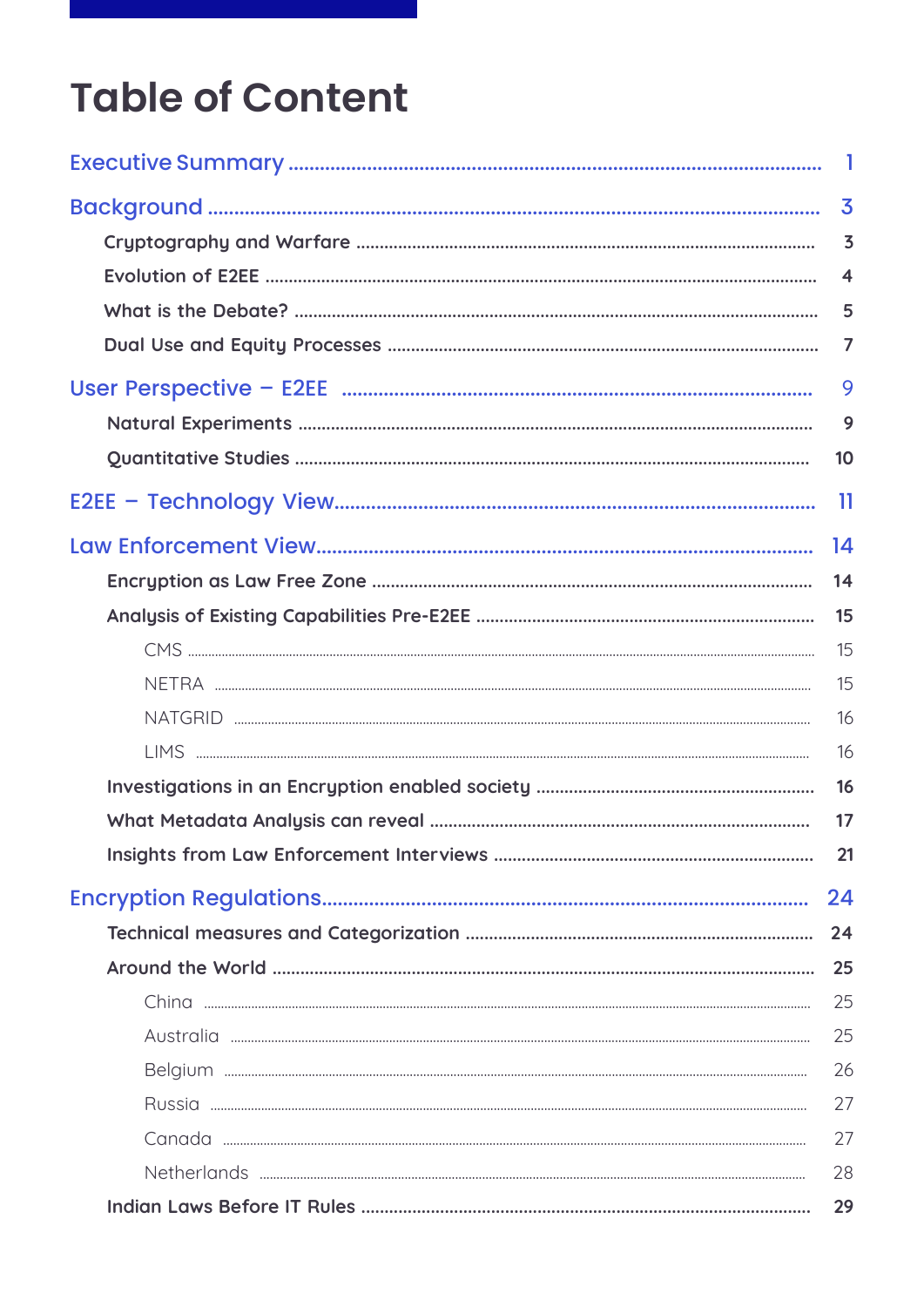|                                                     | 30 |
|-----------------------------------------------------|----|
|                                                     | 30 |
|                                                     | 31 |
|                                                     | 31 |
|                                                     | 31 |
|                                                     | 32 |
|                                                     |    |
|                                                     | 33 |
|                                                     | 33 |
|                                                     | 33 |
|                                                     | 33 |
| A nationwide study to gauge the requirements of the |    |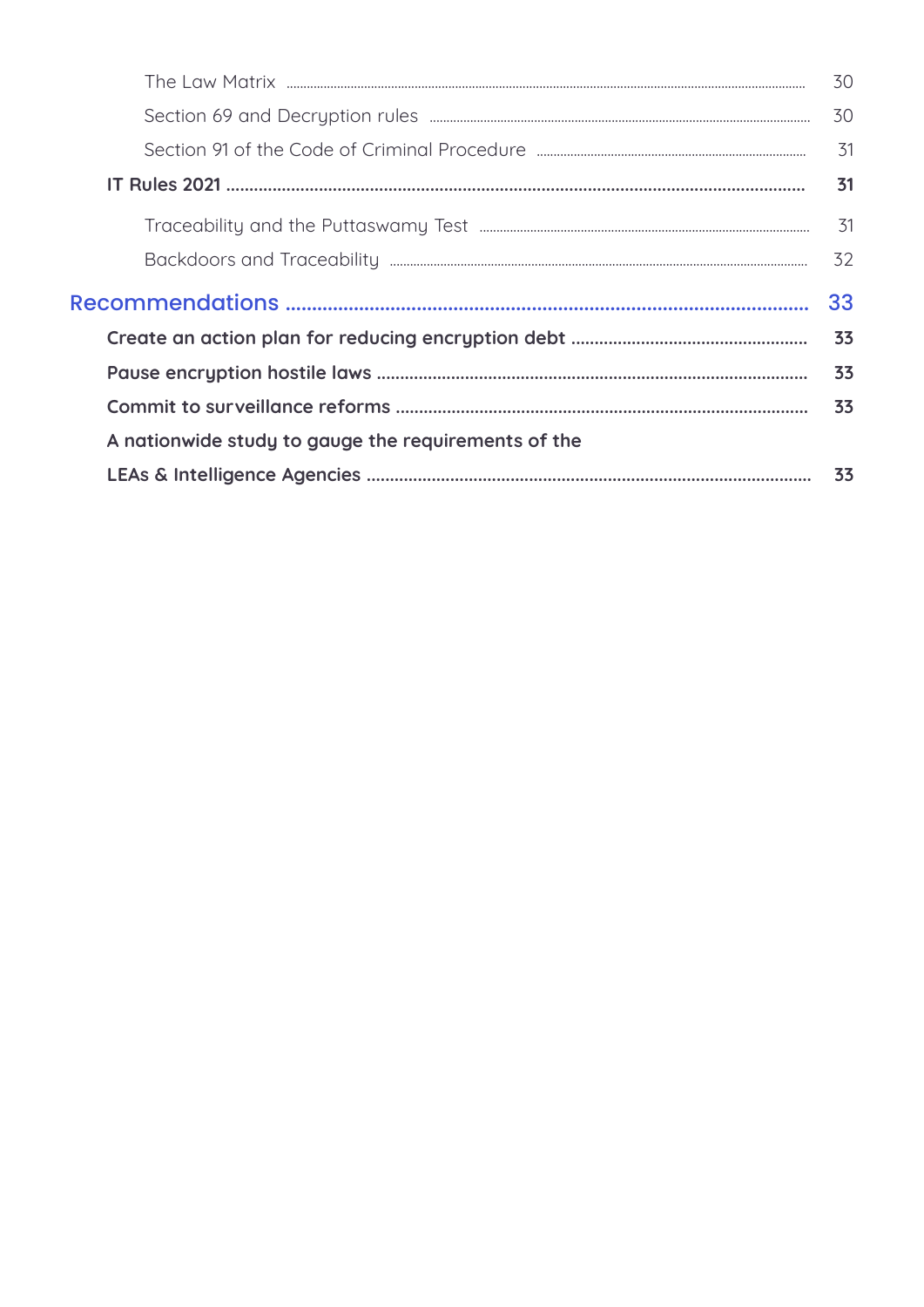## <span id="page-8-0"></span>**Executive Summary**

Encruption in today's increasingly interconnected world is perhaps the only technology that provides us a sense of safety online. It is the most important enabler of free speech and indirectly thus, allows for the internet enabled communication to provide the same privacy we expect within the confines of what a physical conversation with another person offers, but in the digital world. Despite its pivotal importance in maintaining individual privacy, it does indeed hamper the state's ability to fulfil legitimate state security actions in certain cases. Most debates seem to address the topic in a Privacy vs. Security binary. We reached out to key stakeholders to get a more nuanced perspective of this debate. Post that we hosted semistructured interviews with veterans from intelligence and law enforcement agencies to appreciate the challenges they faced in investigating cybercrimes and its interaction with end-to-end encruption technology. Our findings are listed below:

Firstly, weakening encryption technology through backdoors has short term benefits with long term consequences as the States cannot be secure if their citizens are not. Mandating backdoors either through legal or other means, has short term advantages for the intelligence agencies intent on targeting bad actors, but in the long term impacts their own citizens, thus not only nullifying the short term gains, but also creating exponential long term costs.

Secondly, in our interactions with former and serving members of India's intelligence community, we learnt that there is a significant lack of capacity on part of our intelligence infrastructure to analyze meta data as well as effectively use any decrypted content that even a backdoor may provide, should the state go through with such a legislation. In such a

scenario we recommend capacity building, preferably one without compromising E2EE, especially, when studies indicate that E2EE does not need to be done away with or weakened to achieve state objectives. It is thus crucial to stop legislating encryption hostile laws.

Thirdly, a net importer of weapons with no indigenous capability to build, maintain and service them, cannot be a credible military power. Correspondingly, a net importer of encryption technologies with no capability to build, break and maintain them, cannot be a credible cyber power. Given that more and more weapon systems and critical infrastructure are getting digitalized, a Nation-State which has encryption debt (like India) will always be vulnerable.

Similar to how a country in debt cannot hope to come out of it, by going deeper into debt, encruption debt cannot be reduced by becoming more hostile to encryption, as it erodes whatever cyber capabilities that exist, across the spectrum. Hence an action plan for reducing encryption debt is a must, and developing a E2EE stack offers a faster way to get there.

Fourthly, Indian Surveillance projects need to be reformed in order to abide by the Puttaswamy mandate while increasing their technical expertise to use meta data for meeting state security goals. This is recommended considering that making backdoors into E2E encrypted platforms is largely futile as it will only push illegal chats to other platforms offering encrypted communication.

Fifthly, while lawmakers globally have cracked down on E2E encryption as the key enabler of illegal and terrorist activities, this perspective is dismissive of the data available that speaks to the contrary. The SIRIUS EU Digital Evidence Situation Report wherein 325 experts from law enforcement agencies were interviewed, concluded that the key challenge was to access even the basic information on users owing to lengthy processes and varied cooperation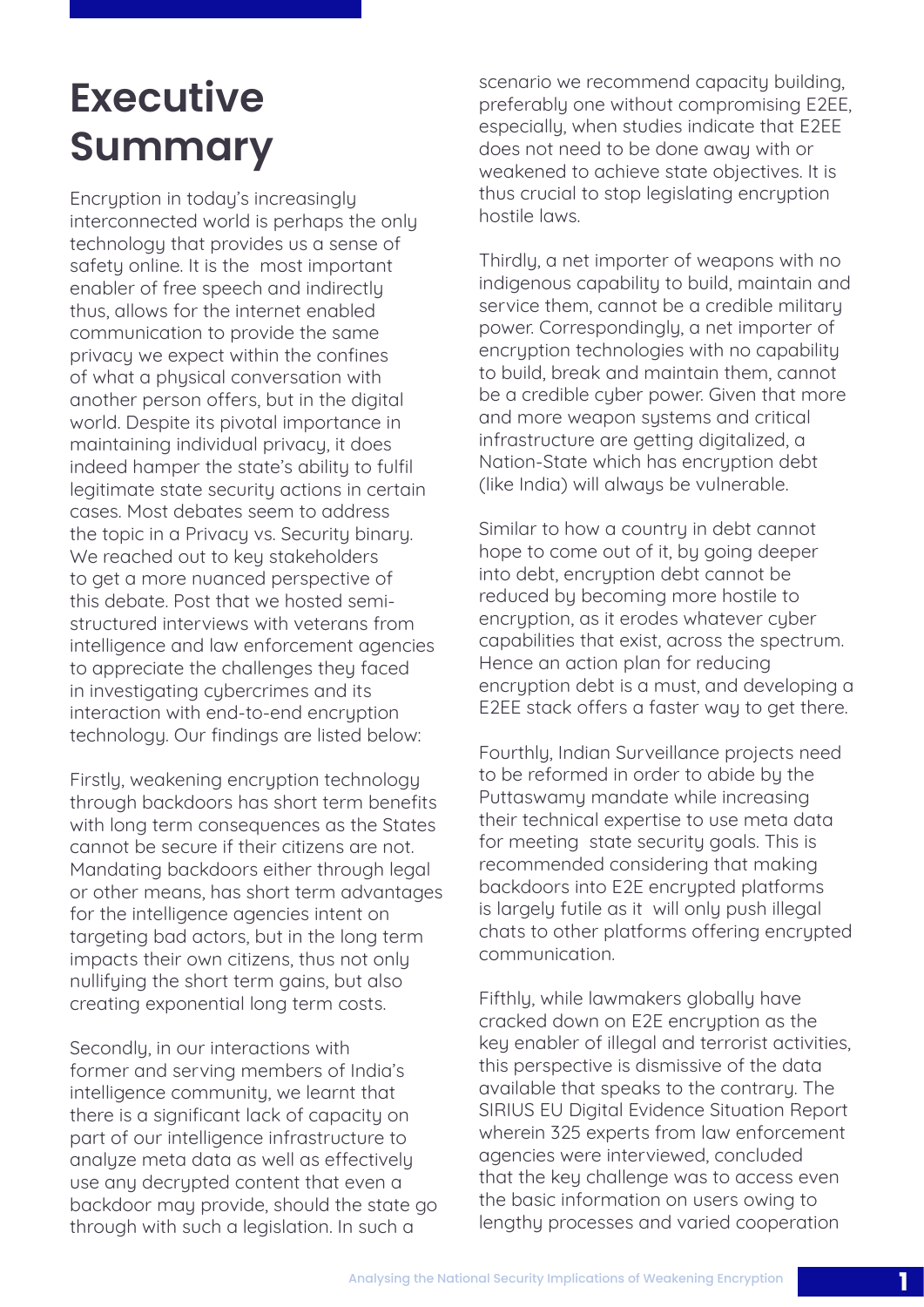mechanisms of different companies. Accordingly, it is recommended that process and personnel for accessing meta data on presentation of legal warrant be defined for seamless investigations in India.

Sixthly, while the State's interest in regulating the spread of CSAM and fake news online are legitimate, the State shall endeavour to limit their actions within the confines of the Puttaswamy mandate and the proposed data protection framework. This requires adherence of data minimisation principle and passing a four fold test to put any valid restriction on an individual's privacy.

Seventhly, the State's proposed originator traceability requirement is not only contrary to the Puttaswamy mandate, but also is technically infeasible without fundamentally breaking E2E encryption. E2E encrupted messaging tools and applications are now being used by at least 400 million users in India, which is 25% of the population. Hence mandating 'originator traceability' which cannot be implemented without breaking E2E encryption, puts each of these users at risk.

Eighthly, there is a pressing need for routine sensitization as well as upskilling of all stakeholders in the criminal justice system about the complex dual-use dynamics that form the basis of encryption technology.

Lastly, there is a need to understand where our intelligence and law enforcement agencies are facing challenges, more importantly in terms of access. A study should be commissioned to assess the need of modern technology required by the said institutions. The need for advanced technology for lawful hacking and meta data analysis must be assessed and catered to all while adhering to the standards ruled by the Puttaswamy case. This is a key step towards increasing our capabilities to keep our citizens secure while ensuring that E2E encryption protect individual privacu the way it does currently.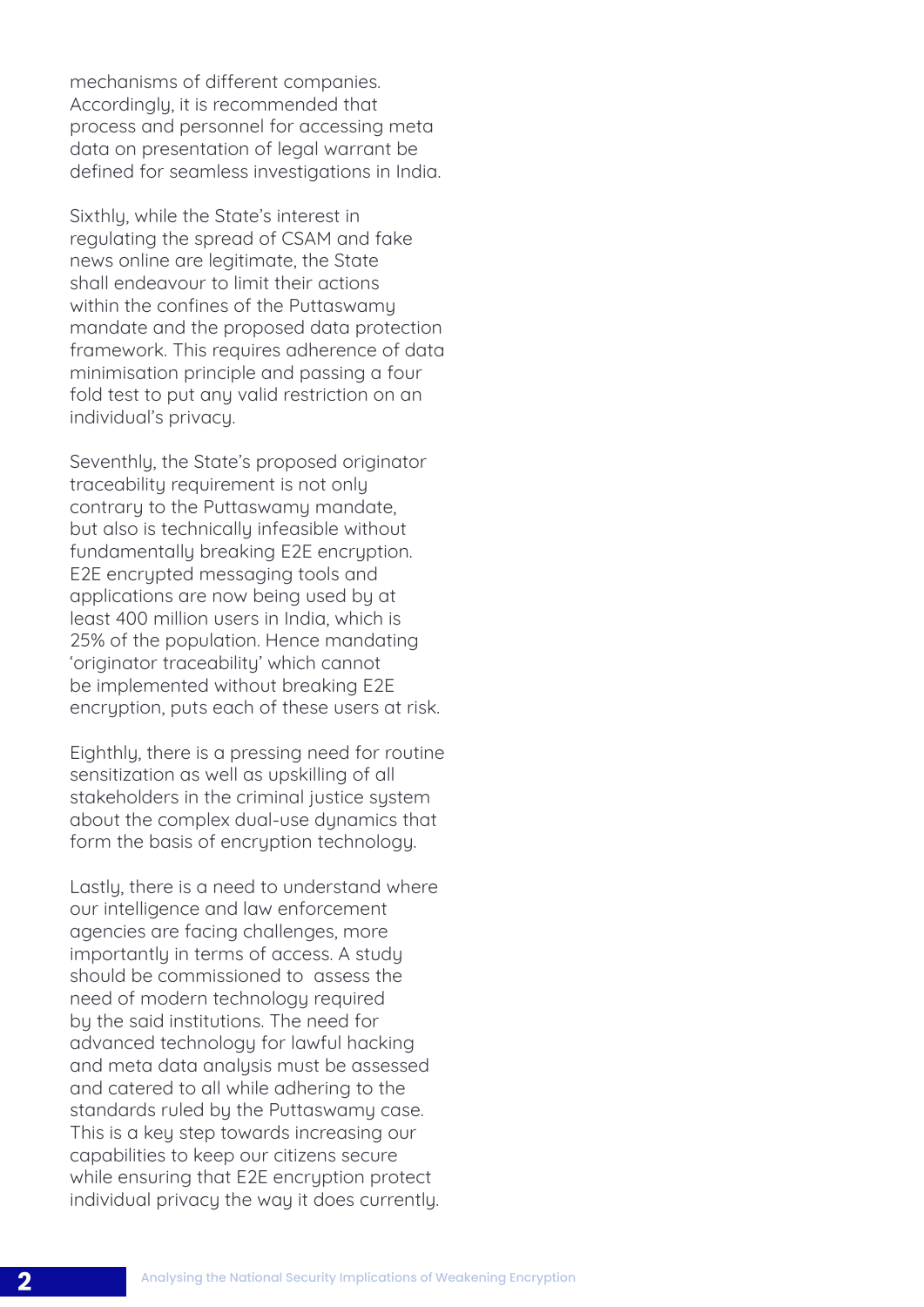## <span id="page-10-0"></span>**1 Background**

## 1.1 Cryptography and Warfare

The need for a formal discipline of cruptography pre-dates even the invention of the written word.<sup>1</sup> While the written word needs to follow a sustem of rules that allows others to learn to read and write, the spoken word is much more flexible and explains the proliferation of dialects, which may be hard for speakers from other dialects to understand. Hence creation of a new dialect to transmit messages was a common technique. One could simply prefix or suffix or insert a known sullable while speaking and create a dialect that is hard to comprehend when spoken rapidly (e.g. Pig Latin, Spanish Jerigonza, South Indian language dialects etc.).

Coded writing to convey instructions to armies and other agents of the state was normal practice and even finds mentions in the Greek epic poem, Iliad, where the hero Bellerophon was sent with a secret tablet, which contained a message to get rid of the bearer. Use of other approaches towards encryption such as the 'Spartan Scutale' and other simple substitution ciphers (replacing a character in a written language with some other character) existed even as far back as 7<sup>th</sup> Century B.C.

The first systematic cryptography treatment was done by the Arabs, particularly Abu Al Kindi.<sup>2</sup> The Tudor period in England was involved in active development of cryptography based on the work of the Arabs, but the first major milestone of cryptography determining the outcome of war, happened in 1628, in the battle of Réalmont in 1628, where the defenders' message of dwindling supplies was broken, which resulted in their surrender.<sup>3</sup>

The invention of telegraph also created fertile grounds for further development of cryptography, as messages were sent via a broadcast medium than via specific targeting approaches. During the Napoleon era, multiple ciphers were used based on message priority with increasing complexity, but almost all of them were broken by the British.

The book 'La Cryptographie Militaire' was written in 1883, which detailed basic rules that any cryptographic system has to be follow, some of which are relevant even today. The invention of radio (another broadcast medium) created further need for the development of cryptography, just like telegraph a few decades earlier. MI-8, the American code breaking organization was formed to analyse and break all types of codes during WW-I but in the year 1929, it was shut down bu Herbert Hoover. who said 'Gentlemen do not read other Gentlemen's mail'.<sup>4</sup>

WW-II also saw further development on cryptography, where words from hard to learn Navajo language were used for operational key words to phrases . This allowed the creation of unbreakable code that could translate three lines of English text in 20 seconds compared to 30 minutes, which was the norm with code breaking machines<sup>5</sup>. These code breakers played a critical role in the victory of the Iwo Jima

<sup>1</sup> Kahn, D. (1967). The Code breakers. The MacMillan Company.

<sup>2</sup> Smith, D. J. (2003, January). Codes and Ciphers in History, Part 1 - To 1852 . Retrieved from [https://web.](https://web.archive.org/web/20050309020549/http://www.smithsrisca.demon.co.uk/crypto-ancient.html) [archive.org/web/20050309020549/http://www.smithsrisca.demon.co.uk/crypto-ancient.html](https://web.archive.org/web/20050309020549/http://www.smithsrisca.demon.co.uk/crypto-ancient.html)

<sup>3</sup> Cohen, F. (1990). A Short history of Cryptography (Chapter 2). Retrieved from Istanbul Technical University: <https://web.itu.edu.tr/~orssi/dersler/cryptography/Chap2-1.pdf>

<sup>4</sup> National Security Agency. (n.d.). The Black Chamber. Retrieved from [https://www.nsa.gov/about/cryptolog](https://www.nsa.gov/about/cryptologic-heritage/center-cryptologic-history/pearl-harbor-review/black-chamber)[ic-heritage/center-cryptologic-history/pearl-harbor-review/black-chamber](https://www.nsa.gov/about/cryptologic-heritage/center-cryptologic-history/pearl-harbor-review/black-chamber)

<sup>5</sup> Office of the Director of National Intelligence. (n.d.). 1942: Navajo Code Talkers. Retrieved from [https://www.](https://www.intelligence.gov/index.php/people/barrier-breakers-in-history/453-navajo-code-talkers) [intelligence.gov/index.php/people/barrier-breakers-in-history/453-navajo-code-talkers](https://www.intelligence.gov/index.php/people/barrier-breakers-in-history/453-navajo-code-talkers)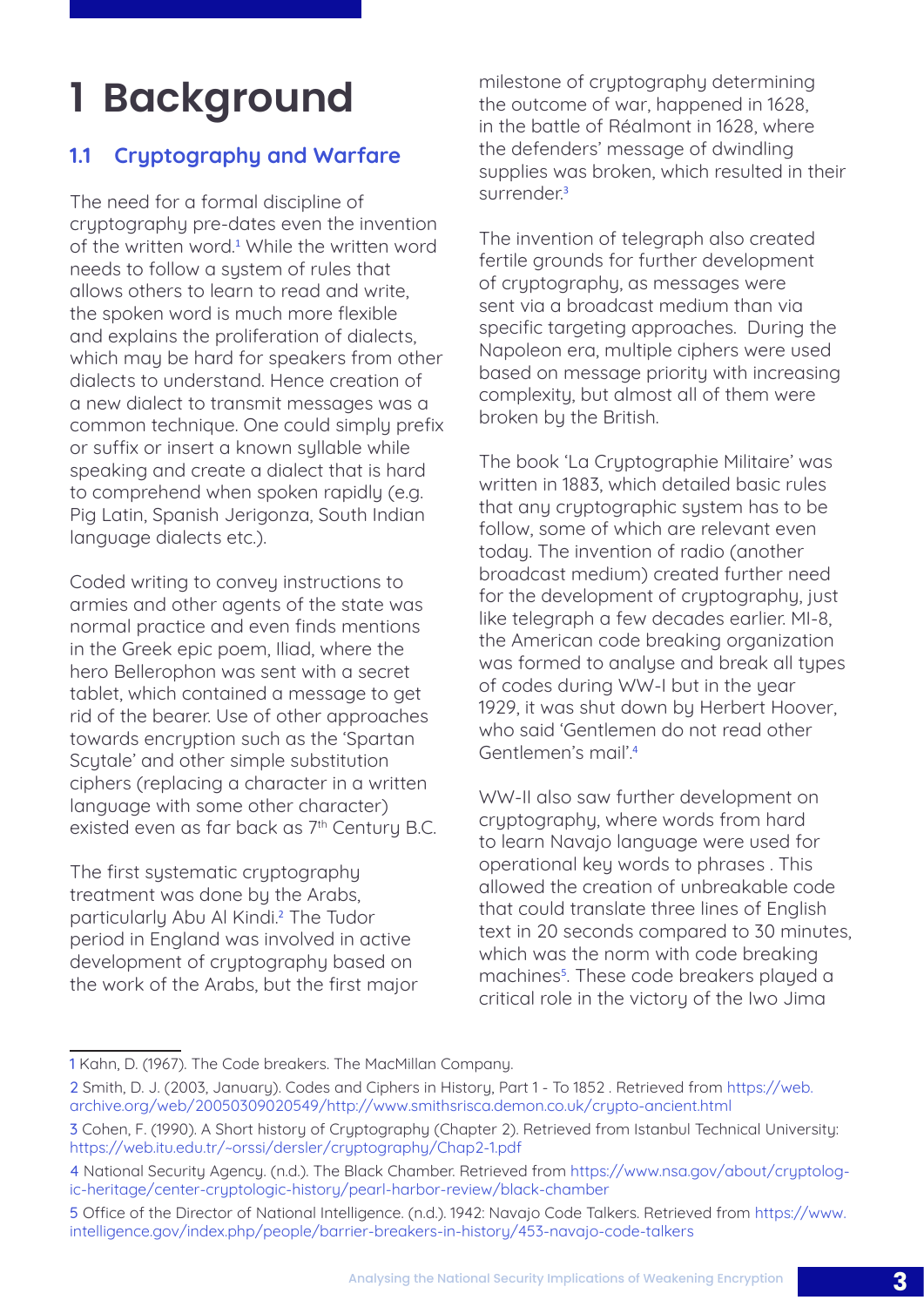## <span id="page-11-0"></span>1.2 Evolution of E2EE

Given the deep association of cryptography with warfare, cryptographic algorithms were considered to be munitions and were tightly regulated by the Allied states, as it determined their technological superiority. The first dent on these regulations was made by cryptographers Whitefield Diffie and Martin Hellman, who proposed asymmetric encryption.<sup>7</sup> Asymmetric encryption was a unique breakthrough because it not only allowed the algorithms to be public, but some portion of the key too.

Diffie and Hellman also note in the last paragraphs of the paper<sup>8</sup> that "Skill in production cryptanalysis has always been heavily on the side of the professionals, but innovation, particularly in the design of new types of cryptographic systems, has come primarily from the amateurs" and hoped that "this will inspire others to work in this fascinating area in which participation has been discouraged in the recent past by a nearly total government monopoly" (sic).

The shift towards Public key cryptography led to the gradual weakening of the munitions regulations, as they were increasingly unenforceable and led to difference of opinion between law enforcement and civil society organizations in the United States and is often referred to as "Crypto Wars" of the 1990s. The then, FBI Director, Louis J Freeh, called for "responsible encryption"<sup>9</sup> and "balanced

encryption" and pushed for "key-escrows" where law enforcement or a trusted third party holds the encryption keys and cited how "terrorists, spies and violent gangs" will use encryption products to carry out their activities in impunity.

What had changed was not the nature of the debate, but the public participation. This increased public focus ultimately made the Crypto-Wars unwinnable in the short-term for law enforcement agencies in the United States. The wide-spread adoption of encryption by the general public was made possible through the introduction of and user-friendly product for day-to-day encruption needs called the Pretty Good Privacy (hereinafter 'PGP') by cryptographer and civil liberties icon Phil Zimmerman.

The shake-up that was the 90s for the world of encryption can be best summed up in Zimmerman's own words<sup>10</sup> -"Advances in technology will not permit the maintenance of the status quo, as far as privacy is concerned. The status quo is unstable. If we do nothing, new technologies will give the government new automatic surveillance capabilities that Stalin could never have dreamt of. The only way to hold the line on privacy in the information age is strong cryptography" (sic).

The crupto-wars had been a stalemate with most of the export-control regulations going away, but the 9/11 attacks brought forth the Patriot Act<sup>11</sup>, which allowed expanded surveillance powers for law enforcement including sneak and peak

11 Government, U. (2001). The Patriot Act. Retrieved from [https://www.govinfo.gov/content/pkg/PLAW-](https://www.govinfo.gov/content/pkg/PLAW-107publ56/html/PLAW-107publ56.htm)[107publ56/html/PLAW-107publ56.htm](https://www.govinfo.gov/content/pkg/PLAW-107publ56/html/PLAW-107publ56.htm)

<sup>6</sup> Even more fascinating accounts about how cryptography swayed battle outcomes, can be found in the book by David Kahn, The Code breakers.

<sup>7</sup> Whitefield, D., & E, M. H. (1976). New Directions in Cryptography. IEEE Transactions on Information Theory, 22(6), 644-654.

<sup>8</sup> Ibid.

<sup>9</sup> Freeh, L. J. (1996, July 25). Regarding Impact of Encryption on Law Enforcement and Public Safety. Retrieved from <https://nsarchive.gwu.edu/document/22248-document-02-louis-j-freeh-director-federal>

<sup>10</sup> Zimmermann, P. (1991, June). Why I wrote PGP. Retrieved from [https://www.philzimmermann.com/EN/es](https://www.philzimmermann.com/EN/essays/WhyIWrotePGP.html)saus/WhuIWrotePGP.html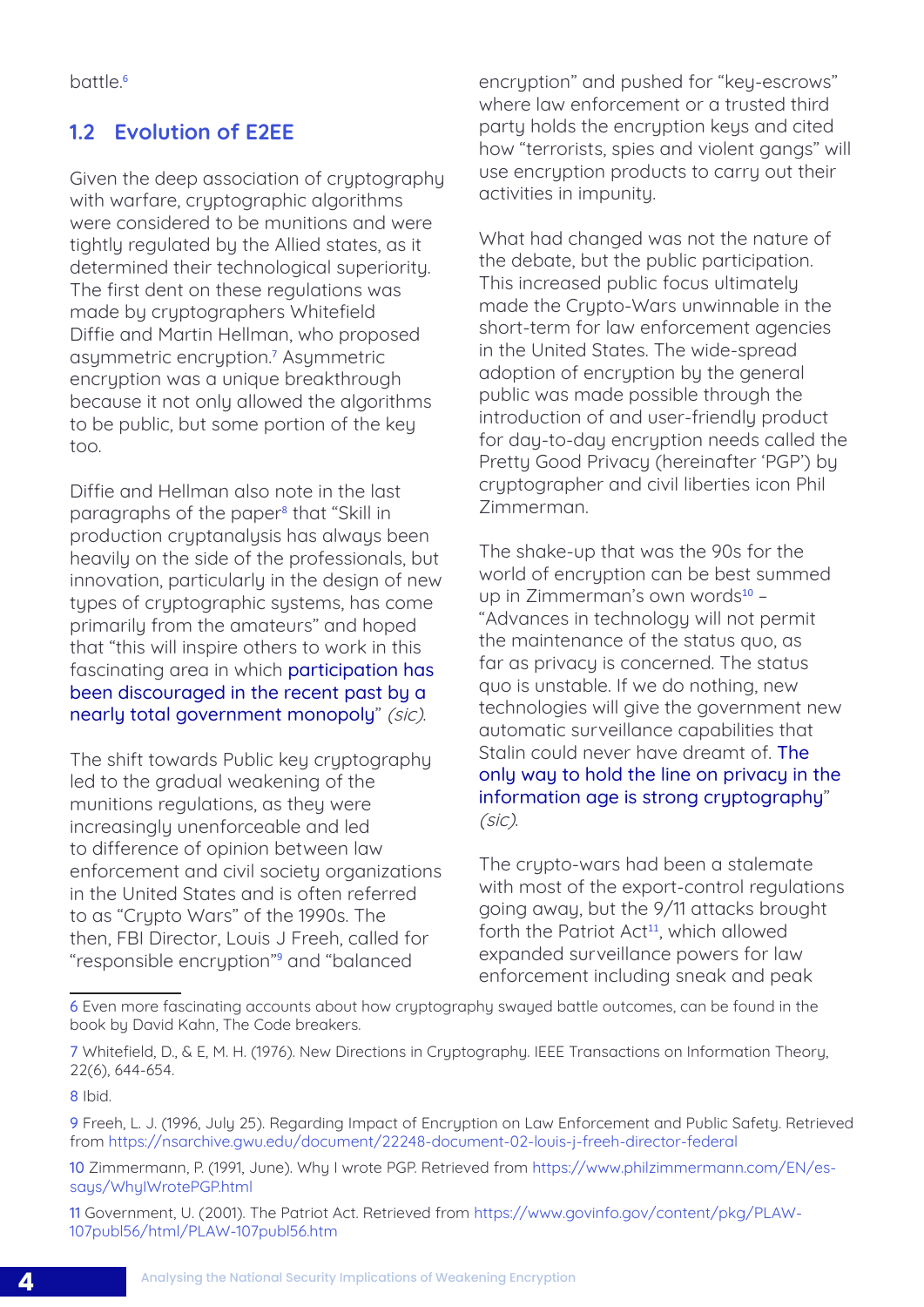<span id="page-12-0"></span>warrants, roving wiretaps, pen registers, trap and trace devices and allowed subpoenas to be issued to all service providers for data access.

The extent of this wide range access to technology resulted in mass surveillance programs that touched many service providers, as revealed by Edward Snowden.<sup>12</sup> It revealed that there are programs such as XKeyscore that collected all data that any user does online, Prism which allowed the National Security Agency (hereinafter 'NSA') access to any non-US citizen's data in companies such as Google, Microsoft, Yahoo. The depth of access resulted in more user demands for privacy, which the government of the day cannot break by leaning into the service provider.

The renewed user demand for service provider immunity was achieved by embracing another cryptographic innovation - The Signal Protocol.<sup>13</sup> By combining public key cryptography, symmetric encryption and ephemerality, it allows full control of encryption keys to the end users (or devices) without the intermediary or service provider knowing about them and only playing the role of a dumb message forwarder.

## 1.3 What is the Debate?

Given the close association of encryption with warfare, the debate on encryption is always framed as Security vs Privacy. where Security means Security of the State, while Privacy means Individual Privacy. Once put in this frame, the resolving mechanism for the tension between these two aspects becomes one of balancing. The framework of balancing hinges on a three-legged stool:

a. The assumption of rational actors who will always think about long term impact of their actions, guided

by a deliberative approach, created, nurtured and supervised through institutions which take the long term view.

- b. There is always a technical solution or capability that allows the balancing, where harm in one area will not necessarily overrun any benefits that accrue in other area.
- c. A policy framework that is transparent to all the actors with scrutiny on results which in turn allow further evolution of the framework.

With this frame in place, it is easier to understand the various approaches that have been attempted so far as described below:

- i. A technical architecture in the form of a 'back-door' access or introduction of ability to remove anonymity for law enforcement agencies on major communications platforms is then proposed with access control measures on who gets to use it with various oversight mechanisms which may or may not include judicial oversight.
- ii. User-side checking at the device level through automated means or through a reporting mechanism.
- iii. Compelled disclosure by the User by unlocking the device on a case by case basis with judicial oversight.

The fundamental assumption about the back-door approach is that once built, no one else can use it because there are robust safeguards through access control. However this assumption does not hold in the cyber domain because all back-doors are simply thought structures expressed in programmatic form and hence can be reverse engineered by any motivated adversary having sufficient resources to

<sup>12</sup> Ball, J. (2013, August 13). The NSA Files. Retrieved from [https://www.theguardian.com/world/2013/aug/21/](https://www.theguardian.com/world/2013/aug/21/edward-snowden-nsa-files-revelations) [edward-snowden-nsa-files-revelations](https://www.theguardian.com/world/2013/aug/21/edward-snowden-nsa-files-revelations)

<sup>13</sup> Morlinspike, M. (2013, November 13). Advanced cryptographic ratcheting. Retrieved from [https://signal.org/](https://signal.org/blog/advanced-ratcheting/) [blog/advanced-ratcheting/](https://signal.org/blog/advanced-ratcheting/)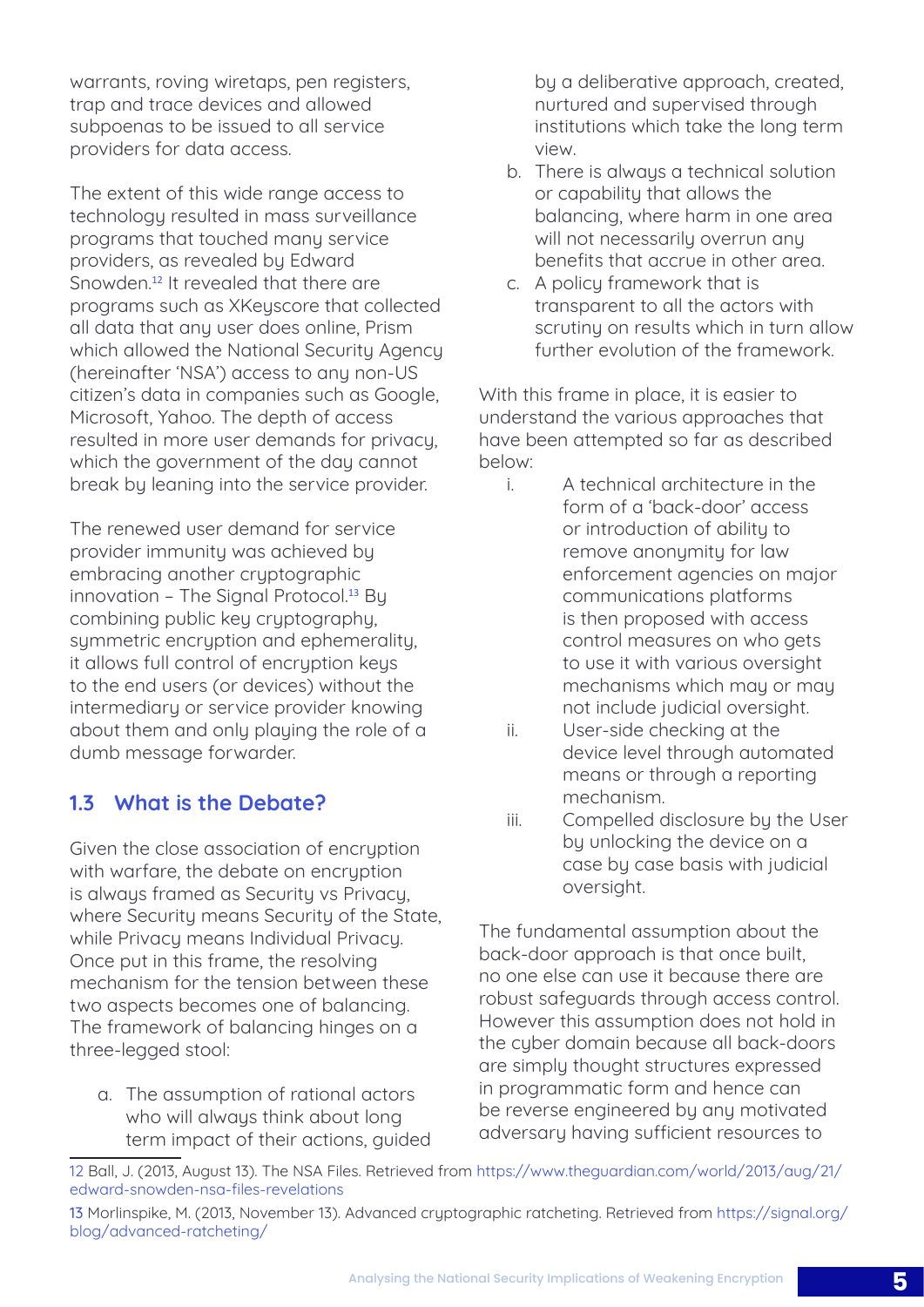#### find the back-door.

Consider an example of how exceptional access systems can be built usina 'keu escrow', where law enforcement or intelligence agencies have the master key. There are few distinct problems with this approach<sup>14</sup>:

- 1. Risk of Security incident Any organization that holds the keys can be subject to a security incident which means that exceptional access is no longer exceptional.
- 2. Certainty of exploitation All known key escrow systems have had known vulnerabilities and increase operational complexity as the number of moving parts increase exponentiallu.
- 3. Cost overruns Both the above factors increase operational costs and hence fall apart once these costs could not be borne by the entities or not cross subsidized by the state.

Another approach proposed by law enforcement to handle the issue of forbidden content [e.g. Child Sex Abuse Material (hereinafter 'CSAM")] freely exchanged via encrypted applications such as messaging is client side scanning. This typically involves creating a capability where a set of hashes are sent to the device and message content is compared against these hashes and authorities are informed if there is a match. The risks involved in this approach are very obvious:

a. Anyone can reverse engineer the scanning application and hence obtain the hashes, which enables them to side step the scanning by creating images that do not match the scans. This means, the only way to avoid the side step is locked-in devices, which do not allow inspection. Given that inspection is important to security research this would further curtail defensive

measures against vulnerabilities.

b. The management of the hash database and access control to it is both a policy and technical issue, as it will keep growing in size. Given that we know that such a database can never be protected fully from malicious access, the risk of it being used by adversaries to understand content exchanged within the country always exists.

Both these above examples indicate that the balancing exercise between Privacy vs Security is deeply flawed and hence untenable in the cuber domain. It is in fact a balancing exercise between Security vs Security, where the context of Security is the Security of the Nation State.

<sup>14</sup> Abelson, H., Anderson, R., Bellovin, S. M., Benolah, J., Blaze, M., Whitfield, D., . . . Landau, S. (2015, July 6). Keys Under Doormats: Mandating insecurity by requiring government access to all data and communication. Retrieved from<http://dspace.mit.edu/handle/1721.1/97690>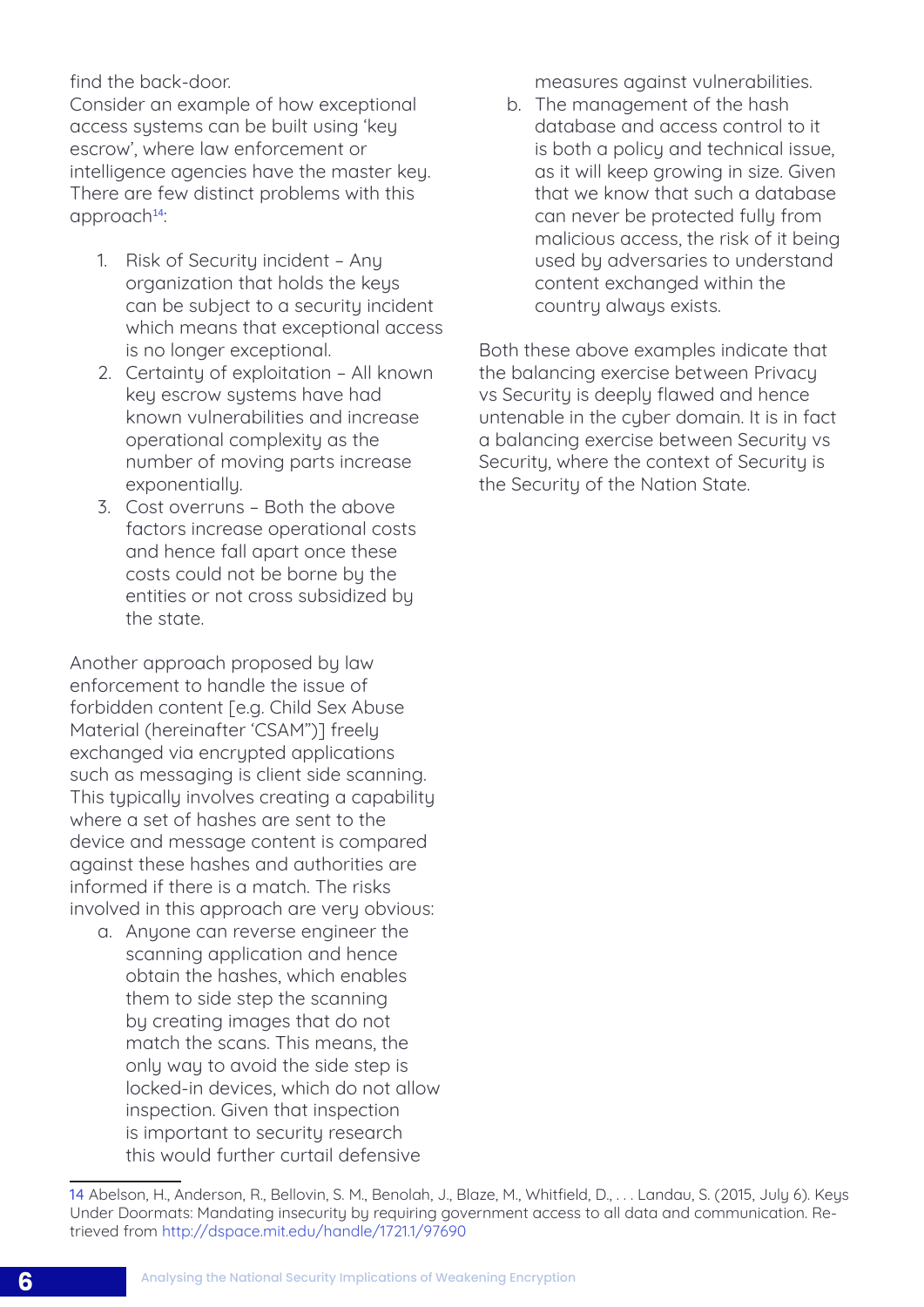## <span id="page-14-0"></span>1.4 Dual Use and Equity Processes

All tools and technology in the cyber domain are dual use. The term 'dual use' in cyber domain has multiple inter-related meanings. In trading terminology<sup>15</sup>, it means "goods, software and technology that can be used for both civilian and military applications" and are tupically under export control. Encryption however is also both an offensive and defensive weapon and can be deployed by any state or non-state actor in both forms.

The simultaneous binary nature of encryption also implies that any attempt to weaken or restrict encryption to enable data collection or spying on foreign adversaries by state actors also weakens defensive capabilities of the state, as it allows adversaries to use these techniques on their own residents. This dual nature creates fault lines and incoherence in policy making, as it requires a complex equity process to weigh the long term impact of policy interventions.

For instance, consider the Juniper networks breach.16 This was made possible because the NSA leaned on the company to add an encryption algorithm in their routers in the year 2008, that had a known back-door, if they had to qualify for future contracts with military and intelligence services. The incorporation of the algorithm, allowed the NSA to decrypt communications of foreign targets who used Juniper's products, but in 2012, this was spotted and hijacked by the Chinese APT (Advanced Persistent Threat) group APT-5, which changed the algorithm's parameters that allowed it to bypass encryption and was used to

target other companies and even the US government later.

Mandating back-doors either through legal or other means, as this incident reveals, has short term advantages for the intelligence agencies intent on targeting foreign subjects, but in the long term, it impacts their own citizens, thus not only nullifying the short term gains, creating exponential long term costs.

A similar argument applies for a spate of proposed laws and regulations that have been introduced recently world-wide<sup>17</sup>. Broadly these could be classified as:

- 1. Mandatory minimum or maximum strength of keys or algorithms.
- 2. Licensing or registration of algorithms.
- 3. Obligations on providers to assist decryption and/or identification.
- 4. Obligations on Individuals to assist decruption.

While the first 3 policy interventions are broad based and affect every resident within a jurisdiction, the last intervention only affects specific individuals and is targeted. However none of the first 3 interventions are backed by an equity process that carefully weighs the pros and cons across a longer time frame.

The need for an equity process is further reinforced by a working paper,<sup>18</sup> put out by the Encryption Working Group, which argues that "Security can be defined in a variety of ways, such as national security and public safety, cybersecurity and privacy, or security from hostile or oppressive state actors. These interests are all priorities. All parties—including

<sup>15</sup> European Commission. (2021, July 14). Dual-use trade controls . Retrieved from https://ec.europa.eu/trade/ import-and-export-rules/export-from-eu/dual-use-controls/index\_en.htm

<sup>16</sup> Jordan, R. (2021, September 2). Juniper Breach Mystery Starts to Clear With New Details on Hackers and U.S. Role. Retrieved from [https://finance.yahoo.com/news/juniper-breach-mystery-starts-clear-130016591.](https://finance.yahoo.com/news/juniper-breach-mystery-starts-clear-130016591.html.) [html.](https://finance.yahoo.com/news/juniper-breach-mystery-starts-clear-130016591.html.)

<sup>17</sup> Global Partners Digital. (n.d.). World map of encryption laws and policies. Retrieved from [https://www.](https://www.gp-digital.org/world-map-of-encryption/) [gp-digital.org/world-map-of-encryption/](https://www.gp-digital.org/world-map-of-encryption/)

<sup>18</sup> Carnegie Endowment Encryption Working Group. (2019, September 10). Moving the Encryption Policy Conversation Forward. Retrieved from [https://carnegieendowment.org/2019/09/10/moving-encryption-poli](https://carnegieendowment.org/2019/09/10/moving-encryption-policy-conversation-forward-pub-79573)[cy-conversation-forward-pub-79573](https://carnegieendowment.org/2019/09/10/moving-encryption-policy-conversation-forward-pub-79573)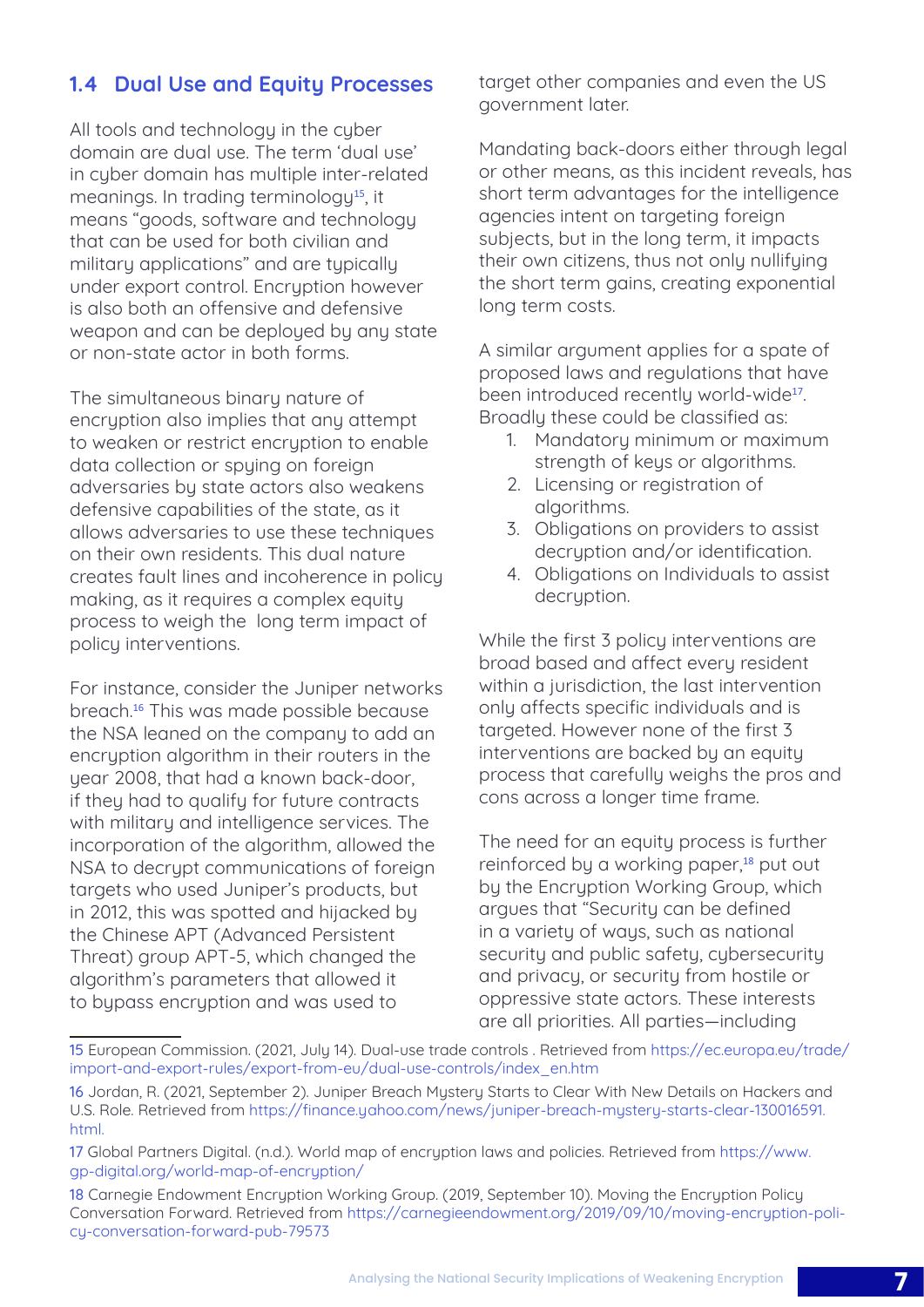those who typically make rights-based arguments and those who typically make national security–and law enforcement– based arguments—are concerned with thwarting malicious actors, criminals, terrorists, and foreign agents, and investigating and preventing crime and threats to public safety. Encrypted technologies also support and enhance not only the speech and communications of individuals and communities but also the missions and operations of national security and law enforcement. "The key is determining how we can jointly figure out how to weigh competing securitu responsibilities based on factual analysis and more informed cost/benefit assessments." (sic)

However, not every jurisdiction engages in this complex process before passing laws or notifying regulations on encryption, but instead circumvent the process by framing it as a simple problem of choosing between binaries.<sup>19</sup> For instance, the 2018 statement of the Five eyes alliance,<sup>20</sup> exhorts service providers to voluntarily establish lawful access solutions in their products and on failing it warns that they may pursue technological, legislative and other measures to achieve the same. The statement however is not signed by the intelligence agencies of the Five Eyes alliance,<sup>21</sup> thus illustrating that at least one key Stakeholder does not agree to it, as it does not conform to the equity process.

21 Landau, S. (2018, September 26). The Five Eyes Statement on Encryption: Things Are Seldom What They Seem. Retrieved from [https://www.lawfareblog.com/five-eyes-statement-encryption-things-are-seldom](https://www.lawfareblog.com/five-eyes-statement-encryption-things-are-seldom-what-they-seem )[what-they-seem](https://www.lawfareblog.com/five-eyes-statement-encryption-things-are-seldom-what-they-seem )

<sup>19</sup> Venkatnarayanan, A. (2021, Mar.10) Stopping the encryption tsunami with legal straws does not make a cyber power, The Print. Retrieved from [https://theprint.in/theprint-valuead-initiative/stopping-the-en](https://theprint.in/theprint-valuead-initiative/stopping-the-encryption-tsunami-with-legal-straws-does-not-make-a-cyber-power/618929/)[cryption-tsunami-with-legal-straws-does-not-make-a-cyber-power/618929/](https://theprint.in/theprint-valuead-initiative/stopping-the-encryption-tsunami-with-legal-straws-does-not-make-a-cyber-power/618929/) See also Azad,Y. & Venkatnarayanan,A. (2021, Nov.24) For investigations, metadata is enough. Uphold privacy, Hindustan Times. Retrieved from [https://www.hindustantimes.com/opinion/for-investigations-metadata-is-enough-uphold-pri](https://www.hindustantimes.com/opinion/for-investigations-metadata-is-enough-uphold-privacy-101637769624433.html)[vacy-101637769624433.html](https://www.hindustantimes.com/opinion/for-investigations-metadata-is-enough-uphold-privacy-101637769624433.html)

<sup>20</sup> Department of Home Affairs, Australian Government. (2018). Statement of Principles on Access to Evidence and Encruption. Retrieved from [https://web.archive.org/web/20180925154820/https://www.homeaffairs.gov.](https://web.archive.org/web/20180925154820/https://www.homeaffairs.gov.au/about/national-security/five-country-ministerial-2018/access-evidence-encryption ) [au/about/national-security/five-country-ministerial-2018/access-evidence-encryption](https://web.archive.org/web/20180925154820/https://www.homeaffairs.gov.au/about/national-security/five-country-ministerial-2018/access-evidence-encryption )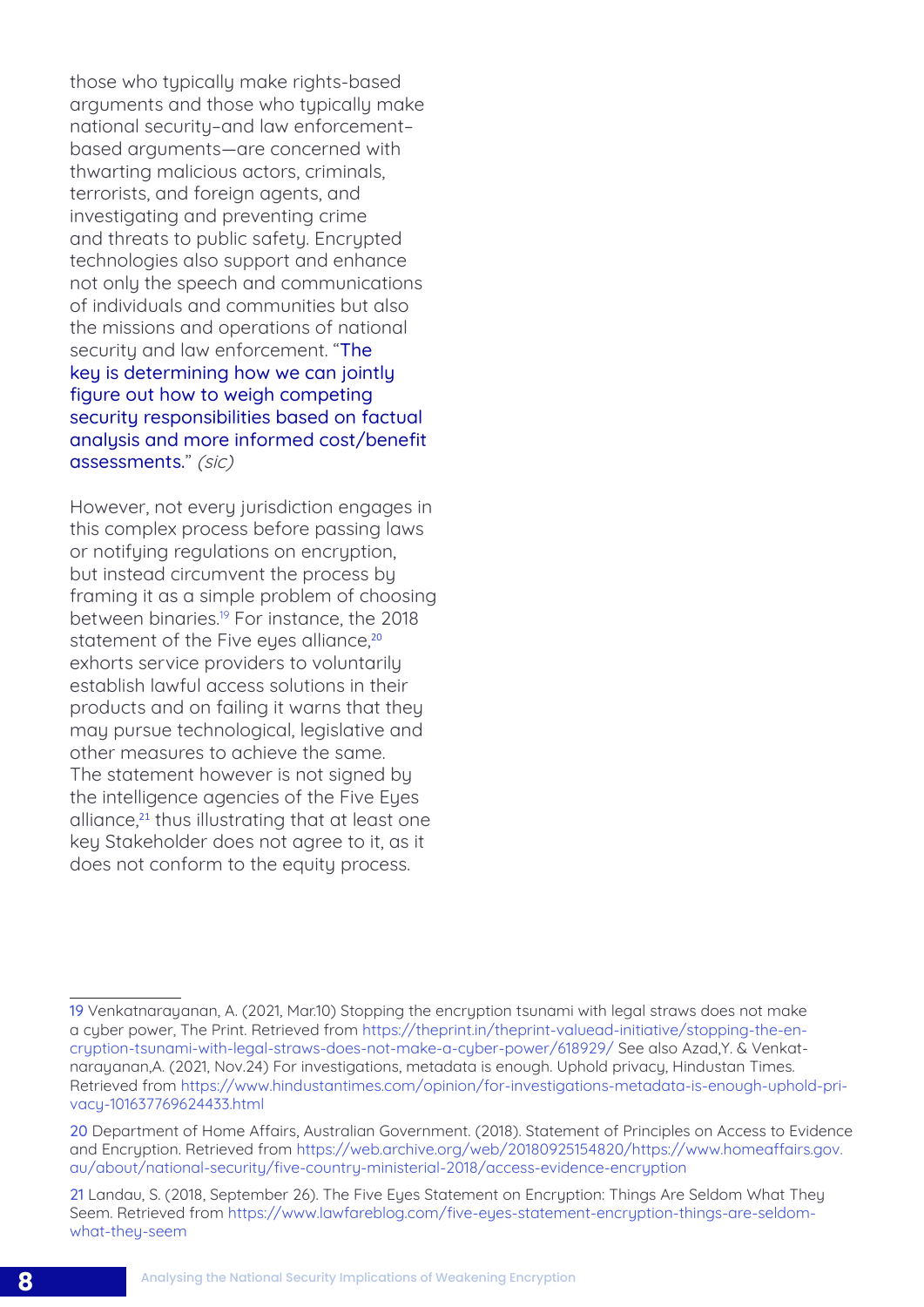## <span id="page-16-0"></span>**2 User Perspective -E2EE**

E2EE is slowly becoming the benchmark of secured communication and data transfer to protect both business and private communications. This section analyses how users view it and how their thinking has evolved over time, as it creates a baseline that will inform the success of any policy intervention.

## 2.1 Natural Experiments

User adoption of any technology including E2EE is governed by societal factors, where a large number of participants engage in activities that include pushing out commercial standards, creating new products, creating legal regimes and engaging in advocacy. While the short term impact of these activities might be negligible on their own, taken together they create a baseline over time, that becomes more dominant and entrenched.

For instance, the debate in India about privacy was largely due to the rolling out of the Aadhaar project, which envisaged an outcome, where all aspects of the residents' life is connected to a single identifier, which would be issued based on biometric deduplication of finger prints and IRIS scans.

The union government argued in the Supreme court, that there is no fundamental right to privacu in the early hearings on the Aadhaar matter.<sup>22</sup> The

issue was then referred to a nine-judge constitutional bench, which then ruled that privacy is indeed a fundamental right.<sup>23</sup>

The court then heard the original Aadhaar issue again for a period of over four months that brought forth more debates on the public forum about privacy and other facets such as consent. The final judgement had an interesting and controversial take on the issue of consent – It allowed holders of Aadhaar numbers that were issued before the promulgation of the Aadhaar act, the right to apply for deletion and deactivation, but made that right infructuous as the majority held that the Aadhaar numbers are required for many services.

Post the Aadhaar experience, it is evident that at least some sections of the Indian citizenry has a significantly altered baseline on how they view privacy issues. This was why even a perceived threat to their privacy, owing to misinformation around WhatsApp's new Privacy Policy that personal texts can also be accessed by the platform, led many to join other platforms like Signal.<sup>24</sup>

Recent events indicate that this altered baseline on privacy also creates resistance on projects rolled out by the government. When the Covid pandemic struck, the government created a new app called 'Aarogya Setu' for contact tracing and made it mandatory for services,<sup>25</sup> using the playbook it adopted for Aadhaar. It even urged smart phone makers to pre-install it. However privacy concerns forced it to open source the app, but it was immediately

<sup>22</sup> Pahwa, N. (2015, August 6). "Violation of privacy doesn't mean anything because privacy is not a guaranteed right" – GoI. Retrieved from<https://www.medianama.com/2015/08/223-privacy-india-aadhaar/>

<sup>23</sup> Krishnan, M. (2017, August 24). Puttaswamy: Right to Privacy is a Fundamental Right under Article 21, Supreme Court. Retrieved from [https://www.barandbench.com/news/right-privacy-fundamental-right-su](https://www.barandbench.com/news/right-privacy-fundamental-right-supreme-court)[preme-court](https://www.barandbench.com/news/right-privacy-fundamental-right-supreme-court)

<sup>24</sup> Mathi, S. (2021, July 9). WhatsApp puts new privacy policy on hold until data protection bill comes into force: Report. Retrieved from <https://www.medianama.com/2021/07/223-whatsapp-privacy-policy-on-hold/>

<sup>25</sup> Indian Express Tech Desk. (2020, May 3). Aarogya Setu mandatory: Who all must download the app right away. Retrieved from [https://indianexpress.com/article/technology/social/aarogya-setu-app-mandato](https://indianexpress.com/article/technology/social/aarogya-setu-app-mandatory-contact-tracing-app-6389284/)[ry-contact-tracing-app-6389284/](https://indianexpress.com/article/technology/social/aarogya-setu-app-mandatory-contact-tracing-app-6389284/)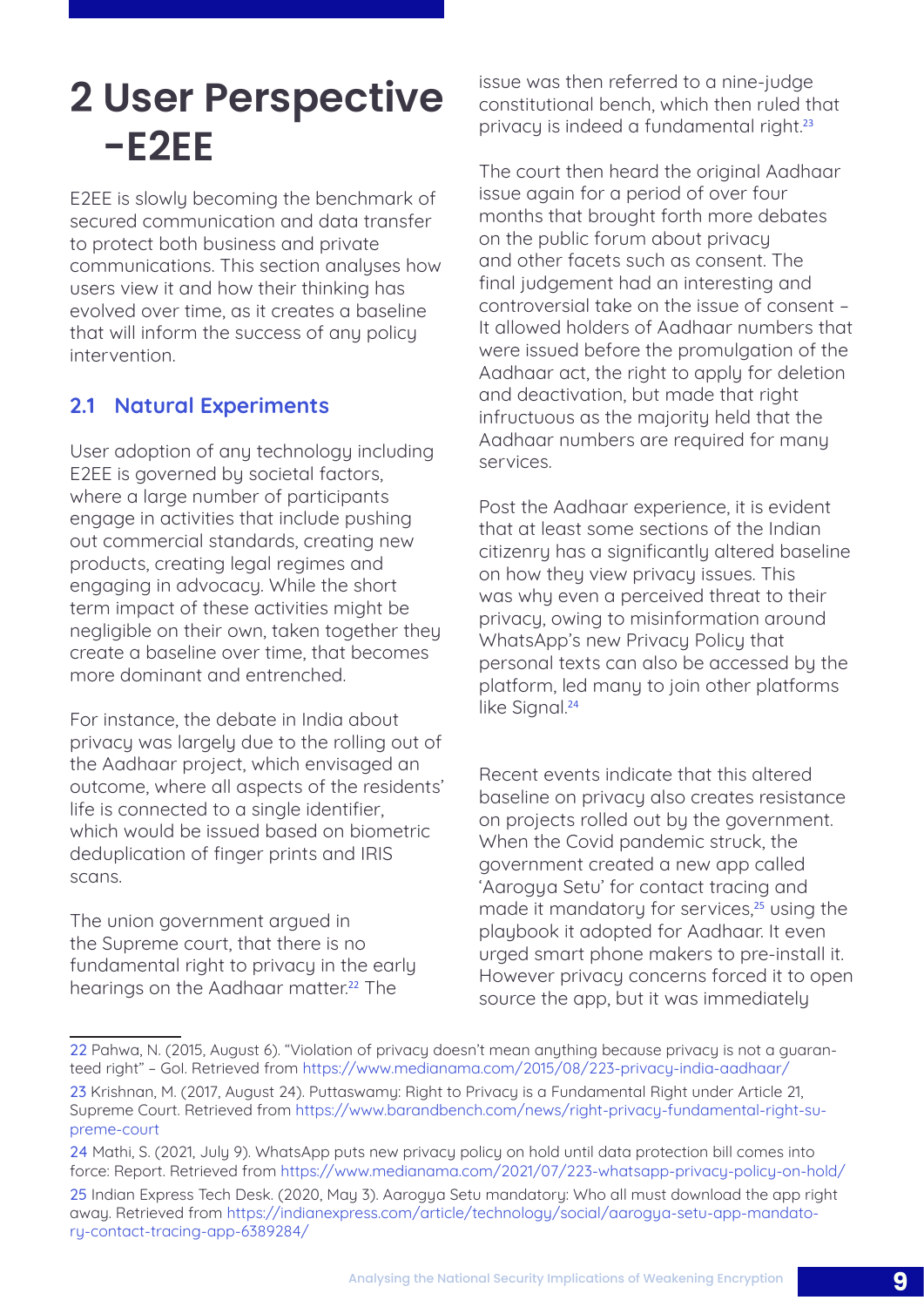<span id="page-17-0"></span>analysed and shown as not genuine.<sup>26</sup> as the repository has not been updated after that. Public litigation petitions were then filed against mandating the use of the app, which led the courts to rule that it cannot be mandatory for service access.<sup>27</sup>

Qualitative studies also affirm the fact that people value privacy as a priceless right contrary to common perception and want to keep their messaging history and switch to other messaging applications, if the providers are not trustworthy.<sup>28</sup>

## 2.2 Quantitative Studies

The most detailed analysis of user perception around the specific problem of use of E2EE in messaging applications was done by CUTS International.<sup>29</sup> Its key findings are reproduced below as it is:

- 1. Out of a sample size of 2,113 WhatsApp users, only 1 in 250 users or a total of 8 users (0.37%) understood the role of E2EE in securing their messages.
- 2. Only 61% of the respondents believed that their chats are E2EE.
- 3. 57% of the respondents were under the misconception that they get personalised ads on digital platforms, based on their chats on E2EE Instant Messaging services.
- 4. Respondents were likely to reduce exchanging different information with different contacts by 19%, if E2EE is removed.

completely stop exchanging different information with different contacts, if E2EE is removed.

While it may be possible to conclude that E2EE is under possible threat because only 0.37% of the survey respondents understand it's significance, that would be an oversimplification, because many of these users ported to Signal, after being subjected to a barrage of misinformation that WhatsApp's E2EE was being meddled. This clearly demonstrates that people are now very sensitive about E2EE.

Hence one way to understand the figures of 19% (reduce information exchange) and 27% (stop information exchange) if E2EE was outlawed is that, it represents a latent demand for the option of having private communications without being snooped upon, even though only a handful understand the technology that underpins it. The survey further shows that given an option between E2EE and non E2EE on messaging, close to 78% chose E2EE and a large percentage are even willing to pay for it.

As almost all the respondents of this survey are of voting age, the 78% preference on E2EE, thus represents a barrier that any elected government must pass through to outlaw E2EE usage.

5. Respondents were 27% more likely to

28 Dvara Research. (2017, November 16). Privacy on the Line. Retrieved from [https://www.dvara.com/re](https://www.dvara.com/research/wp-content/uploads/2017/11/Privacy-On-The-Line.pdf)[search/wp-content/uploads/2017/11/Privacy-On-The-Line.pdf](https://www.dvara.com/research/wp-content/uploads/2017/11/Privacy-On-The-Line.pdf)

29 CUTS International. (2021, March). Understanding Consumers Perspective on Encryption in India. Retrieved from <https://cuts-ccier.org/pdf/survey-finding-understanding-consumers-perspective-on-encryption.pdf>

<sup>26</sup> Pandharipande, N. (2020, June 15). Aarogya Setu not 'open source' in real sense, claim cybersecurity activists, say server code must be made public. Retrieved from [https://www.firstpost.com/tech/news-analysis/](https://www.firstpost.com/tech/news-analysis/aarogya-setu-not-open-source-in-real-sense-claim-cybersecurity-activists-say-server-code-must-be-made-public-8480011.html) [aarogya-setu-not-open-source-in-real-sense-claim-cybersecurity-activists-say-server-code-must-be-made](https://www.firstpost.com/tech/news-analysis/aarogya-setu-not-open-source-in-real-sense-claim-cybersecurity-activists-say-server-code-must-be-made-public-8480011.html)[public-8480011.html](https://www.firstpost.com/tech/news-analysis/aarogya-setu-not-open-source-in-real-sense-claim-cybersecurity-activists-say-server-code-must-be-made-public-8480011.html)

<sup>27</sup> Agarwal, A. (2020, October 19). Without law, govt cannot deny services for not installing Aarogya Setu: Karnataka High Court. Retrieved from [https://www.medianama.com/2020/10/223-govt-cannot-deny-ser](https://www.medianama.com/2020/10/223-govt-cannot-deny-services-aarogya-setu-karnataka-hc/ )[vices-aarogya-setu-karnataka-hc/](https://www.medianama.com/2020/10/223-govt-cannot-deny-services-aarogya-setu-karnataka-hc/ )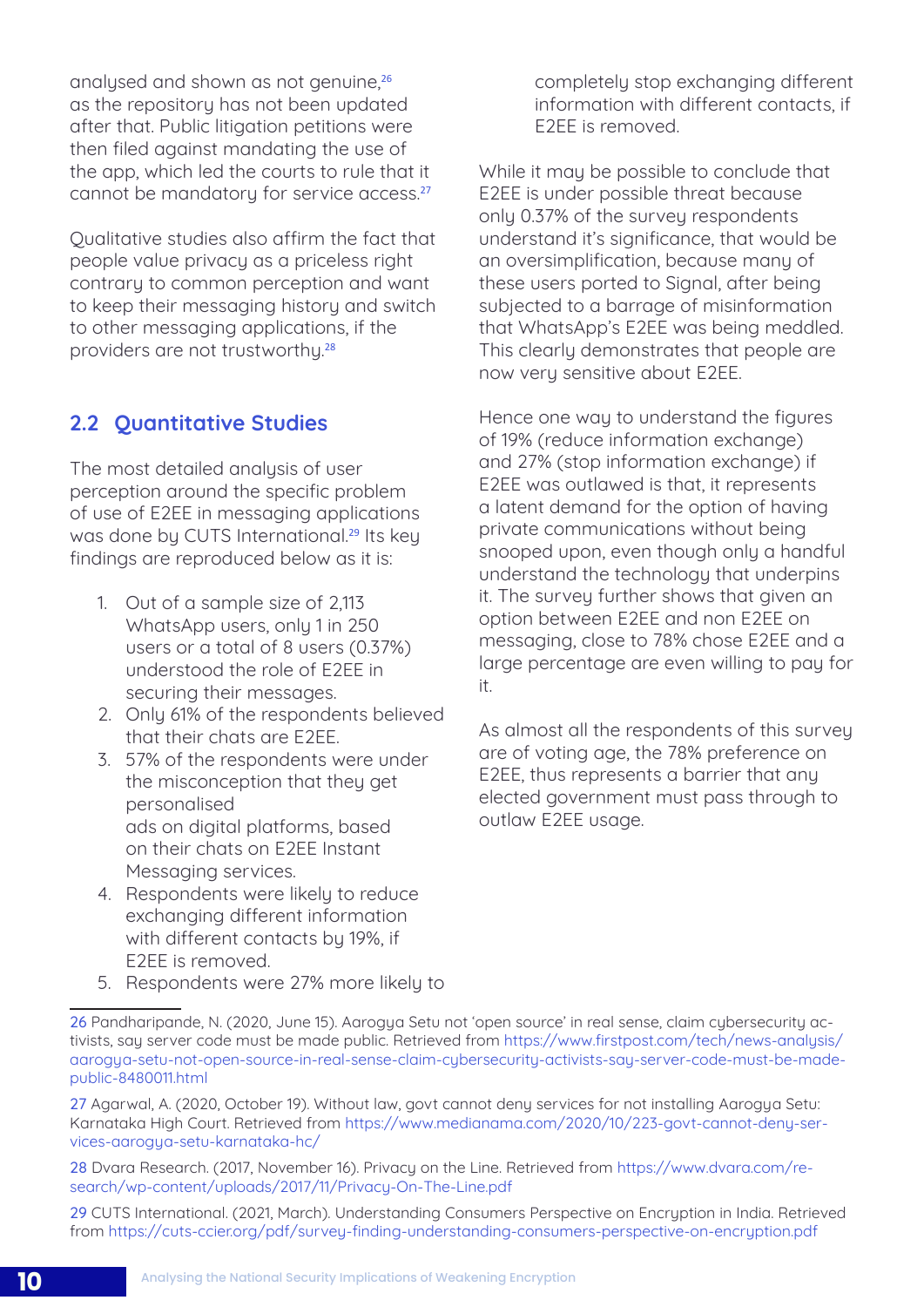## <span id="page-18-0"></span>**3 E2EE-Technology View**

Technology stacks in the networking space are commonplace because they are not only easier to represent hierarchically, but also make implementation simpler. The layering allows multiple applications to be developed at a rapid pace over time. The interesting aspect is that for the above stack to work, many layers of intermediaries are essential, even at the application level.

Consider Email which runs over the Simple Mail Transfer Protocol/Internet Message Access Protocol (hereinafter 'SMTP/IMAP') or Voice calls which runs over SIP protocol. All these require intermediaries for either end points or users to discover each other. Intermediaries in this digital ecosystem hence perform the following functions:

- 1. Route packets on Internet Protocol Layer (hereinafter 'IP layer').
- 2. Discover information about other parties (Border Gateway protocol (hereinafter 'BGP') at IP layer, Mail Exchanger (hereinafter 'MX') records via Domain Name System (hereinafter 'DNS'), Address information via Lightweight Directory Access Protocol (hereinafter 'LDAP') etc.)
- 3. Provide the required services for a particular operation (Voice Over Internet Protocol (hereinafter 'Voip') Service, Calendar Service, Contact Service, Email Service, Storage etc.)

As a result of providing these functions, intermediaries collect data and meta data about networks, sustems, and participating users and can either use such collected data to improve the quality of their services they provide or build additional services that use this data or can provide this data to others. The addition of Secure

Sockets Layer (hereinafter 'SSL') and Transport Layer Security (hereinafter 'TLS') (commonly referred to as encryption) into this mix, only changes the connectivity pattern, but does not alter the data and meta data collection by the intermediaries.

Hence even when SSL/TLS is implemented between the user/systems and the intermediaries, there is always a possibility that, they may turn rogue and hand over user data to others for commercial reasons or may be asked to do so by sovereign States exercising state power over them.

E2EE is one way to design the network stack so that, the intermediary is a hostile entity and only does the forwarding of packets from a known source to a known destination (IP layer) and nothing else. In this design, the intermediary only provides the transport layer at an infrastructure level and other applications are built on top of this layer by collaborating clients, without the intermediary knowing anything about these applications.

To understand the E2EE stack, it is necessary to understand the network stack before E2EE in some detail. Most of the applications use the network stack as shown below and are only aware of the transport layer (SSL/TLS, Transmission Control Protocol (hereinafter 'TCP'/ User Datagram Protocol (hereinafter 'UDP' etc.)



Figure No. 1

This holds true even when solutions like Virtual Private Networks (hereinafter 'VPN) and anonymizing solutions like The Onion Router (hereinafter 'Tor') are used. If the intermediary were a VPN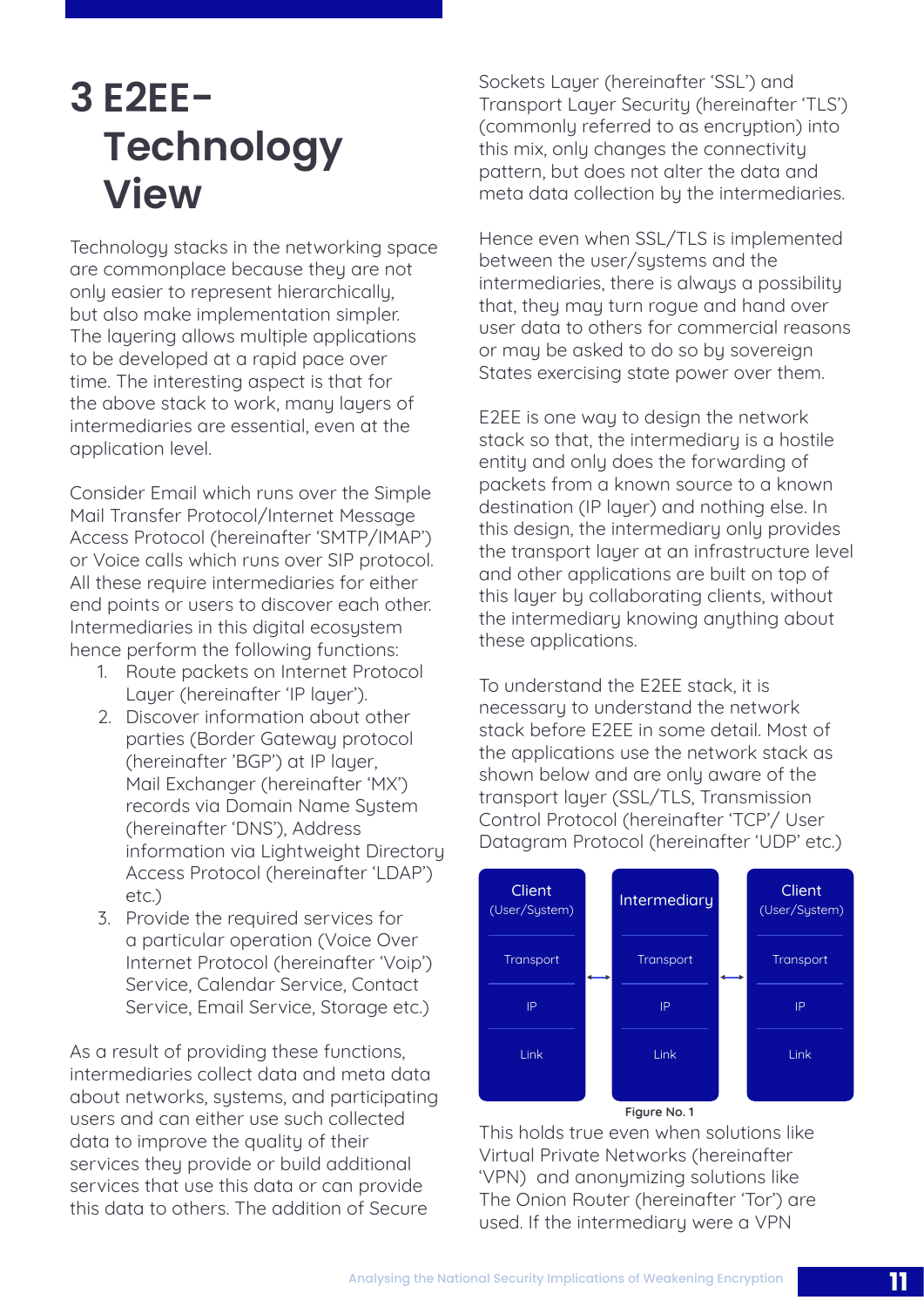provider, all packets are intercepted at the IP layer by a VPN client and is routed via the intermediary to the destination. In the case of Tor, the application package also contains the network stack and does not use the default network stack that ships with the Operating sustem, as this is the only way to deliver on the promise of full anonymity. The recently announced update by Apple,<sup>30</sup> which provides two relays that assign a random IP and a proxy which then fetches the content from the destination and delivers it to Safari browser can be viewed as a "TOR" service for Apple users. However, unlike TOR, which uses a different network stack packaged along with the application, Apple has embedded the privacy-preserving network stack into its devices, as it has full control on the operating system that ships with the device.

These services offer a framework for us to think about E2EE applications in terms of network stack. By merely changing the transport layer of the network stack, new applications can be built, which offer privacy protection features, where even the intermediary is not aware of the data that passes through them. In the case of messenger applications like Signal, WhatsApp and Threema, the client applications create a new transport stack (E2EE) on top of existing transport stack (TCP, UDP) and overlay the applications on top of this stack such as instant messages, video calling, voice calling, live locations as shown below:



Figure No. 2

The functionality offered by the E2EE layer is the Signal protocol that allows applications on both sides to send encrypted message payloads to other clients, by merely specifying a destination, where the encryption key per payload (or a session) is rotated continuously to allow Perfect Forward security. The E2EE intermediary (network) layer hence is application blind and can allow any number of custom applications at a rapid pace without the involvement of the intermediary.

There are already custom libraries that allow any application to incorporate the E2EE network stack.<sup>31</sup>

These libraries provide the required code for both the intermediaries and the users/services/clients and even support multiple intermediaries (via hops) just like the IP layer, thus allowing federated and decentralized service providers, all forming a web of intermediaries but are still privacy oriented and application blind. The evolution of these libraries that provide a network stack layer that allows E2EE is the next logical development of the internet stack and would be based on a business model that offers privacu by design (e.g., Apple) as a premium offering.

It is possible to envisage Internet of Things (hereinafter 'IoT') and smart home devices embracing this stack where devices can be controlled by smart phones via apps, without any personal data ever kept or stored by the intermediary, thus obviating the need to invest on data protection and data management technologies, which are at best mitigating strategies. E2EE thus offers immediate ROI in terms of cost savings for device vendors, who can run a lean intermediary infrastructure without having to comply onerous data protection regulations.

30 Apple. (2021, June 7). Apple advances its privacy leadership with iOS 15, iPadOS 15, macOS Monterey, and watchOS 8 . Retrieved from Apple News room: [https://www.apple.com/newsroom/2021/06/apple-advanc](https://www.apple.com/newsroom/2021/06/apple-advances-its-privacy-leadership-with-ios-15-ipados-15-macos-monterey-and-watchos-8/)[es-its-privacy-leadership-with-ios-15-ipados-15-macos-monterey-and-watchos-8/](https://www.apple.com/newsroom/2021/06/apple-advances-its-privacy-leadership-with-ios-15-ipados-15-macos-monterey-and-watchos-8/)

31 See <https://github.com/ockam-network/ockam>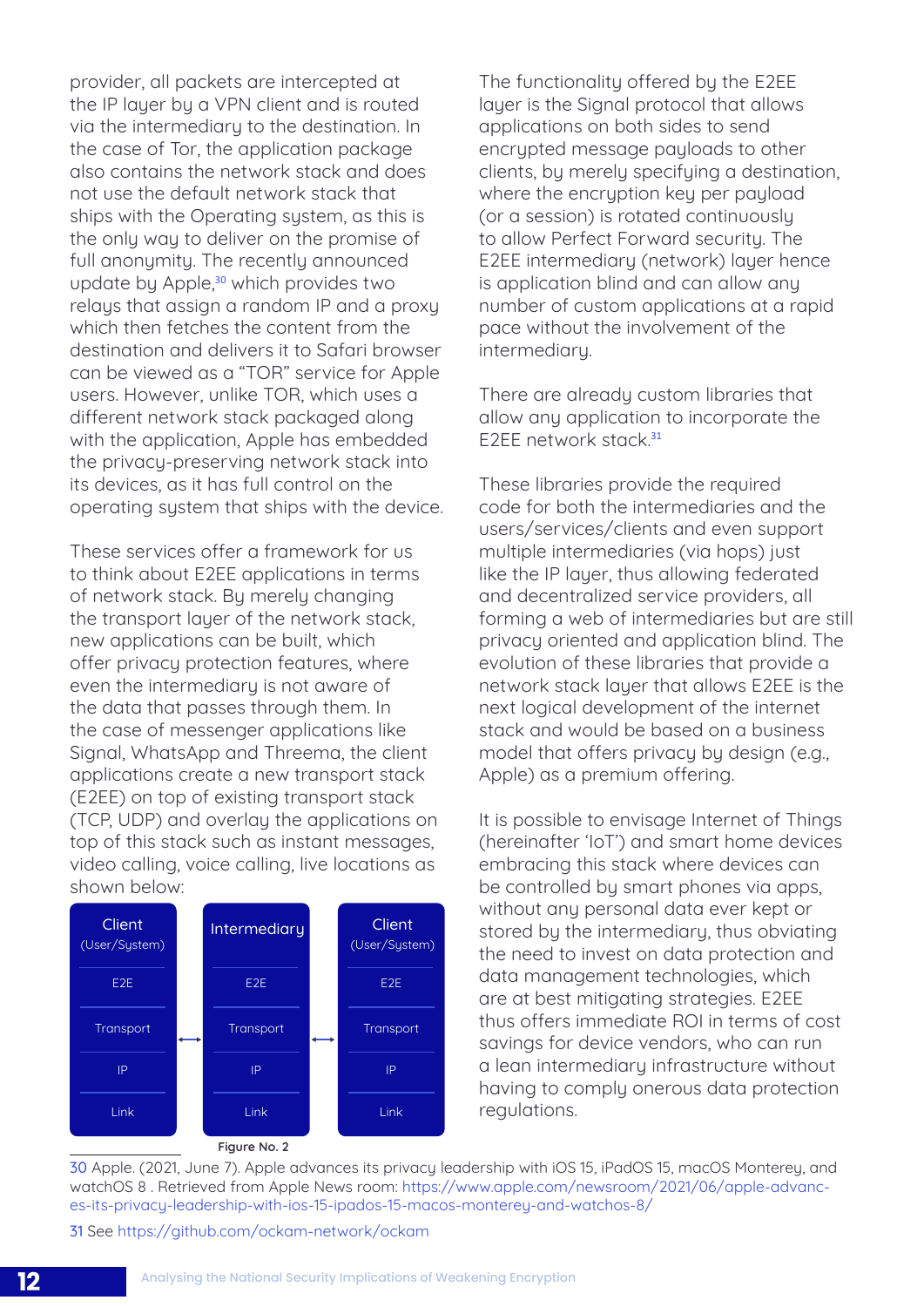## Workaround to E2EE Technology

| <b>Solution</b>                | <b>Definition</b>                                                                                                                                  | <b>Disadvantages</b>                                                                                                                                                                                                                                                                                                                |
|--------------------------------|----------------------------------------------------------------------------------------------------------------------------------------------------|-------------------------------------------------------------------------------------------------------------------------------------------------------------------------------------------------------------------------------------------------------------------------------------------------------------------------------------|
| Traceability                   | Enables the government/<br>intermediary to identify the<br>first originator of an illegal<br>communication.                                        | Absolute first originators cannot be<br>traced via this method.<br>Against the fundamental nature of<br>E2EE.<br>Leads to architectural vulnerabilities<br>which can be exploited by bad<br>actors.<br>Is not perfect and can be<br>$\bullet$<br>circumvented by savvy criminals.                                                   |
| <b>Backdoor</b>                | Change to an encrypted<br>system to allow exceptional<br>access to encrypted<br>communication when needed.                                         | Once weakened for LEAs, even bad<br>actors (including foreign states) will<br>learn to adapt and exploit.                                                                                                                                                                                                                           |
| <b>Key Escrow</b>              | Keys to encrypted<br>communication are kept by<br>a company, Government or<br>a third party for safekeeping<br>and ready to access when<br>needed. | Renders the company and its users<br>susceptible to cyber vulnerabilities<br>owing to creation of 'honeypots'.<br>Features like perfect forward<br>$\bullet$<br>secrecy wherein the key is changed<br>after every transaction will lose its<br>essence.<br>It will be too onerous for the<br>$\bullet$<br>company to maintain keys. |
| <b>Client Side</b><br>Scanning | Scanning a client's data<br>and flagging content<br>that is determined to be<br>objectionable                                                      | Can be misused to micro target<br>$\bullet$<br>advertisements, or surveil message<br>content.<br>A slippery slope to a China Model<br>(Refer to section 5.2.1).<br>Mass Surveillance tool as every<br>$\bullet$<br>message is reviewed instead of a<br>targeted one.                                                                |
| <b>Ghost Proposal</b>          | Where a third party is silently<br>added as a participant to a<br>communication.                                                                   | Will lead to a chilling effect on<br>speech as their presence is never<br>intimated to the other two parties.<br>Against the very nature of E2EE.                                                                                                                                                                                   |
| <b>Digital Signatures</b>      | Authenticates the exchange<br>of messages between two<br>parties & prevents tampering<br>of messages.                                              | Sender of a particular<br>$\bullet$<br>communication may be identified<br>but that sender may not necessarily<br>be the 'first originator'.<br>Identity theft/digital impersonation<br>$\bullet$<br>may hinder investigation.<br>Inter-platform traceability through<br>$\bullet$<br>digital signatures is complex                  |
| Metadata<br>Analysis           | Metadata contains<br>information about the<br>communication, but<br>not the contents of the<br>communication itself.                               | Metadata if compromised, can give<br>$\bullet$<br>deeper insights into people than<br>actual message content sometimes.<br>Use of metadata should be<br>governed by the data minimization<br>principle and the test ruled in the<br>Puttaswamy case.                                                                                |

Analysing the National Security Implications of Weakening Encryption Table No. 1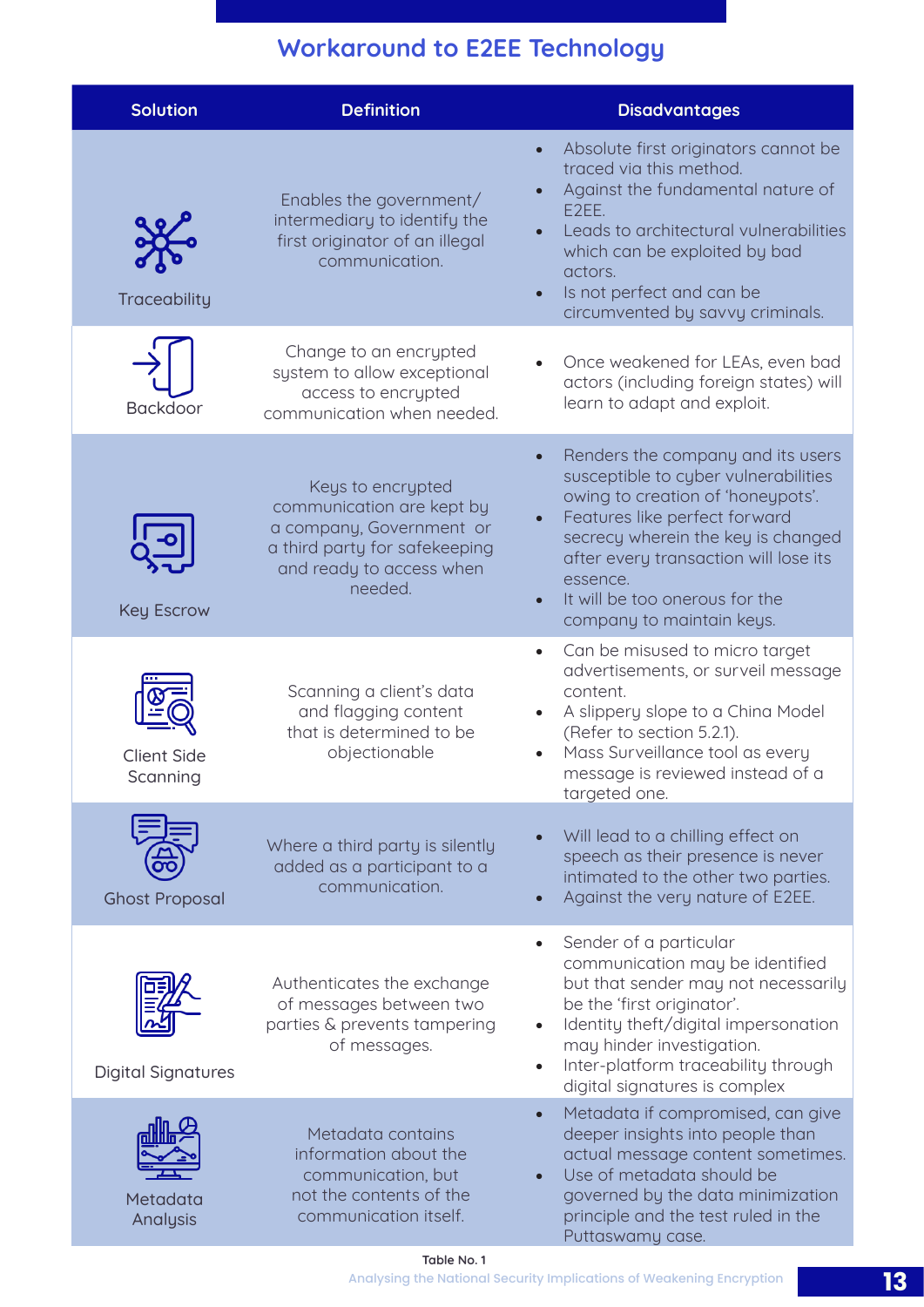## <span id="page-21-0"></span>**4 Law Enforcement View**

## 4.1 Encryption as Law Free Zone

LEA tasked with maintaining national security (or a narrower mandate of cyber-security) have approached the problem of encryption from the urgent perspective of "going dark"32 on the critical surveillance fronts. Arguing that E2EE makes it sustematically impossible to predictably access the content of individual messages, LEA have highlighted the rise in use of E2EE communication tools as a critically important trend hampering the effectiveness of their surveillance ambit and thus endangering public safety.

Investigative agencies<sup>33</sup> and parliamentary committees (in India)<sup>34</sup> have advanced arguments that cite an increasing number of investigations or cases that are running into use of E2EE communication tools by criminal actors.

Encryption tools being used by fundamentalist groups is often a core concern for counter-terrorism operations, but the futility of trying to regulate encryption, when tools for using PGP and other open source software that already exists, in which back-door insertion can

be easily spotted by anyone, has been acknowledged.35 While encryption may be unbreakable, it does not mean there are no choices but to give up, as actors often commit operational security mistakes, that allows end points to be compromised.

End point hacking is always available as an option and in some cases has been quite effective against single targets.<sup>36</sup> There is also an option of infiltration, where a compromised encryption application is successfully marketed as safe, has widespread adoption within the criminal network, and is then used to reel in the entire network.<sup>37</sup>

However, the prevailing view within law enforcement is that, widely available readyto-use encryption tools often operate outside the legal framework and needs to be reined in, as it increases the cost of performing investigations and also reduces their effectiveness in obtaining convictions.38 This is why the Australian Prime Minister, Malcolm Turnbull, remarked "The laws of Australia will trump the laws of mathematics".<sup>39</sup>

## 4.2 Analysis of Existing Capabilities Pre-E2EE

There are at the least 4 known surveillance projects that the Indian government runs

32 Comey, J. (2014, October 16). Going Dark: Are Technology, Privacy, and Public Safety on a Collision Course? Retrieved from [https://www.fbi.gov/news/speeches/going-dark-are-technology-privacy-and-public-safety](https://www.fbi.gov/news/speeches/going-dark-are-technology-privacy-and-public-safety-on-a-collision-course)[on-a-collision-course](https://www.fbi.gov/news/speeches/going-dark-are-technology-privacy-and-public-safety-on-a-collision-course)

33 Ibid.

34 Adhoc Commitee Rajyasabha. (2020, January 25). Report of the Adhoc Committee of the Rajya Sabha to study the alarming issue of pornography on social media and its effect on children and society as a whole. Retrieved from [https://rajyasabha.nic.in/rsnew/Committee\\_site/Committee\\_File/Report](https://rajyasabha.nic.in/rsnew/Committee_site/Committee_File/ReportFile/71/140/0_2020_2_16.pdf)-[File/71/140/0\\_2020\\_2\\_16.pdf](https://rajyasabha.nic.in/rsnew/Committee_site/Committee_File/ReportFile/71/140/0_2020_2_16.pdf)

35 Graham, R. (2016). How Terrorists Use Encryption. CTC Sentinel, 9(6), 20-26.

36 Dearden, L. (2015, September 16). British Isis jihadists 'had phones hacked by GCHQ' before they were killed by drone strikes. Retrieved from [https://www.independent.co.uk/news/uk/home-news/british-isis-jihadists](https://www.independent.co.uk/news/uk/home-news/british-isis-jihadists-had-phones-hacked-gchq-they-were-killed-drone-strikes-10503076.html)[had-phones-hacked-gchq-they-were-killed-drone-strikes-10503076.html](https://www.independent.co.uk/news/uk/home-news/british-isis-jihadists-had-phones-hacked-gchq-they-were-killed-drone-strikes-10503076.html)

37 Australian Federal Police. (June, 8). AFP-led Operation Ironside smashes organised crime. Retrieved from <https://www.afp.gov.au/news-media/media-releases/afp-led-operation-ironside-smashes-organised-crime> 38 Supra at 35.

39 Duckett, C., & Barbaschow, A. (2017, July 14). The laws of Australia will trump the laws of mathematics: Turnbull. Retrieved from [https://www.zdnet.com/article/the-laws-of-australia-will-trump-the-laws-of-mathe](https://www.zdnet.com/article/the-laws-of-australia-will-trump-the-laws-of-mathematics-turnbull/)[matics-turnbull/](https://www.zdnet.com/article/the-laws-of-australia-will-trump-the-laws-of-mathematics-turnbull/)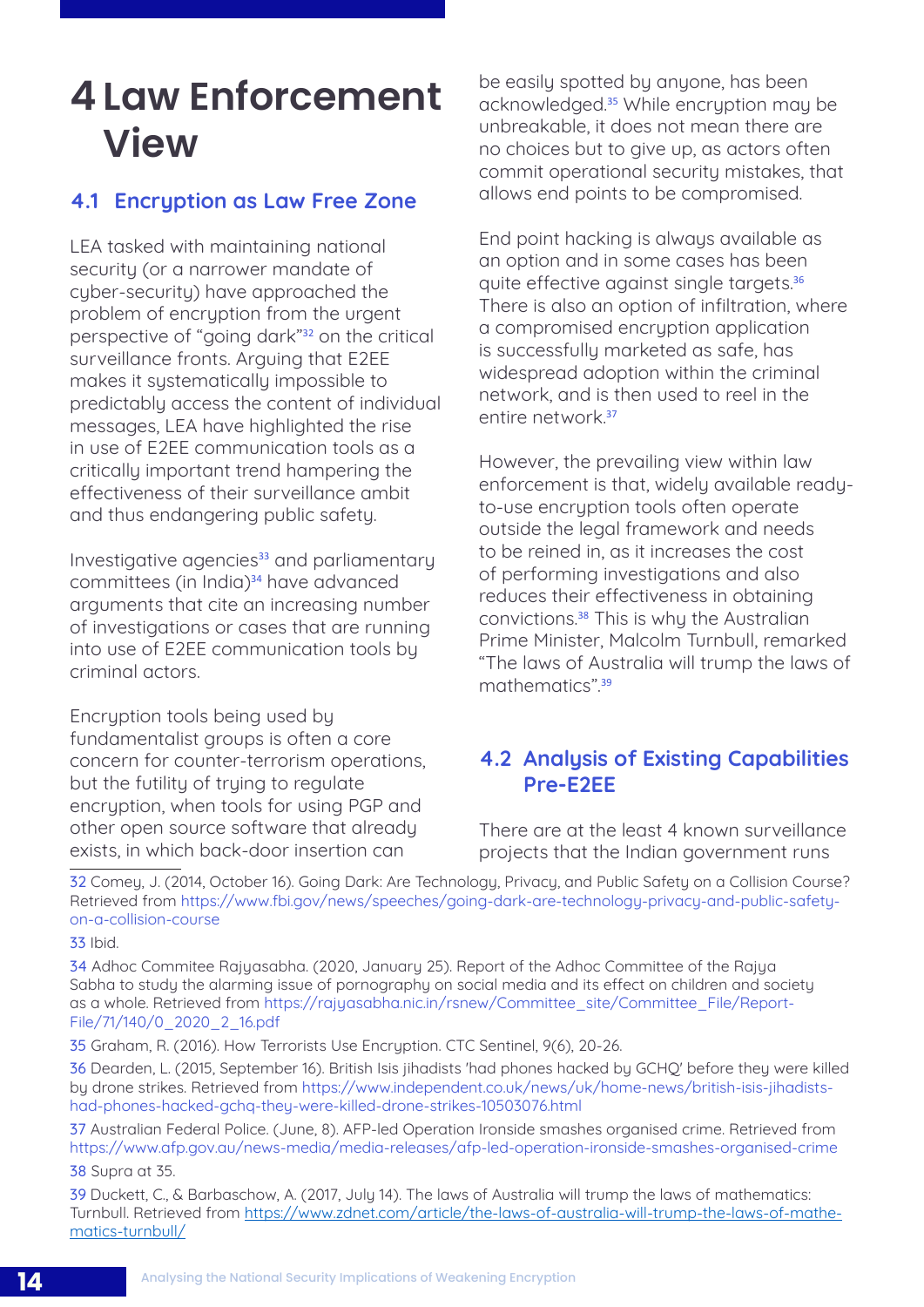<span id="page-22-0"></span>within Its jurisdiction<sup>40</sup>:

- Centralized Monitoring System (hereinafter 'CMS')
- Network Traffic Analysis System (hereinafter 'NETRA')
- National Grid (hereinafter 'NATGRID')
- Lawful Intercept and Monitoring Project (hereinafter 'LIM')

## 4.2.1 CMS

The CMS project was first announced in the Year 2009 and was extensively discussed in the Department of Telecom's annual reports in the Years 201141 and Years 2012- 13.<sup>42</sup> The surveillance platform covers all the Internet Service Providers (hereinafter 'ISPs), Telecom Service Providers (hereinafter 'TSPs') and even Private leased lines providers (used for connecting geographically distant offices) and allows surveillance to be carried out by both the state governments and central agencies.

It is capable of intercepting voice calls, SMS, MMS and Faxes sent via 2G, 3G, 4G networks across any two parties once configured and allows targets to be monitored automatically once a warrant is issued and verified by a DoT official without any involvement of the ISPs, TSPs or others. The design hence purposefully reduces the chance of anyone but the officials knowing if the target is under surveillance.

It also offers full spectrum search options including SMS, calling/called parties, time duration and call types and can perform advanced analysis capabilities, which include:

- Day night pattern analysis Map if a target's calls is distributed towards the time of the day.
- Chain reflection Trace through a call sequence and map if it leads to more calls from the called party.
- Link analusis Map the entire network of the target and the phone numbers of every contacted party.
- Threshold analysis Determine suspicion profiles based on number of calls made.

CMS also allows call graph analysis to be combined with location, tower and other data to derive intelligence about the targets using metadata only.

It however suffers from a critical issue – most of the calls and messages are now moving towards E2EE and hence surveillance is only viable, if targets do not use E2EE. Thus the surveillance platform built at great cost is effective, only if the targets can be downgraded to the preinternet era with 2G networks and voice calls.

## 4.2.2 NETRA

NETRA's stated purpose is to analyse network traffic and derive intelligence.<sup>43</sup> For that purpose, it uses pre-set key word filters to analyse traffic and flag suspicious network flows. With known limits for traffic storage at 300 GB for analysis, it was never going to be sufficient to keep up with the ever increasing traffic growth, even in an era (2014), where TLS encryption was not near universal.

With the growth of TLS and E2EE, the utility

<sup>40</sup> Tiwari, U. (2017, January 20). The Design & Technology behind India's Surveillance Programmes. Retrieved from [https://cis-india.org/internet-governance/blog/the-design-technology-behind-india2019s-surveil](https://cis-india.org/internet-governance/blog/the-design-technology-behind-india2019s-surveillance-programmes)[lance-programmes](https://cis-india.org/internet-governance/blog/the-design-technology-behind-india2019s-surveillance-programmes)

<sup>41</sup> Department of Telecom. (2012). Annual Report, 2011-12. Retrieved from [https://dot.gov.in/sites/default/](https://dot.gov.in/sites/default/files/AR%20Englsih%2011-12_0.pdf) [files/AR%20Englsih%2011-12\\_0.pdf](https://dot.gov.in/sites/default/files/AR%20Englsih%2011-12_0.pdf)

<sup>42</sup> Department of Telecom. (2013). Annual Report 2012-13. Retrieved from [https://dot.gov.in/sites/default/](https://dot.gov.in/sites/default/files/Telecom%20Annual%20Report-2012-13%20(English)%20_For%20web%20(1).pdf) [files/Telecom%20Annual%20Report-2012-13%20\(English\)%20\\_For%20web%20\(1\).pdf](https://dot.gov.in/sites/default/files/Telecom%20Annual%20Report-2012-13%20(English)%20_For%20web%20(1).pdf)

<sup>43</sup> Gupta, R., & Matoo, S. (2017, January). Internet Traffic Surveillance & Network Monitoring in India: Case Study of NETRA. Retrieved from [https://www.researchgate.net/publication/312380082\\_Internet\\_Traffic\\_Sur](https://www.researchgate.net/publication/312380082_Internet_Traffic_Surveillance_Network_Monitoring_in_India_Case_Study_of_NETRA)veillance Network Monitoring in India Case Study of NETRA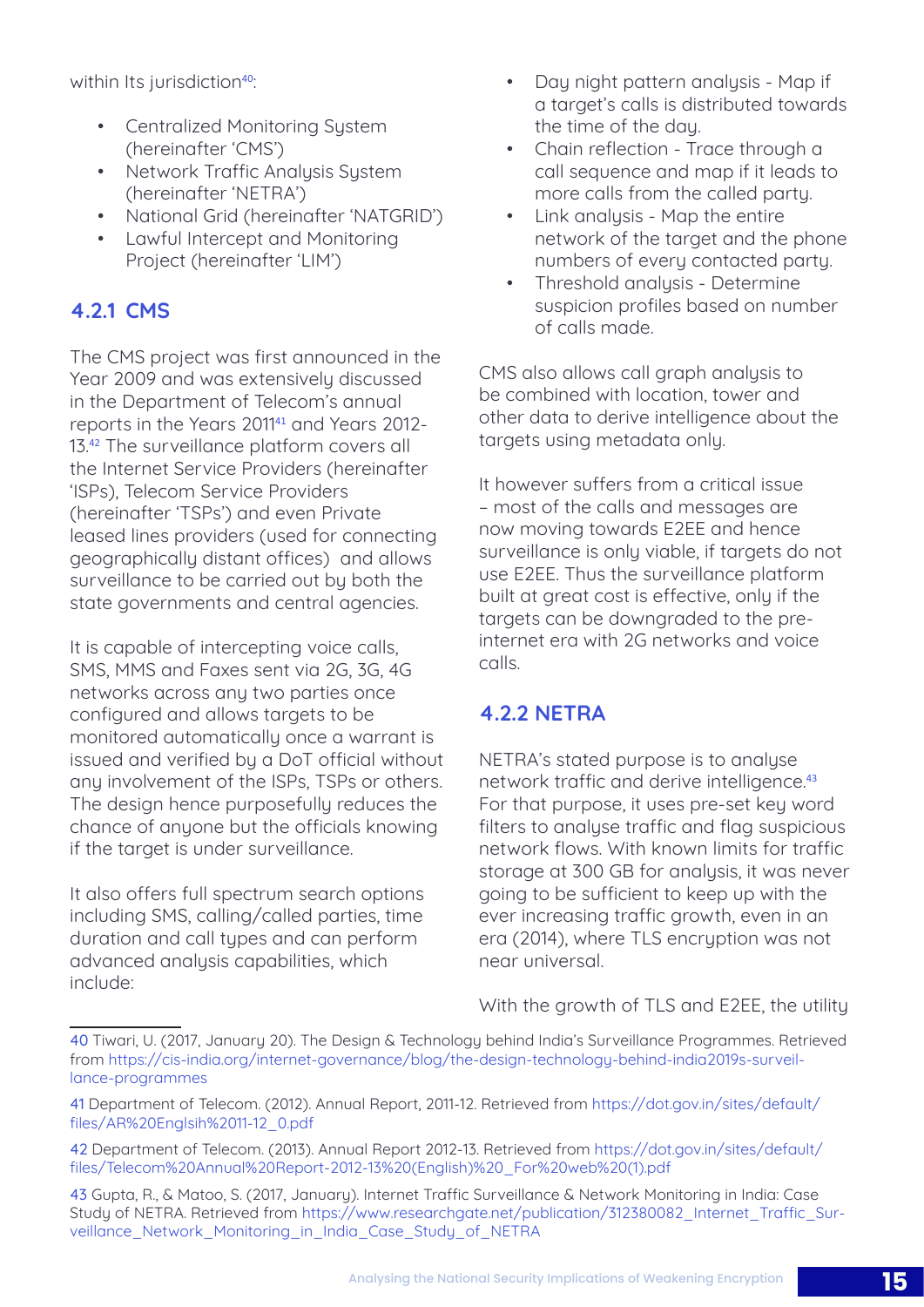<span id="page-23-0"></span>of NETRA for broad based surveillance diminishes significantly to the point of being irrelevant, when coupled with its known scaling issues.

## 4.2.3 NATGRID

The NATGRID project aims to create a single intelligence network by combining data sources from various sources ranging from existing government databases from welfare delivery, tax databases. immigration records, travel databases and state-wide crime databases. The idea behind the NATGRID is that the quality of intelligence increases, when data from various sources can be combined using Master Data Management (hereinafter 'MDM') techniques, normalized and analysed.

Even normal encryption changes the dynamics of NATGRID, if service providers and other government organizations start encrypting data, as it makes MDM techniques obsolete. Even Key escrow mechanisms make it complex to manage the data sources, as every data source needs to be decrypted and then analysed. For a project that has already seen multiple bureaucratic delays and cost overruns, encruption hence is an additional hurdle.

Perhaps that is one reason, why the draft encryption policy envisaged all service providers to always keep a plain text copy of any encrupted data for LEA access.<sup>44</sup>

## 4.2.4LIMS

The Lawful Intercept and Monitoring systems (LIM) refer to legally approved systems installed and managed by ISPs in order to monitor and track communications online by select people, sections of people, or any communications that use a certain phrase or terminology as decided and provided to the TSP/ISPs to highlight and produce for further governmental perusal. It is primarily run by the Centre for Development of Telematics (hereinafter 'C-DoT') in the Ministry of Telecom since 2011. However, LIMs are dependent on ISPs to manage and implement real-time monitoring of the Indian Internet Traffic for certain interactions as the government may notify them.

These Systems provide for intercepting any communication lines that use Indian servers whether telecommunication or internet based. They also allow for key word searches of all data that flows in through Indian servers.<sup>45</sup>

While the interceptions are only allowed when requirements under section 69 of IT Act and section 5 of the Indian Telegraph Act read with section 419A of the same act are fulfilled, reportedly, these guidelines are not always followed, and ascertaining an exact number is impossible due to there being no legally mandated record-keeping of such data.<sup>46</sup> However, the rapid adoption of E2EE across sectors have gravely damaged the effectiveness of LIMs as they have made it harder for such monitoring services to snoop in when needed.

## 4.3 Investigations in an encryption enabled society

Encryption technology is by its very nature dual-use. The phone used for connecting families and friends can also be used to hatch conspiracies or to harass another. Transitioning from a pre-E2EE age to a world with ubiquitous access to E2EE technology, many have raised concerns on the challenges faced in lawful interception

<sup>44</sup> Pahwa, N. (n.d.). Updated: India's draft encryption policy puts user privacy in danger. Retrieved from Medianama: <https://www.medianama.com/2015/09/223-india-draft-encryption-policy/>

<sup>45</sup> Tiwari, U. (2017, Jan. 20) The Design & Technology behind India's Surveillance Programmes, Centre for Internet & Society, accessible from https://cis-india.org/internet-governance/blog/the-design-technology-behind-india2019s-surveillance-programmes#\_ftnref19

<sup>46</sup> Singh, S. (2013, Sept. 08) Govt. violates privacy safeguards to secretly monitor Internet traffic, The Hindu, accessible from [https://www.thehindu.com/news/national/govt-violates-privacy-safeguards-to-secret](https://www.thehindu.com/news/national/govt-violates-privacy-safeguards-to-secretly-monitor-internet-traffic/article5107682.ece)[ly-monitor-internet-traffic/article5107682.ece](https://www.thehindu.com/news/national/govt-violates-privacy-safeguards-to-secretly-monitor-internet-traffic/article5107682.ece)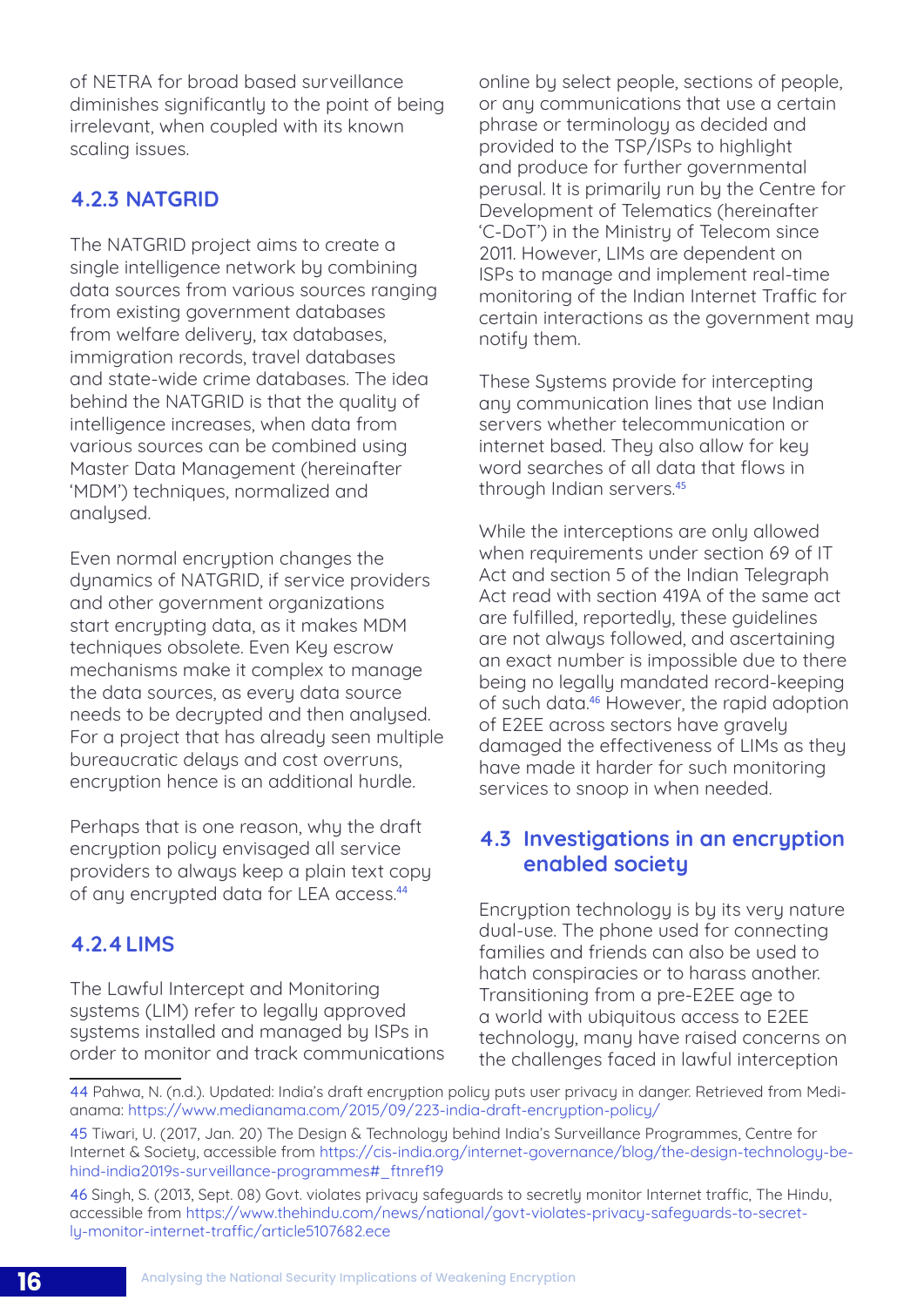<span id="page-24-0"></span>of encrypted communications.

On the other end, use of E2EE has been found not only crucial for user privacy but also for national security. A pertinent question is whether E2EE obviates LEAs from fulfilling their duty? The SIRIUS EU Digital Evidence Situation Report wherein 325 experts from law enforcement agencies were interviewed opines otherwise. It concluded that the key challenge was to access even the basic information on users owing to lengthy processes and varied cooperation mechanisms of different companies.

The report highlights that in most cases plaintext is not required and access to meta data is sufficient. Among key challenges faced by LEAs per the EUROPOL report is that of the tedious process from accessing even meta data.47 Project Trojan Shield conducted jointly by USA, along with LEAs from other countries led to over 500 arrests without weakening encryption for all.<sup>48</sup> Herein the LEA turned a known criminal to sell a compromised encrypted platform in criminal syndicates which ultimately lead to multiple arrests. This is testamentary to what LEA's ingenuity can achieve.

Access to more data is not always the answer, as it only worsens finding the needle in the haystack, by making the haustack bigger and the needle smaller. The credence of NSA's all-encompassing phone surveillance was questioned, when the only success was in tracing of a wire transfer of \$8500.<sup>49</sup>

## 4.4 What meta data analysis can reveal

One option that is available for Intelligence agencies and LEAs, when confronted with E2EE is using meta data analysis and other data procured from commercial entities that they may offer to the government for monetary considerations.<sup>50</sup> The value of meta data derived intelligence is however poorly understood, and hence there is always more demand from LEA for full access.

While the textbook definition of meta data is data about data, in practice meta data is activity records. For instance, when two people call each other, the conversation generates meta data as shown below:

| <b>Session ID</b> | <b>Start Time</b>       | <b>Duration</b> |
|-------------------|-------------------------|-----------------|
| S1                | 10/02/2019,<br>00:30:40 | 150 seconds     |
| S1                | 15/02/2019,<br>15:20:20 | 120 seconds     |
| S <sub>2</sub>    | 19/03/2019,<br>16:40:00 | 190 seconds     |

Table No. 2

Further, service providers also collect other related data such as Phone number, IP Address, Device Identifier, and these constitute identity data, that can be used to tie these activity records with persons. For instance, consider consumer grade spying apps that attempt to gauge if two people are talking to each other via WhatsApp

<sup>47</sup> EUROPOL ( 2020, Dec.01) Transnational Access to electronic Evidence for Criminal Cases: Trends and Latest Developments within the EU and Beyond, Press Release accessed from [https://www.europol.europa.eu/](https://www.europol.europa.eu/newsroom/news/transnational-access-to-electronic-evidence-for-criminal-cases-trends-and-latest-developments-within-eu-and-beyond) [newsroom/news/transnational-access-to-electronic-evidence-for-criminal-cases-trends-and-latest-develop](https://www.europol.europa.eu/newsroom/news/transnational-access-to-electronic-evidence-for-criminal-cases-trends-and-latest-developments-within-eu-and-beyond)[ments-within-eu-and-beyond](https://www.europol.europa.eu/newsroom/news/transnational-access-to-electronic-evidence-for-criminal-cases-trends-and-latest-developments-within-eu-and-beyond)

<sup>48</sup> Department of Justice, U.S. Attorney's Office Southern District of California, FBI's Encrypted Phone Platform Infiltrated Hundreds of Criminal Syndicates; Result is Massive Worldwide Takedown (June 8, 2021) [https://www.justice.gov/usao-sdca/pr/fbi-s-encrypted-phone-platform-infiltrated-hundreds-criminal-syndi](https://www.justice.gov/usao-sdca/pr/fbi-s-encrypted-phone-platform-infiltrated-hundreds-criminal-syndicates-result-massive)[cates-result-massive](https://www.justice.gov/usao-sdca/pr/fbi-s-encrypted-phone-platform-infiltrated-hundreds-criminal-syndicates-result-massive)

<sup>49</sup> The Washington Post, Is this \$8500 wire transfer really the NSAs best case for tracking American Phone Records, [https://www.washingtonpost.com/news/worldviews/wp/2013/08/09/is-this-8500-wire-transfer-re](https://www.washingtonpost.com/news/worldviews/wp/2013/08/09/is-this-8500-wire-transfer-really-the-nsas-best-case-for-tracking-americans-phone-records/)[ally-the-nsas-best-case-for-tracking-americans-phone-records/](https://www.washingtonpost.com/news/worldviews/wp/2013/08/09/is-this-8500-wire-transfer-really-the-nsas-best-case-for-tracking-americans-phone-records/)

<sup>50</sup> Mitchell, B. (2017, October). Going Dark: Impact To Intelligence And Law Enforcement And Threat Mitigation. Retrieved from [https://www.dni.gov/files/PE/Documents/10---2017-AEP\\_Going-Dark.pdf](https://www.dni.gov/files/PE/Documents/10---2017-AEP_Going-Dark.pdf) See also US District Court. (2015, September). WhatsApp Pen Order Kansas. Retrieved from [https://www.documentcloud.org/doc](https://www.documentcloud.org/documents/3335507-WhatsApp-Pen-Trap-Order.html)[uments/3335507-WhatsApp-Pen-Trap-Order.html](https://www.documentcloud.org/documents/3335507-WhatsApp-Pen-Trap-Order.html)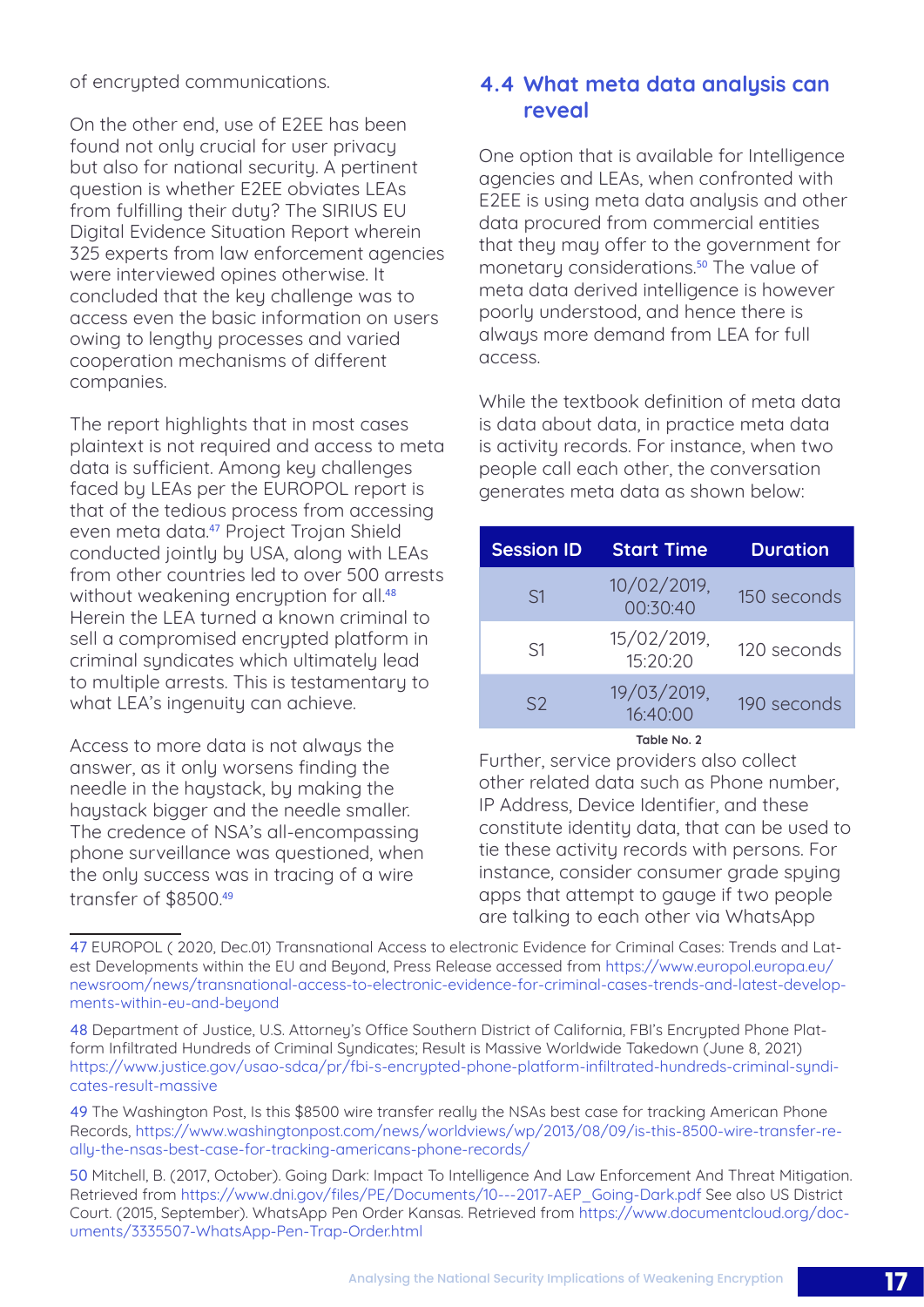## **Meta Data Analysis Based Surveillance Model**



Location information about given number(s) can be enhanced further, particularly when the number is an Indian number. For Indian numbers, T/ ISPs can be contacted to give other metadata information such as

• DNS Queries made.

• IP Addresses contacted by target's device.

### Stage 6

• The target's movements can be obtained from telecom providers within a 50-meter range and existing location databases available for sale from service providers can be used to reconstruct the Wi-Fi networks that the target possibly connects to and the ISP that serves the broadband connection.

• Requests can then be made to the ISP to provide activity records of the target based on the IP Address records obtained from messaging providers.

#### Stage 7

• List of applications that the target uses often; and

• Combined with activity records from CMS and the messaging provider, LEAs can make a reasonably accurate picture that can be later developed into a detailed profile of the target.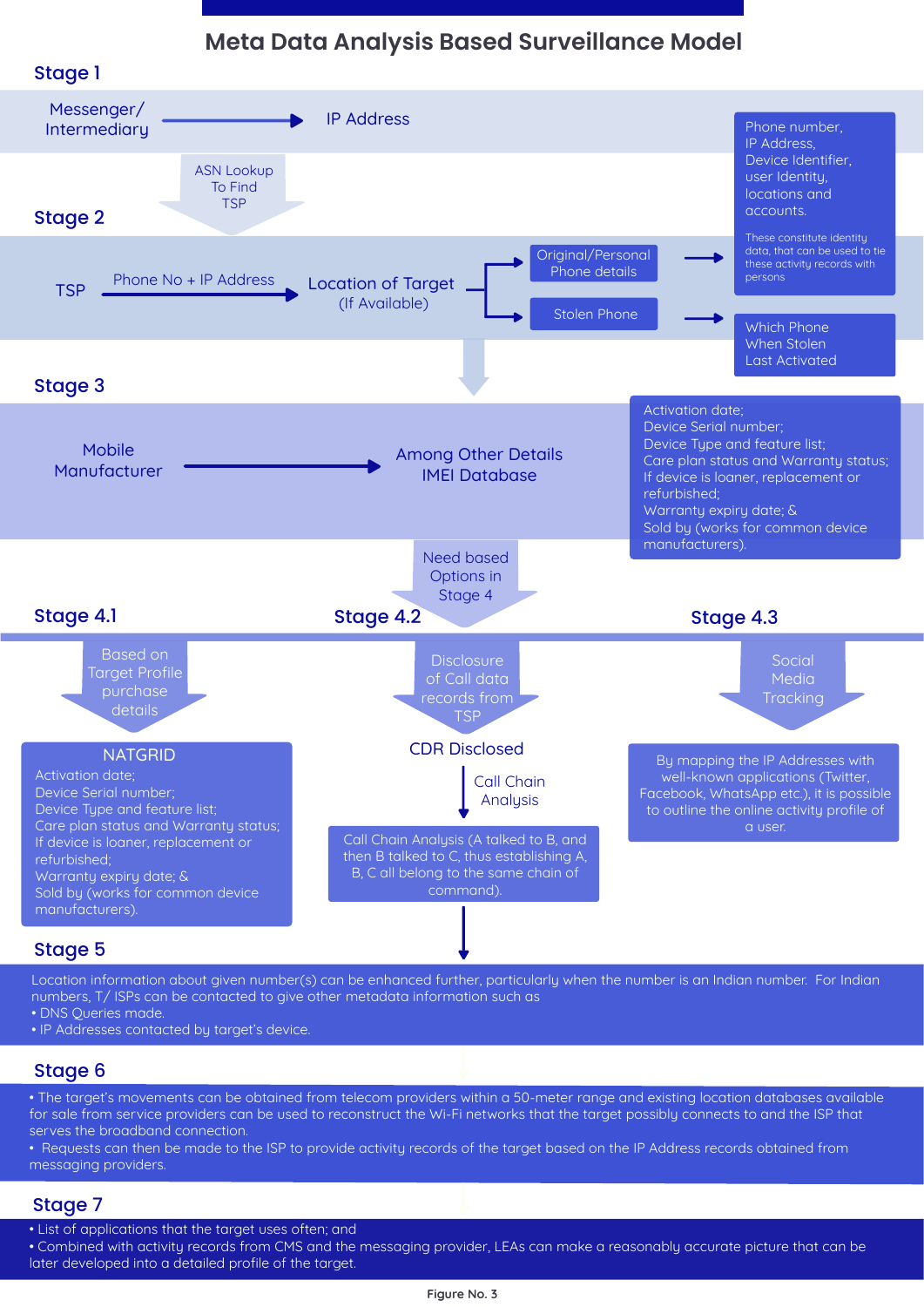status. It involves the following steps:

- 1. Obtain the phone numbers of the two people, whom you need to surveil.
- 2. Add them to your contact list.
- 3. Monitor their "Online" status using the known public Application Programming Interface (hereinafter  $'API')<sub>.51</sub>$
- 4. And then estimate probability that they talked to each other, when both are seen online at the same time, since talking requires both coming online together at the same time.

The consumer grade apps estimate probability if the two targets talked to each other by generating activity records as shown below:

| <b>Target</b>  | <b>Online when</b> | <b>Duration</b> |
|----------------|--------------------|-----------------|
| $\Box$         | 00:30:40           | 50 seconds      |
| T <sub>2</sub> | 00:30:42           | 45 seconds      |
| - 11           | 15:00:23           | 180 seconds     |
| T2.            | 15:00:28           | 120 seconds     |

Table No. 3

This is then matched to generate intersection records as shown below:

| <b>Intersection</b><br><b>Point</b> | From     | ГΟ       |
|-------------------------------------|----------|----------|
|                                     | 00:30:42 | 00:31:27 |
| 12                                  | 15:00:28 | 15:02:28 |

#### Table No. 4

To estimate the probability that these intersection records indicate either genuine conversation or simply a random match (since it is possible that these two targets may be talking to others during this time). What then is the probability of two

intersection records being unconnected random events? It is P(I1) \* P(I2) which is lesser than P(I1). Applying this logic, the more intersection records 2 targets generate, more likely that they are indeed talking to each other as the probability that it is random becomes quite low.

Unlike consumer grading spying apps which must estimate probability, intelligence agencies however can demand access of meta data from service providers, thus allowing them to bypass the activity creation record phase and directly go to the analysis phase. There had been a lot of existing precedence that service providers do share meta data with law enforcement agencies.<sup>52</sup> Further in an investigation into ISIS in 2014, Federal Bureau of Investigation (hereinafter 'FBI') Agents sought identities, locations and telephone numbers or accounts, and these were executed as well.

As the court records indicate <sup>53</sup> sharing of meta data is sufficient to identify the parties in a conversation without revealing the message content.

"Cellular phones can connect to the Internet via the cellular network. When connecting through the cellular network, Internet communications sent and received by the cellular phone each contain the same unique identifier that identifies cellular voice communications, such as an Equipment Serial Number (hereinafter 'ESN'), Mobile Equipment Identifier (hereinafter 'MEID'), Mobile Identification Number (hereinafter 'MIN'), Subscriber Identity Module (hereinafter 'SIM'),International Mobile Subscriber Identity (hereinafter 'IMSI'), Mobile Station Integrated Services Digital Network (hereinafter 'MSISDN'),

53 Ibid.

<sup>51</sup> See<https://wacheck.online/>

<sup>52</sup> US District Court. (2016, May). Pen Register Device. Retrieved from [https://www.documentcloud.org/doc](https://www.documentcloud.org/documents/3391606-WhatsApp-Pen-Trap-Order-May-2016.html)[uments/3391606-WhatsApp-Pen-Trap-Order-May-2016.html,](https://www.documentcloud.org/documents/3391606-WhatsApp-Pen-Trap-Order-May-2016.html) see also: US District Court. (2014, June). Trap and Trace Installation. Retrieved from [https://www.documentcloud.org/documents/3335223-Fox-Brewster-](https://www.documentcloud.org/documents/3335223-Fox-Brewster-Usa-Whatsapp-Order-for-Trape-and.html)[Usa-Whatsapp-Order-for-Trape-and.html](https://www.documentcloud.org/documents/3335223-Fox-Brewster-Usa-Whatsapp-Order-for-Trape-and.html), See also US District Court. (2014, August). WhatsApp meta data Request. Retrieved from [https://www.documentcloud.org/documents/3335504-WhatsApp-Metadata-Re](https://www.documentcloud.org/documents/3335504-WhatsApp-Metadata-Request-2014.html)[quest-2014.html](https://www.documentcloud.org/documents/3335504-WhatsApp-Metadata-Request-2014.html)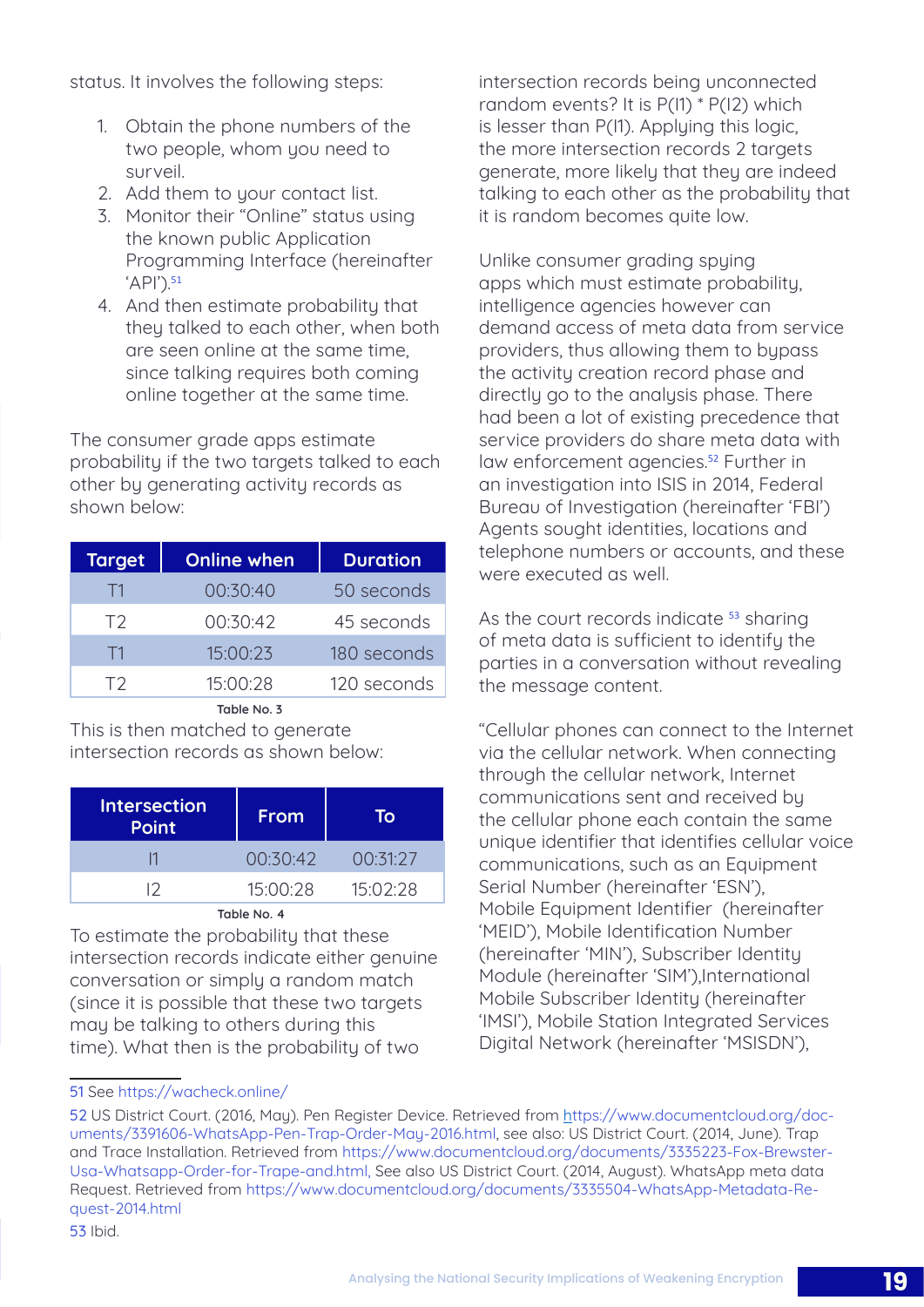or International Mobile Equipment Identity (hereinafter 'IMEI'). Internet communications from a cellular phone also contain the IP address associated with that cellular phone at the time of the communication. Each of these unique identifiers can be used to identifu parties to a communication without revealing the communication's contents." (sic)

Further the Pen-trap orders also ask for the following information:

- IP addresses associated with the cell phone device or devices used to send or receive electronic communications.
- Any unique identifiers associated with the cell phone device or devices used to make and receive communications with cell phone number 52 33 3724 5939, or to send or receive other electronic communications, including the ESN, MEIN, IMSI, IMEI, SIM, MSISDN, or MIN
- IP addresses of any websites or other servers to which the cell phone device or devices connected
- Source and destination telephone numbers and email addresses

The IMEI database<sup>54</sup> can be queried for more information on

- 1. Activation date.
- 2. Device Serial number.
- 3. Device Type and feature list.
- 4. Care plan status and Warranty status (for most of the common device manufacturers)
- 5. If device is loaner, replacement or refurbished.
- 6. Warranty expiry date.
- 7. Sold by (works for common device manufacturers).

Message contact information allows agencies to create intersection records easily as shown below:

| <b>Contact</b><br>number | From                                       | To                                         |
|--------------------------|--------------------------------------------|--------------------------------------------|
| +91 45678 12121          | 00:30:42.<br>5 <sup>th</sup> April<br>2020 | 00:31:27,<br>5 <sup>th</sup> April<br>2020 |
| +41 3245 555<br>444      | 15:00:28.<br>20 <sup>th</sup> June<br>2020 | 15:02:28,<br>20 <sup>th</sup> June<br>2020 |

#### Table No. 5

Further, meta data requests would also allow them to create a list of other numbers the target regularly interacts with, thus allowing them to perform call chain analysis (A talked to B, and then B talked to C, thus establishing A, B, C all belong to the same chain of command). When combined the data from CMS (Central Monitoring system), location information about given number(s) can be enhanced further, particularly when the number is an Indian number.

For Indian numbers, telecom providers and ISPs can be contacted to give other meta data information such as

- DNS Queries made.
- IP Addresses contacted by target's device.

By mapping the IP Addresses with wellknown applications (Twitter, Facebook, WhatsApp etc.), it is possible to outline the online profile of the target as shown below:

<sup>54</sup> Run windows on Mac, IMEI.info, <https://www.imei.info>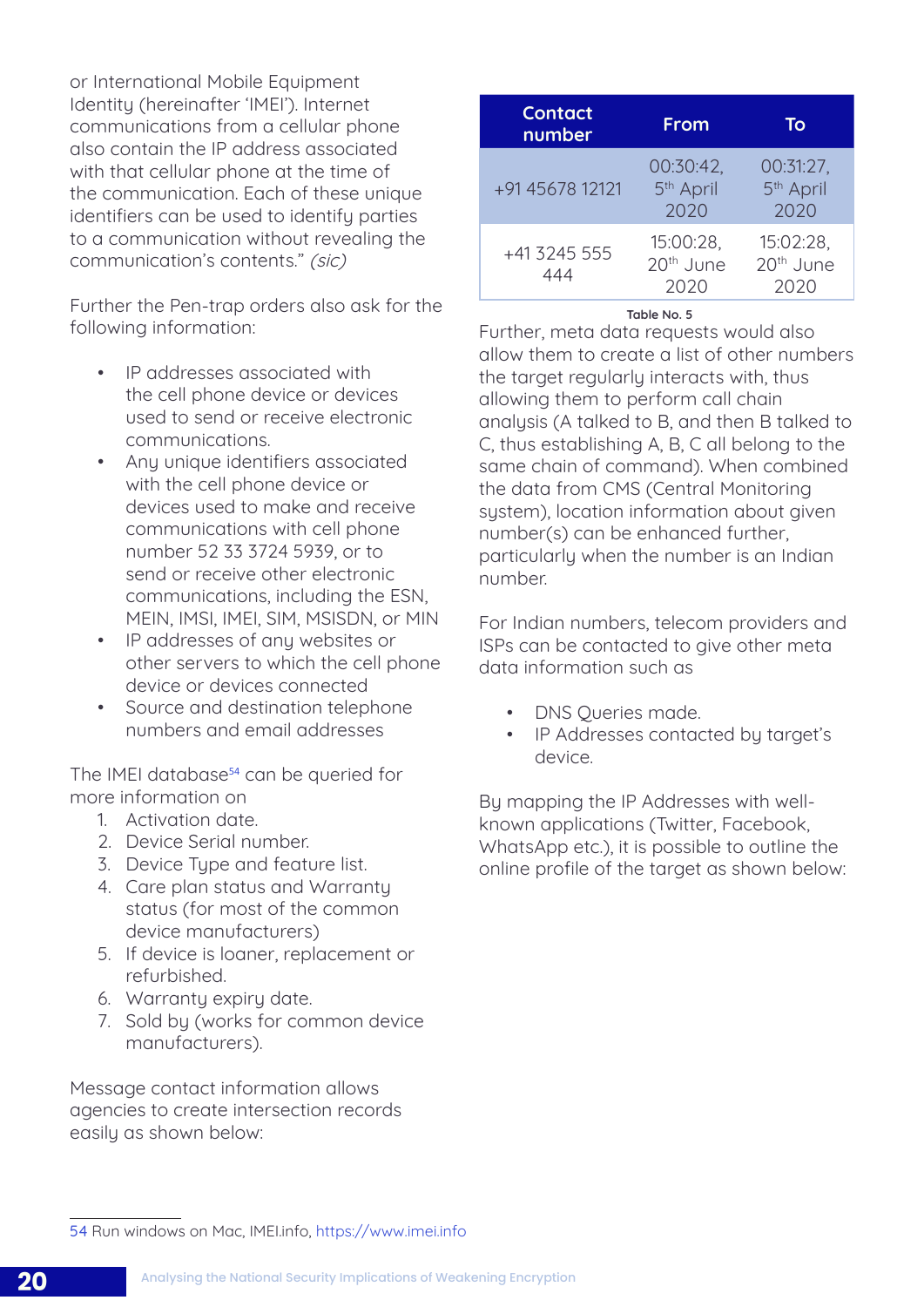<span id="page-28-0"></span>

| <b>Applica-</b><br>tion                        | From                                       | To                                            | IP Ad-<br>dresses          |
|------------------------------------------------|--------------------------------------------|-----------------------------------------------|----------------------------|
| Twitter                                        | 00:30:42,<br>5 <sup>th</sup> April<br>2020 | 00:31:27,<br>5 <sup>th</sup> April<br>2020    | X.Y.Z.W,<br>Y.Z.W.P        |
| Face-<br>book                                  | 15:00:28.<br>20 <sup>th</sup> June<br>2020 | 15:02:28,<br>20 <sup>th</sup><br>June<br>2020 | A.B.C.D<br>A1.B1.<br>C1.D1 |
| Google<br>Hangout                              | 12:43:21,<br>19th July<br>2020             | 12:49:21,<br>19th July<br>2020                | B.A.C.D                    |
| Chat<br>forum<br>visited<br>by Drug<br>dealers | 12:59:21,<br>19th July<br>2020             | 13:59:21,<br>19th July<br>2020                | Y.A.B.D                    |

#### Table No. 6

While obtaining such information from the telco that serves the phone numbers is usually trivial, obtaining the ISP, if Wi-Fi is used, it is somewhat more involved, as it involves figuring out which Wi-Fi networks are near to the target and mapping them to a particular broadband connection.

The target's movements can be obtained from telecom providers within a 50-meter range and existing location databases available for sale from service providers can be used to reconstruct the Wi-Fi networks that the target possibly connects to and the ISP that serves the broadband connection, and requests can then be made to the ISP to provide activity records of the target based on the IP Address records obtained from messaging providers.

Further, ISPs can also be requested to enable Deep Packet Inspection (hereinafter 'DPI) that can identify the list of applications that the target uses often and when combined with activity records from CMS and the messaging provider, can provide a reasonably accurate picture that can be allowed to build a detailed profile of the target. This could be then used as an input for requesting device seizure via a judicial warrant.

None of this requires putting back-doors in messaging applications or in other service provider networks but can simply done by exercising powers that the agencies already have.

### 4.5 Insights from Law Enforcement **Interviews**

To understand why even after having access to data from a variety of sources, LEAs and intelligence agencies have reservations with E2EE, qualitative interviews were conducted with current and former officials at the central and state level including those from Indian Foreign Services, Indian Police Services and Indian Armed Forces. The key points discussed are summarized below:

- 1. Storage of data outside India is a major challenge for access given the tedious Mutual Legal Assistance Treaty (hereinafter 'MLAT') process. Police officers often approach the official at the Indian office of the technology company. Officers are not sure whom to approach and the India head of the companies shift compliance burden on the foreign office where they are headquartered.
- 2. Access to information is sought majorly in two broad scenarios. First, when a crime is suspected to be perpetrated. Second, when the crime is suspected to take place. The process for accessing crucial information via the MLAT process is so time-consuming that:
	- i. In the first scenario, information is often shared long after the perpetration of the crime;
	- ii. In the second scenario, information is shared so late that if the police request it (and all such requests have to be disclosed during trial) then the accused endeavours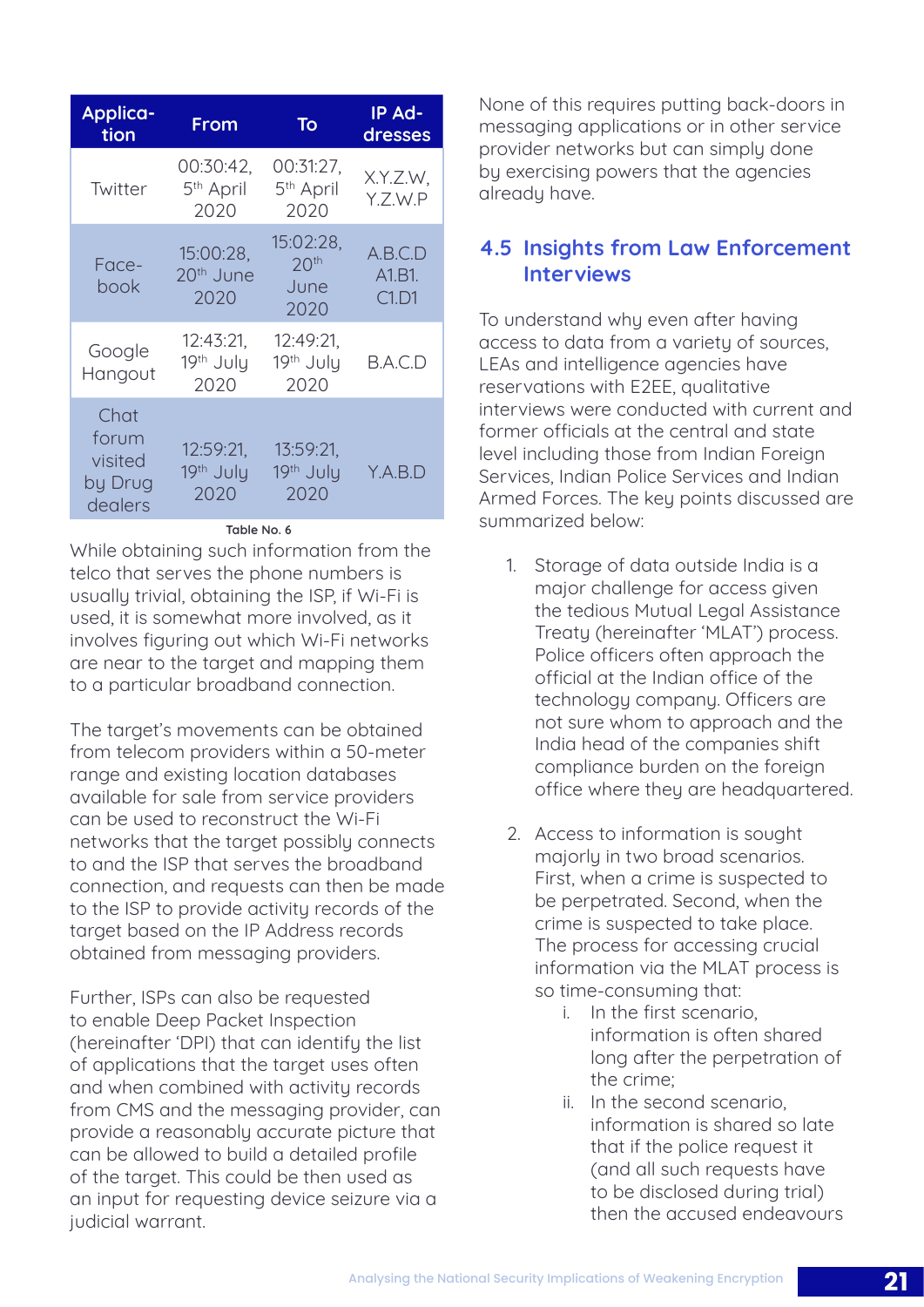to use the non-availability of the report as a mitigating circumstance (and at times to cast reasonable doubt) which delays the trial.

- 3. It is only in a handful of cases wheren cubersecurity or technology experts are part of the investigation team from the beginning. Most police officers have to solve cybercrimes without the assistance of experts. Even if the police officer makes effort to educate oneself, then a savvy criminal who is an expert in this domain can find a way to outsmart the police. Access to technical experts as part of the investigation team is a major challenge.
- 4. It has been noticed that even when the LEAs know where to look, judges refrain from giving favourable orders owing to their inability to appreciate technology.
- 5. LEAs ask for broad data sets from companies because most of the times LEAs do not have access to experts to guide them on what exactly to ask for. Thus they ask for everything, this is more concerning because of their inability to draw patterns from meta data because of lack of access to technical experts. (sic)
- 6. Unlike countries like the US, Indian LEAs are not able to unleash the potential of surveillance via meta data. There is an need to build capacity on this front, currently only specialised agencies of certain members with such expertise while we need one in every police station. (sic)
- 7. The Navy runs sensitization programs regularly with fishing communities across all the States in the western theatre. This approach allows them to cover

entire communities in a span of a year repeatedly, as river inlets and estuaries can also be used to launch attacks. In this context, it is critical to appreciate that the ambit of surveillance operations is so vast that widespread use of military-grade E2EE, which is nearly unbreakable, represents a significant worry for intelligence planners. Its use creates a problem for counterintelligence and surveillance operations.

- 8. India is far different from the Chinese surveillance regime. Given the wide canvass, mass surveillance in India is almost impossible, as it does not have the wherewithal for the same. To prevent attacks, LEAs have to act on inconclusive proofs, which at times leads to abrasive surveillance. Better technical support for intercepting and analysing digital communications will be immensely useful here. This said, there is a need for institutionalized checks and balances via appropriate surveillance reforms. (sic)
- 9. Despite efforts from the International Telecommunications Union to address the global encryption debate, no solution has been arrived at. With the presence of autocratic States like China and Russia any global cooperation is difficult to achieve. Moreover India has banned Chinese Telecom hardware owing to suspected back-doors raising concerns of espionage.
- 10. While savvy criminals might shift to different encrypted platforms if they get to know that the platform has been compromised. But access to E2EE is not the sole factor, reach and user-friendliness is also an important consideration. Many rely on code language even on encrypted platforms as an additional layer of security.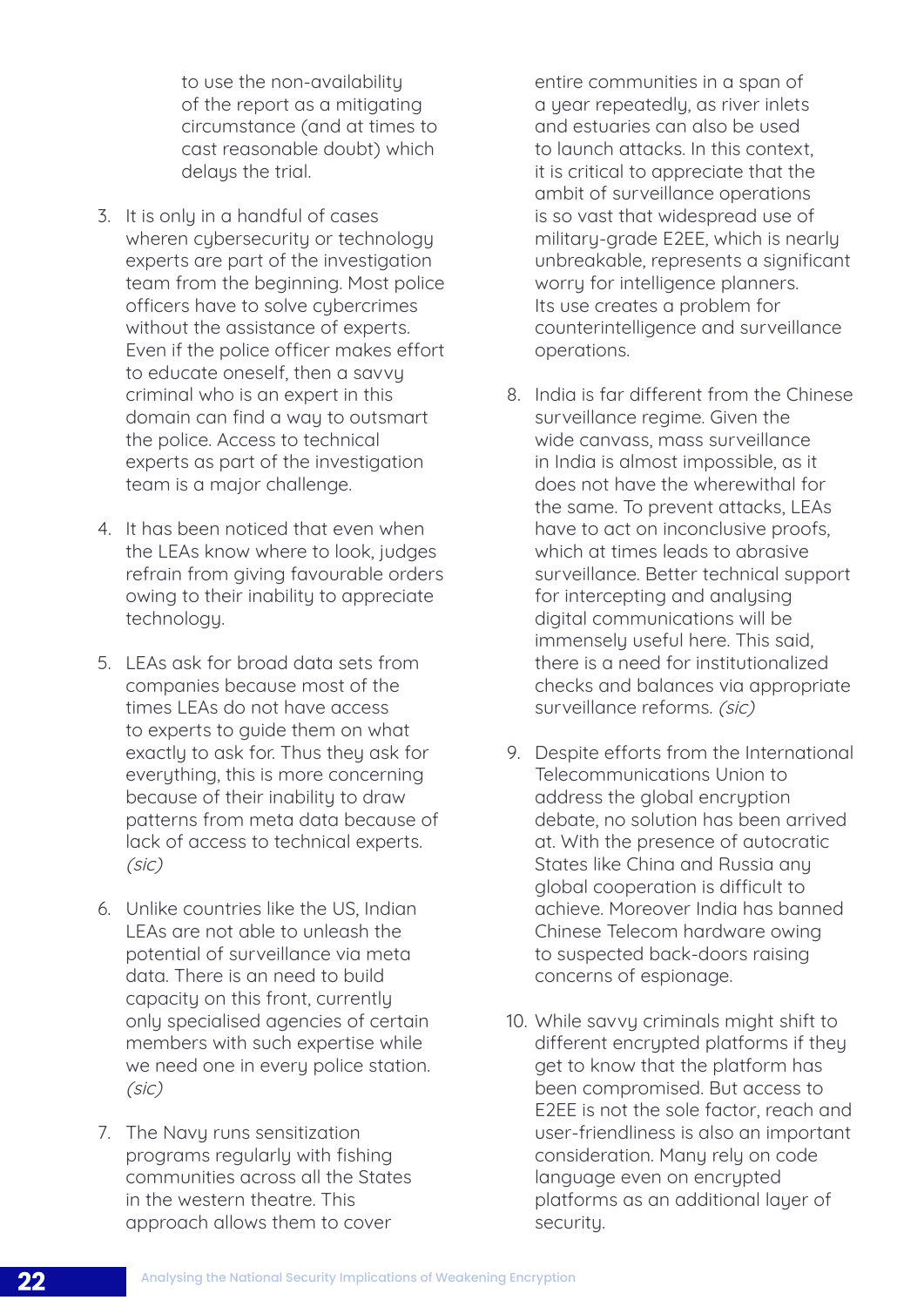11. While consultation with foreign experts maybe helpful, given the sensitivities involved, India needs to build its own surveillance and cybersecurity architecture. Afterall friendly nations also spy on each other in the age where information is power.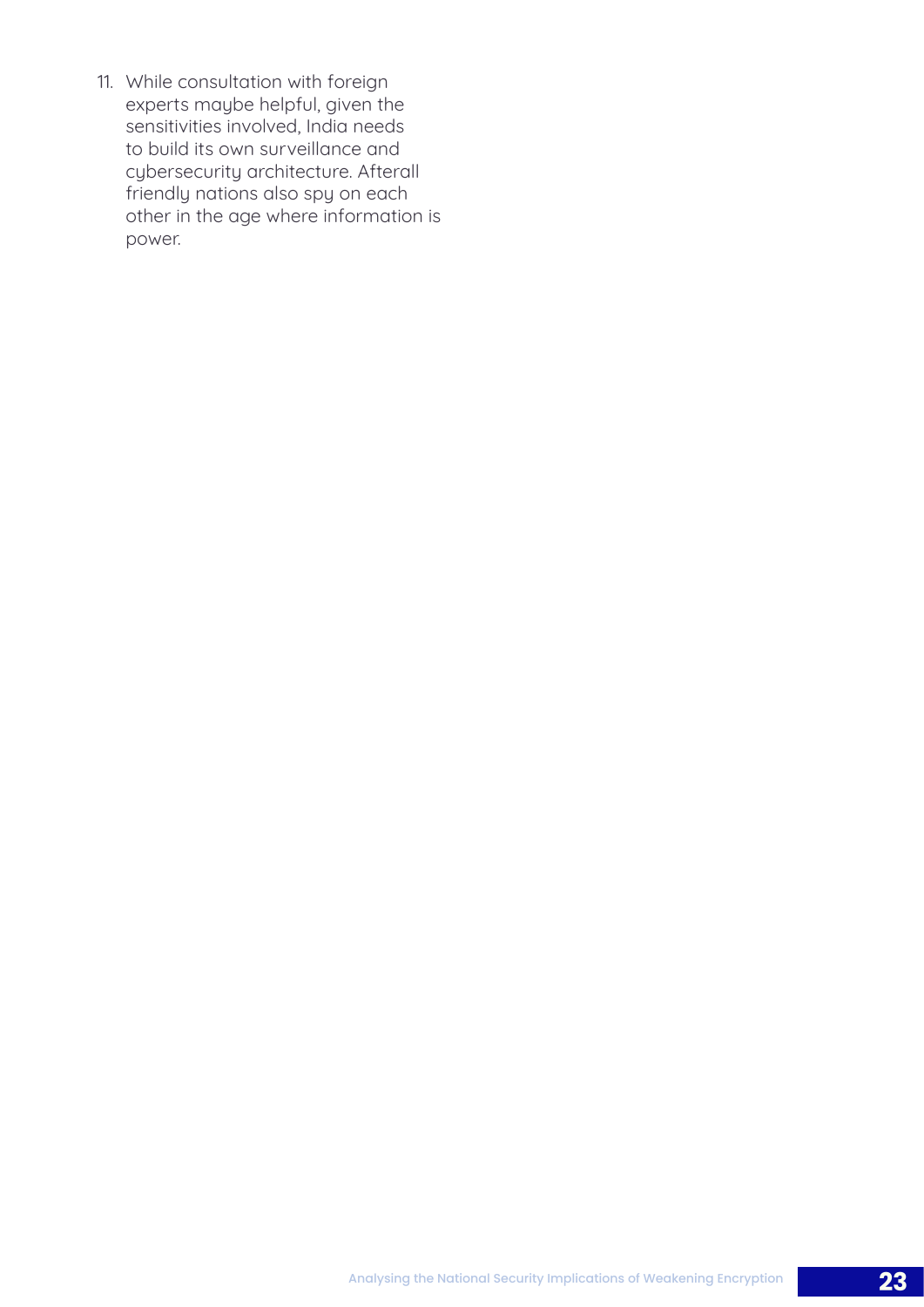## <span id="page-31-0"></span>**5 Encryption Regulation**

## 5.1 Technical measures and **Categorization**

Encryption regulations typically stand on a two-legged stool – Mandating or utilizing existing capabilities (technical measures) and a policy framework that outlines how these capabilities will be used.

Broadly technical measures to regulate encryption fall within these categories:

- a. Algorithm Selection Encryption algorithms are bucketed into either a black list or a whitelist or both. The list of algorithms could span across all of Hashing, Message Authentication, Asymmetric Key signature and Symmetric Key encryption and be applicable for certain sectors and use cases (Data at rest, Data at motion etc.). Algorithms prescribed by regulators are typically expected not to contain backdoors, but the Dual FC PRNG<sup>55</sup> incident shows, there are known exceptions.
- b. Key Escrow In the Key escrow approach, a decryption key to a user or for a device is held in an escrow account by a third party which could either be a government or private entity, and access is given to this escrow key, based on a well-defined process, which may involve the judiciary. While it is easier to build, the problem of how to restrict access to the decryption key to only the right set of parties is considered a hard

problem and not possible to solve.<sup>56</sup>

- c. Client-Side Scanning When content is encrypted at the edges, and centralized scanning is hence not possible, one approach is to mandate edge scanning or client scanning of content. In this model, a set of hashes are either sent to the edge devices or is stored in a central repository and when any content is sent out, it is searched against these hashes and flagged if it exceeds a certain threshold. As the natural experiment of Apple's implementation of CSAM indicates, it was easy to reverse engineer and break it on edge devices to bu-pass this process.<sup>57</sup>
- d. Ghost Users In this approach, a third party is silently added to a conversation between two users without their knowledge,<sup>58</sup> as these services depend upon an identity provider. As Greene observes, this approach forces a known vulnerability to never be fixed by providers, and becomes "an ossifying influence that holds ancient flaws in place".
- e. Watermarks Watermarks may be mandated to be added within content to defeat anonymity. The watermarks can be overt (Digital signatures for contracts) or covert (hidden meta data). One known issue when hidden meta data was prescribed to defeat anonymity is that, it assumes that clients will always be legitimate and will not be reverse engineered to create forgeries, an assumption that does not hold on practice.

<sup>55</sup> Zetter, K. (2013, September 24). How a Crypto 'Back-door' Pitted the Tech World Against the NSA. Retrieved from Wired: [https://www.wired.com/2013/09/nsa-back-door/](https://www.wired.com/2013/09/nsa-backdoor/)

<sup>56</sup> Greene, M. (2021, August 01). Thinking about "traceability". Retrieved from [https://blog.cryptographyengi](https://blog.cryptographyengineering.com/2021/08/01/thinking-about-traceability/)[neering.com/2021/08/01/thinking-about-traceability/](https://blog.cryptographyengineering.com/2021/08/01/thinking-about-traceability/)

<sup>57</sup> Ygvar, A. (2021, August). Neural Hash. Retrieved from Git Hub: [https://github.com/AsuharietYgvar/Apple-](https://github.com/AsuharietYgvar/AppleNeuralHash2ONNX)[NeuralHash2ONNX](https://github.com/AsuharietYgvar/AppleNeuralHash2ONNX)

<sup>58</sup> Greene, M. (2018, December 17). On Ghost Users and Messaging Back-doors. Retrieved from Cryptograhy Engineering: [https://blog.cryptographyengineering.com/2018/12/17/on-ghost-users-and-messaging-back](https://blog.cryptographyengineering.com/2018/12/17/on-ghost-users-and-messaging-backdoors/)[doors/](https://blog.cryptographyengineering.com/2018/12/17/on-ghost-users-and-messaging-backdoors/)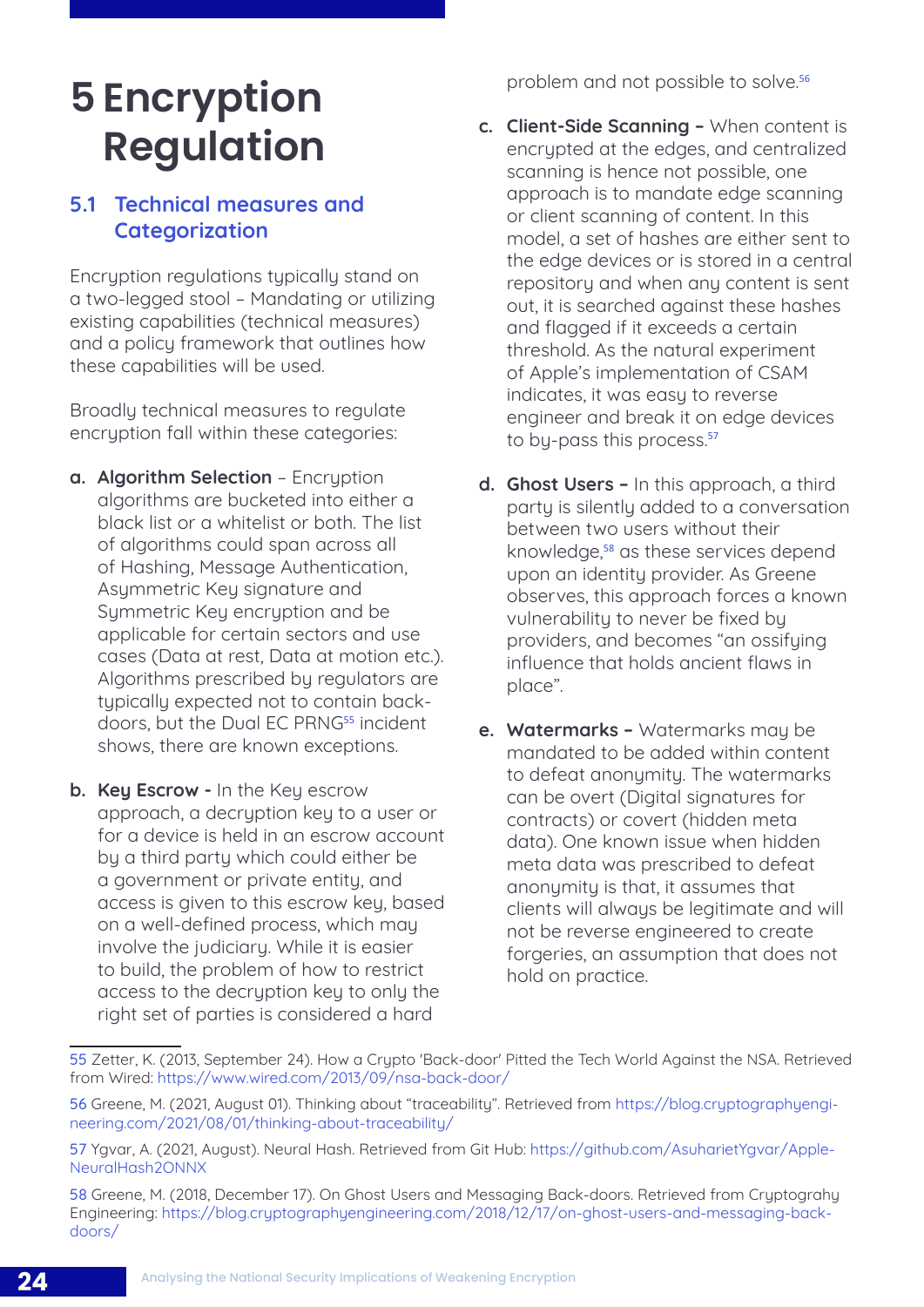## <span id="page-32-0"></span>5.2 Around the World

State policy on encryption in various jurisdictions covers the entire spectrum from banning encryption or mandating severe restrictions upon the public access to strong encryption tools (e.g. China, Turkey) to legal protection for public access to encruption (e.g. Netherlands) and interim measures such as diluting public access to encryption. This is achieved through a range of restrictions including - regulations on key length, local storage of data and meta data storage and export control.

## 5.2.1 China

China's state policy on encryption is one of stubborn isolationism, focused on building domestic capacity and finally establishing a splinternet triggered by events in the last decade. Following the disclosures by Edward Snowden in 2013, Chinese policy on encryption targeted self-sufficiency as infrastructure built on products and services supplied by US companies was seen as a national security risk.

The culmination of the rejig of policy focus was with the coming into force of the Encryption Law in January 2020. Beijing's encryption policy is driven by the intertwined interests of political control and commercial development.<sup>59</sup>

With an intention to redress user concerns of vulnerability of their personal data on digital platforms and in a bid to nurture the Chinese digital economy, with a focus on encryption dependent blockchain technology, the Chinese officials have liberalised the commercial encryption

regime.

The encryption law<sup>60</sup> envisages a 3-tiered structure – Core, Common and Commercial. While core and common tiers are controlled and used to protect state secrets, the law allows more freedom and openness for commercial cryptography. The law however is silent about key management and by specifying inspection and control structure by the State Cryptography Administration (hereinafter 'SCA') eventually ensures that cryptographic keys will be made available to the state agencies,<sup>61</sup> thus ensuring that E2EE would be effectively outlawed.

The access to encryption keys by state agencies was further illustrated in the case of Apple. They moved all their iCloud keys to China where it is managed by a local company.62 This along with state mandated use of a different device which stores these keys (Hardware Security Modules are special devices that store cryptographic keys). This device is unlike those made by Thales Corporation which Apple uses elsewhere.

## 5.2.2 Australia

The Telecommunications and Other Legislation Amendment (Assistance and Access) Act 2018, (hereinafter 'TOLA Act') provides wide surveillance powers to access encrypted communication to Australian LEAs and intelligence agencies without any judicial or legislative oversight. To ensure that the notices under the TOLA Act are targeted, the law prohibits the creation of 'systemic weakness or 'systemic vulnerability', as a safeguard, without understanding that it is impossible to do

<sup>59</sup> Laskai, L., & Segal, A. (2021, March). The Encryption Debate in China: 2021 Update. Retrieved from Carnegie Endowment for International Peace: [https://carnegieendowment.org/files/202104-China\\_Country\\_Brief.pdf](https://carnegieendowment.org/files/202104-China_Country_Brief.pdf)

<sup>60</sup> Huaxia. (2019, October 26). China Focus: China adopts law on cryptography. Retrieved from Xinhua: [http://](http://www.xinhuanet.com/english/2019-10/26/c_138505655.htm) [www.xinhuanet.com/english/2019-10/26/c\\_138505655.htm](http://www.xinhuanet.com/english/2019-10/26/c_138505655.htm)

<sup>61</sup> Dickenson, S. (2019, November 7). China's New Cryptography Law: Still No Place to Hide . Retrieved from Harris Bricken:<https://harrisbricken.com/chinalawblog/chinas-new-cryptography-law-still-no-place-to-hide/>

<sup>62</sup> Nellis, S., & Cadell, C. (2018, February 24). Apple moves to store iCloud keys in China, raising human rights fears. Retrieved from Reuters: [https://www.reuters.com/article/us-china-apple-icloud-insight/apple-moves](https://www.reuters.com/article/us-china-apple-icloud-insight/apple-moves-to-store-icloud-keys-in-china-raising-human-rights-fears-idUSKCN1G8060)[to-store-icloud-keys-in-china-raising-human-rights-fears-idUSKCN1G8060](https://www.reuters.com/article/us-china-apple-icloud-insight/apple-moves-to-store-icloud-keys-in-china-raising-human-rights-fears-idUSKCN1G8060)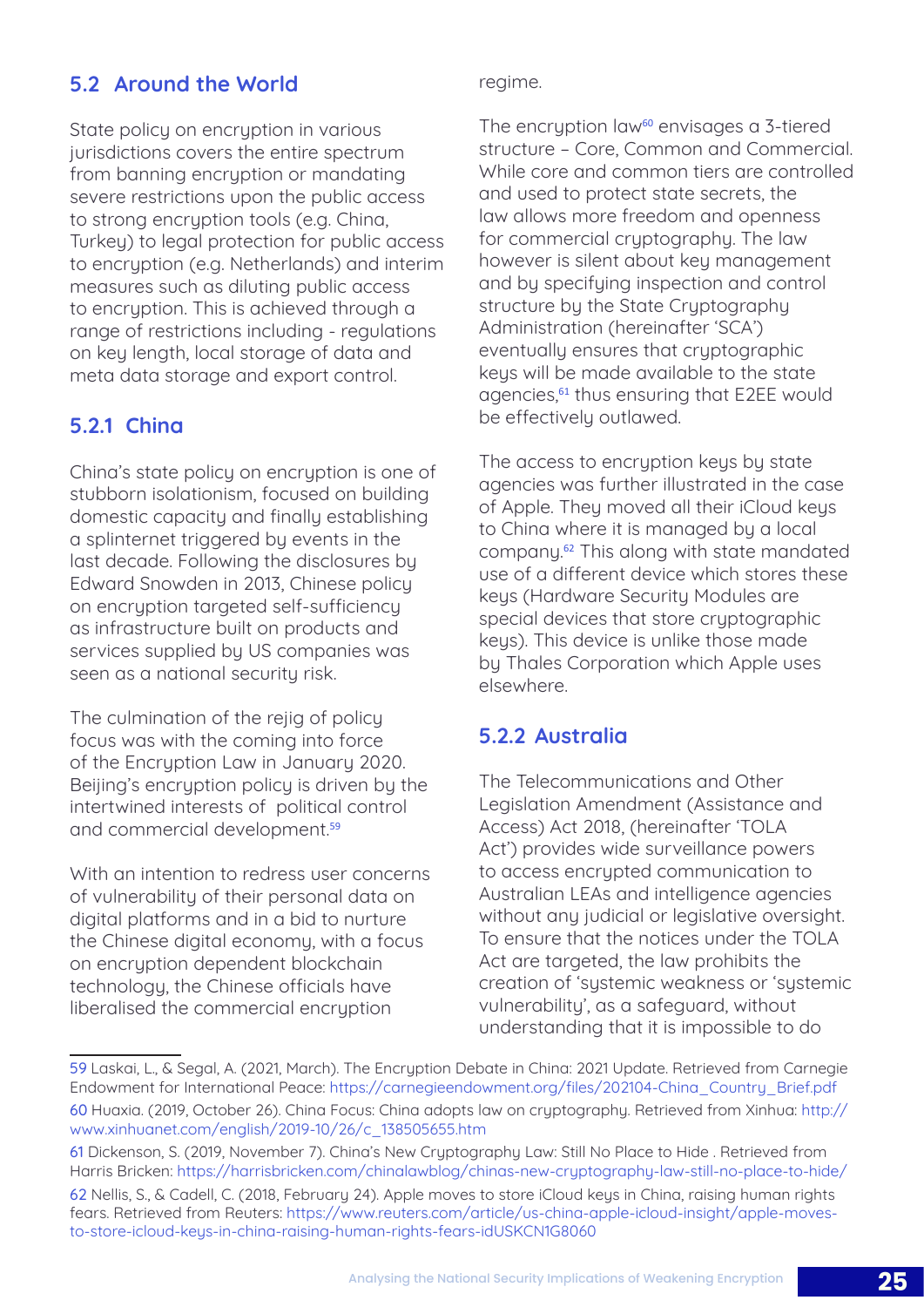<span id="page-33-0"></span>The legislation, without specifically outlawing encryption, provides a framework of three notices to ensure that whenever there is a need for legal assistance to decrupt a communication, the technology companies comply viz:

- **Technical Assistance Requests** (hereinafter 'TARs'): for the 'designated communication provider' to voluntarily' provide decrypt or provide access assuming they already have the capability to comply.
- **Technical Assistance Notices** (hereinafter 'TANs'): envisage a compulsory order to decrypt or provide access assuming they have the capability to comply.
- **Technical Capability Notices** (hereinafter 'TCNs'): is a compulsory notice to develop capabilities to facilitate TARs and TANs. A TCN would be death knell for E2EE, though per the Parliamentary Joint Committee on Intelligence and Security (hereinafter 'PJCIS') no TCNs have been issued<sup>64</sup> as of August 2020.

The legislation uses a catch-all approach with the definition of 'designated communication provider', all of whom are bound to respond to the notices. While the law weakens encryption, and appears targeted, it does not have judicial oversight mechanisms.

Lack of judicial oversight, makes Australia an outlier<sup>65</sup> amidst the Five Eyes wherein all other members need judicial authorisation for intrusive surveillance.

## 5.2.3 Belgium

Belgians have long had privacy focussed laws even before the European Union General Data Protection Regulations (hereinafter 'EU GDPR') in the form of the Belgian Data Protection Act of 1992<sup>66</sup> and the Electronic Communications (the Electronic Communications Act) of 2005<sup>67</sup> backed by Article 22 of the Belgian Constitution<sup>68</sup>. It provides for constitutionally backed individual privacy. Post implementation of the GDPR, the Belgian government had a law namely, the Act of 3 December 2017 on the establishment of the Data Protection Authoritu<sup>69</sup> that established the Belgian Data Protection Authority.

65 Law Council of Australia. (2020, December 4). Richardson Review: Law Council deeply concerned by recommendation to cut judiciary out of warrant approval. Retrieved from [https://www.lawcouncil.asn.au/](https://www.lawcouncil.asn.au/media/media-releases/richardson-review-law-council-deeply-concerned-by-recommendation-to-cut-judiciary-out-of-warrant-approval) [media/media-releases/richardson-review-law-council-deeply-concerned-by-recommendation-to-cut-judicia](https://www.lawcouncil.asn.au/media/media-releases/richardson-review-law-council-deeply-concerned-by-recommendation-to-cut-judiciary-out-of-warrant-approval)[ry-out-of-warrant-approval](https://www.lawcouncil.asn.au/media/media-releases/richardson-review-law-council-deeply-concerned-by-recommendation-to-cut-judiciary-out-of-warrant-approval)

66 Belgian Data Protection Act of 8th December 1992, accessed from [https://www.legislationline.org/down](https://www.legislationline.org/download/id/2638/file/Belgium_Protection_Privacy_Processing_Data_Act_1992upd2008.pdf)[load/id/2638/file/Belgium\\_Protection\\_Privacy\\_Processing\\_Data\\_Act\\_1992upd2008.pdf](https://www.legislationline.org/download/id/2638/file/Belgium_Protection_Privacy_Processing_Data_Act_1992upd2008.pdf)

67 Electronic Communications Act, 13 of 2005, accessed from http://www.ejustice.just.fgov.be/cgi\_loi/ loi\_a1.pl?DETAIL=2005061332/F&caller=list&row\_id=1&numero=1&rech=2&cn=2005061332&table\_name=LOI&nm=2005011238&la=F&chercher=t&dt=LOI&language=fr&fr=f&choix1=ET&choix2=ET&fromtab=loi\_all&sql=dt+ contains++%27LOI%27+and+dd+=+date%272005-06-13%27and+actif+=+%27Y%27&ddda=2005&tri=dd+AS+RANK+&trier=promulgation&dddj=13&dddm=06&imgcn.x=46&imgcn.y=8#LNK0001

68 Article 22, Belgian Constitution, English Translated version accessed from [https://www.dekamer.be/kvvcr/](https://www.dekamer.be/kvvcr/pdf_sections/publications/constitution/GrondwetUK.pdf) [pdf\\_sections/publications/constitution/GrondwetUK.pdf](https://www.dekamer.be/kvvcr/pdf_sections/publications/constitution/GrondwetUK.pdf)

69 Belgian DPA Act, accessed from [http://www.ejustice.just.fgov.be/cgi\\_loi/change\\_lg.pl?language=n](http://www.ejustice.just.fgov.be/cgi_loi/change_lg.pl?language=nl&la=N&cn=2018073046&table_name=wet)[l&la=N&cn=2018073046&table\\_name=wet](http://www.ejustice.just.fgov.be/cgi_loi/change_lg.pl?language=nl&la=N&cn=2018073046&table_name=wet)

<sup>63</sup> Stillgherian. (2018, December 11). Australia's encryption laws will fall foul of differing definitions. Retrieved from ZDNet: [https://www.zdnet.com/article/australias-encryption-laws-will-fall-foul-from-differing-defini](https://www.zdnet.com/article/australias-encryption-laws-will-fall-foul-from-differing-definitions/)[tions/](https://www.zdnet.com/article/australias-encryption-laws-will-fall-foul-from-differing-definitions/)

<sup>64</sup> Official Committee. (2020, August 7). PARLIAMENTARY JOINT COMMITTEE ON INTELLIGENCE AND SECU-RITY. Retrieved from Common Wealth of Australia: [https://parlinfo.aph.gov.au/parlInfo/download/commit](https://parlinfo.aph.gov.au/parlInfo/download/committees/commjnt/30904d8b-7cfb-4ef0-99fb-fba2299b57bf/toc_pdf/Parliamentary%20Joint%20Committee%20on%20Intelligence%20and%20Security_2020_08_07_7954_Official.pdf)[tees/commjnt/30904d8b-7cfb-4ef0-99fb-fba2299b57bf/toc\\_pdf/Parliamentary%20Joint%20Committee%20](https://parlinfo.aph.gov.au/parlInfo/download/committees/commjnt/30904d8b-7cfb-4ef0-99fb-fba2299b57bf/toc_pdf/Parliamentary%20Joint%20Committee%20on%20Intelligence%20and%20Security_2020_08_07_7954_Official.pdf) [on%20Intelligence%20and%20Security\\_2020\\_08\\_07\\_7954\\_Official.pdf](https://parlinfo.aph.gov.au/parlInfo/download/committees/commjnt/30904d8b-7cfb-4ef0-99fb-fba2299b57bf/toc_pdf/Parliamentary%20Joint%20Committee%20on%20Intelligence%20and%20Security_2020_08_07_7954_Official.pdf)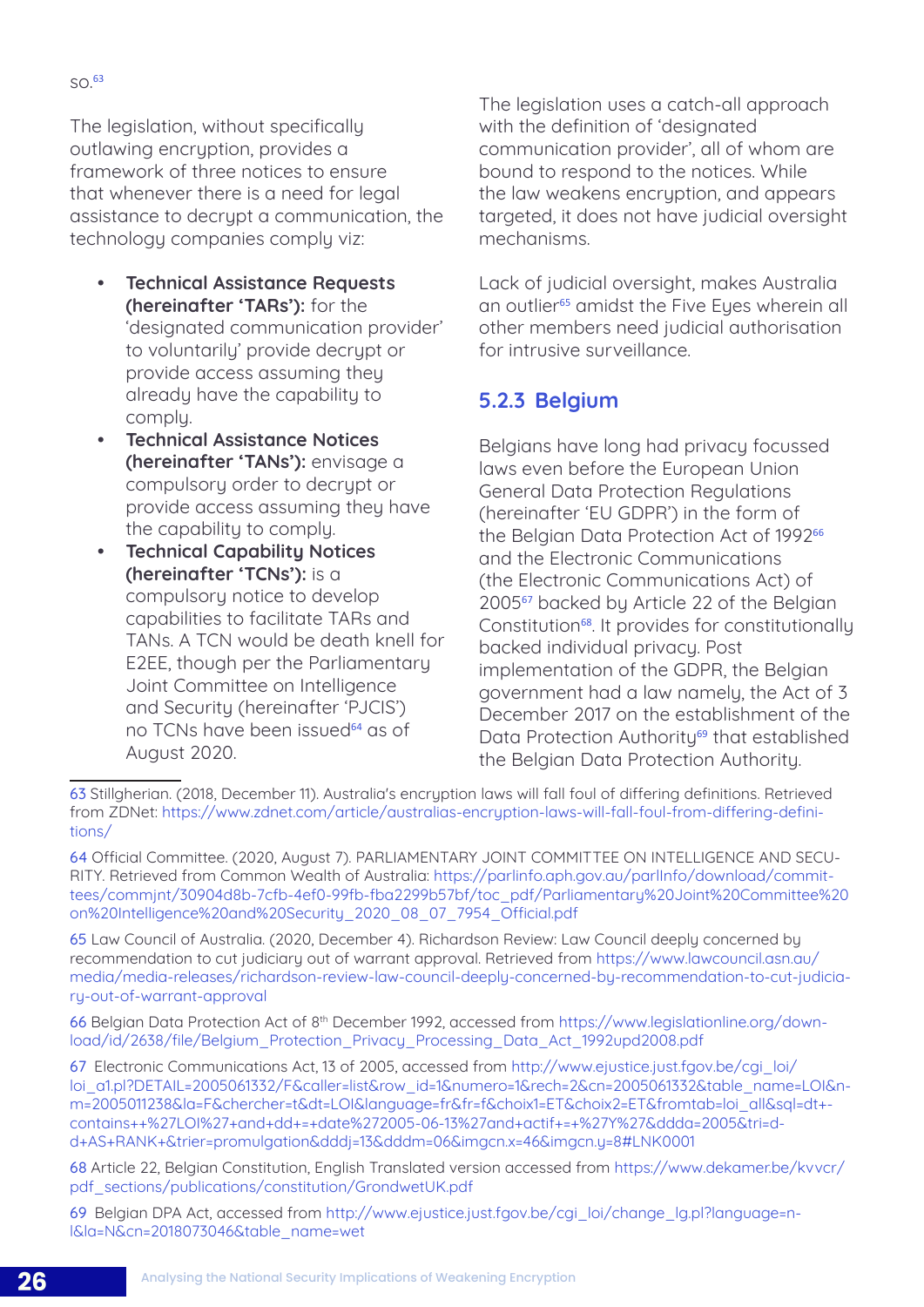<span id="page-34-0"></span>While Belgium has historically been at the forefront of protecting their citizen's privacy, recent legislations have taken a different path. The Belgian government attempted to pass a Data Retention Act in 2016 which mandated telecom and internet companies retaining large amounts of Data on all users for up to 12 months, in case LEAs need access. The law was struck down firstly by the European Court of Justice (hereinafter 'CJEU')<sup>70</sup> on grounds that mass storage of personal data, as a general and preventive measure, is not in line with EU law and then by the constitutional court of Belgium itself<sup>71</sup>.

The CJEU however allowed such retention insofar that they meet objective criteria that establish a connection between the data retained and the objective pursued.<sup>72</sup>

Belgian legislators have since drafted a new law<sup>73</sup> that allows for encruption to be offered but requires back-doors into encrypted systems if needed by the LEAs. The law has been heavily criticised for having a lack of understanding of how encryption cannot be weakened for law enforcement without jeopardizing the entire

network as well as it being called the "most dangerous law being considered by any European Union Member state" in an open letter signed by 100 organisations calling for a halt on the draft law.<sup>74</sup>

### 5.2.4 Russia

The Russian Federal Law on Information, Information Technology and Protection of Information<sup>75</sup> mandates messaging service providers to retain 'content data' for up to six months and provide decryption keys to LEAs on demand if the messages are encrypted. Though E2EE is not outlawed, the Yarovaya Law (a telecom law- known for enhancing surveillance capacity of the government) ensures that the Government has carte blanche power to compel access.<sup>76</sup>

## 5.2.5 Canada

The Canadian Government has historically taken a pro-encryption position. The commitment towards strong encryption was near-ubiquitous as discerned from the 2017 Statement<sup>77</sup> of the Minister for Public Safety Ralph Goodale, "In Canada's

<sup>70</sup> Court of Justice of the European Union, (2020, Oct. 06) Judgments in Case C-623/17, C-511/18, La, C-512/18, and C-520/18, Press Release No. 123/20, accessed from [https://curia.europa.eu/jcms/upload/docs/applica](https://curia.europa.eu/jcms/upload/docs/application/pdf/2020-10/cp200123en.pdf)[tion/pdf/2020-10/cp200123en.pdf](https://curia.europa.eu/jcms/upload/docs/application/pdf/2020-10/cp200123en.pdf)

<sup>71</sup> Belgian Constitutional Court judgement dt. April 22, 2021, accessed from [https://www.const-court.be/pub](https://www.const-court.be/public/n/2021/2021-057n.pdf)[lic/n/2021/2021-057n.pdf](https://www.const-court.be/public/n/2021/2021-057n.pdf)

<sup>72</sup> Waem, H. & Fraeyman,G.J. (2021,May. 18) The Belgian Constitutional Court annuls Data Retention Act, DLA Piper, accessed from [https://blogs.dlapiper.com/privacymatters/the-belgian-constitutional-court-annuls-da](https://blogs.dlapiper.com/privacymatters/the-belgian-constitutional-court-annuls-data-retention-act/)[ta-retention-act/](https://blogs.dlapiper.com/privacymatters/the-belgian-constitutional-court-annuls-data-retention-act/)

<sup>73</sup> Belgian Parliament, The Draft law on the collection and storage of identification, traffic and location data in the electronic communications sector and their access by the authorities' accessed from [https://ibpt.be/index.](https://ibpt.be/index.php/operateurs/publication/annexe-1-dispositif) [php/operateurs/publication/annexe-1-dispositif](https://ibpt.be/index.php/operateurs/publication/annexe-1-dispositif)

<sup>74</sup> Global Encryption Coalition (2021, Sept. 28) Open Letter: 100 organizations and cybersecurity experts call on the Belgian Government to halt legislation to undermine end-to-end encryption, GEC, accessed from [https://www.globalencryption.org/2021/09/open-letter-48-organizations-and-cybersecurity-ex](https://www.globalencryption.org/2021/09/open-letter-48-organizations-and-cybersecurity-experts-call-on-the-belgian-government-to-halt-legislation-to-undermine-end-to-end-encryption/)[perts-call-on-the-belgian-government-to-halt-legislation-to-undermine-end-to-end-encryption/](https://www.globalencryption.org/2021/09/open-letter-48-organizations-and-cybersecurity-experts-call-on-the-belgian-government-to-halt-legislation-to-undermine-end-to-end-encryption/)

<sup>75</sup> Khayryuzov, V. (2020, October 21). The Privacy, Data Protection and Cybersecurity Law Review: Russia. Retrieved from The Law Reviews: [https://thelawreviews.co.uk/title/the-privacy-data-protection-and-cyberse](https://thelawreviews.co.uk/title/the-privacy-data-protection-and-cybersecurity-law-review/russia)[curity-law-review/russia](https://thelawreviews.co.uk/title/the-privacy-data-protection-and-cybersecurity-law-review/russia)

<sup>76</sup> World Intermediary Liability Map . (2016, July 7). Yarovaya Law. Retrieved from World Intermediary Liability Map : [https://wilmap.stanford.edu/entries/federal-law-374-fz-amending-federal-law-combating-terror](https://wilmap.stanford.edu/entries/federal-law-374-fz-amending-federal-law-combating-terrorism-and-certain-legislative-acts)[ism-and-certain-legislative-acts](https://wilmap.stanford.edu/entries/federal-law-374-fz-amending-federal-law-combating-terrorism-and-certain-legislative-acts)

<sup>77</sup> Parsons, C. (2019, August 21). Canada's New and Irresponsible Encryption Policy. Retrieved from Citizen Labs: [https://citizenlab.ca/2019/08/canadas-new-and-irresponsible-encryption-policy-how-the-govern](https://citizenlab.ca/2019/08/canadas-new-and-irresponsible-encryption-policy-how-the-government-of-canadas-new-policy-threatens-charter-rights-cybersecurity-economic-growth-and-foreign-policy/)[ment-of-canadas-new-policy-threatens-charter-rights-cybersecurity-economic-growth-and-foreign-policy/](https://citizenlab.ca/2019/08/canadas-new-and-irresponsible-encryption-policy-how-the-government-of-canadas-new-policy-threatens-charter-rights-cybersecurity-economic-growth-and-foreign-policy/)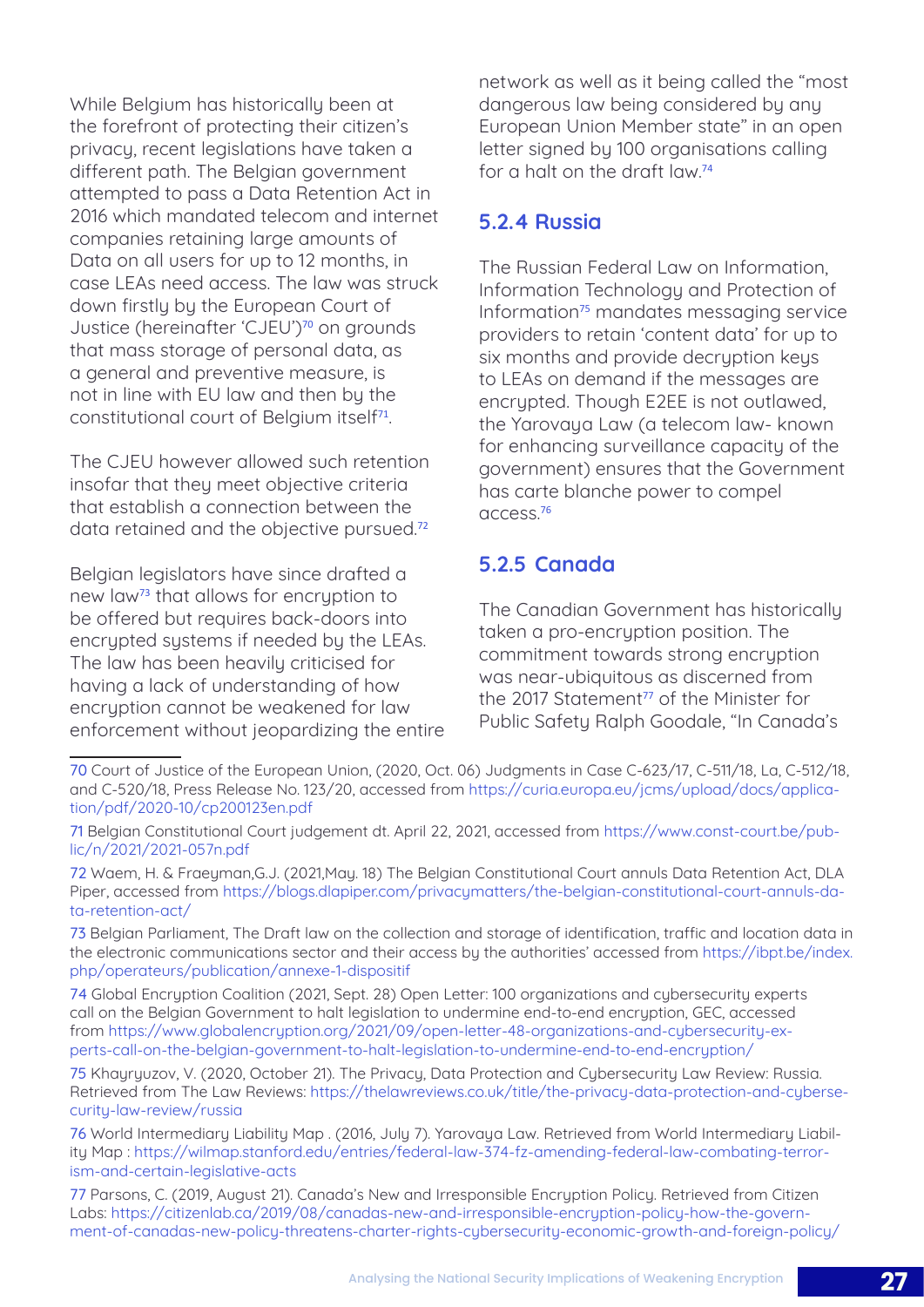<span id="page-35-0"></span>view, while encryption poses challenges for Canadian law enforcement investigators, it also safeguards our cybersecurity and our fundamental rights and freedoms. Canada has no intention of undermining the security of the internet by impeding the use of encruption."

This position has however shifted recently in light of the Communique released by Five Eyes to provide exceptional access. While Canada does not have any law in place to weaken encryption this policy shift has however raised serious concerns.<sup>78</sup>

## 5.2.6 Netherlands

The Netherlands legislated a national data protection law implementing the ideals of the GDPR. Their commitment towards strong encryption was reiterated in the 2016 statement which opposed interference with encruption methods which noted,<sup>79</sup> "Encryption supports respect for privacy and the secret communication of citizens by providing them a means to communicate protected data confidentially and with integrity. This is also important for the exercise of the freedom of expression. For example, it enables citizens, but also allows empowers important democratic functions like journalism by allowing confidential communication."

The Criminal Procedure Code of Netherlands, under Article 126 allows an investigating judge to order someone (although not a suspect) to decrypt any encrypted data, or to provide information on how to do so. This provision is not enforceable against a suspect who enjoys protection against self-incrimination.

#### 78 Ibid.

<sup>79</sup> Brook, C. (2016, January 5). Dutch Government Embraces Encryption, Denounces Back-doors. Retrieved from Threat Post: [https://threatpost.com/dutch-government-embraces-encryption-denounc](https://threatpost.com/dutch-government-embraces-encryption-denounces-backdoors/115778/)[es-back-doors/115778/](https://threatpost.com/dutch-government-embraces-encryption-denounces-backdoors/115778/)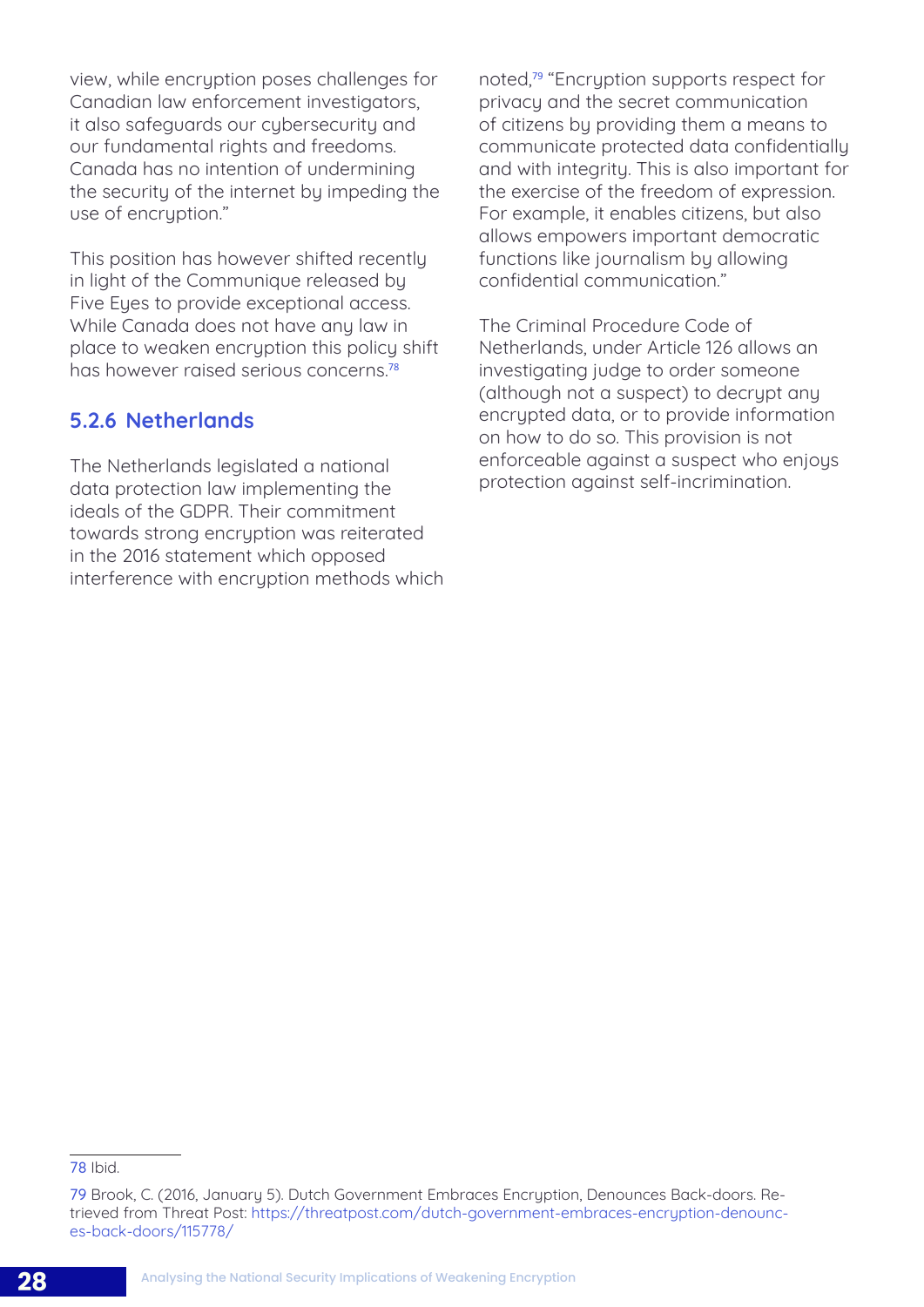## <span id="page-36-0"></span>5.3 Indian Laws Before IT Rules

| 1999 | <b>Kargil Review Committee</b>                                                                                                                                                                                  |
|------|-----------------------------------------------------------------------------------------------------------------------------------------------------------------------------------------------------------------|
|      | Recommended the use of encryption and decryption by intelligence agencies.                                                                                                                                      |
|      | <b>Department of Telecommunications</b>                                                                                                                                                                         |
|      | Prohibited the use of 40-bit key length without prior authorisation. The ISP's were expected to<br>obtain permission and submit decryption keys to the government.                                              |
| 2000 | <b>Information Technology (Certifying Authorities) Rules, 2000</b>                                                                                                                                              |
|      | Introduced the use of Public Key Infrastructure (PKI) for encrypting, signing and authenticating<br>transactions in order to increase online security.                                                          |
|      | <b>SEBI's Report on Internet Trading</b>                                                                                                                                                                        |
|      | Recommended that a 64/128-bit encryption standard to secure transactions and online trading<br>must be available for free use.                                                                                  |
| 2001 | <b>Reserve Bank of India Internet Banking Guidelines</b>                                                                                                                                                        |
|      | Recommended the use of 128-bit Secure Socket Layer (SSL) encryption as an alternative to PKI<br>for increased browser security.                                                                                 |
| 2008 | <b>Information Technology Act Amendment (Section 69)</b>                                                                                                                                                        |
|      | Authorised the Central and State governments to intercept, monitor or decrypt information necessary for<br>the security and/ or sovereignty of the country, for preserving public order or investigating crime. |
| 2009 | <b>Information Technology Act Amendment (Section 84A)</b>                                                                                                                                                       |
|      | Provided for the modes and methods for encryption to promote e-governance and e-commerce.                                                                                                                       |
|      | Information Technology (Procedure and Safeguards for Interception,<br><b>Monitoring and Decryption of Information) Rules, 2009 (Rule 9)</b>                                                                     |
|      | Allowed decryption orders to relate to any information sent to or from "a person or class of<br>persons" or "relate to any subject matter".                                                                     |
| 2010 | <b>SEBI circular on "Securities Trading using Wireless Technology"</b>                                                                                                                                          |
|      | Provided that the Department of Telecom will govern mandatory use of encryption for internet-based<br>trading.                                                                                                  |
| 2011 | <b>Information Technology (Intermediary Guidelines) Rules, 2011</b>                                                                                                                                             |
|      | Mandated that intermediaries must trace the originator of information on their platform when<br>ordered to do so by an authorised government agency.                                                            |
| 2015 | <b>Draft National Encryption Policy, 2015</b>                                                                                                                                                                   |
|      | Permitted the use of encryption subject to several obligations imposed on businesses and citizens<br>alike. Ensured LEA's and other authorities had the power to enforce decryption.                            |
| 2018 | <b>Draft Information Technology (Intermediary Guidelines) Rules, 2018</b>                                                                                                                                       |
|      | Mandated proactive monitoring of illegal content and ensure traceability of originator of the content.                                                                                                          |
| 2019 | <b>Personal Data Protection Bill, 2019 (Clause 24)</b><br>Mandated the use of encryption by every data fiduciary and processor, among other measures, to secure                                                 |
|      | personal data.                                                                                                                                                                                                  |
| 2020 | Report of the Ad hoc Committee in the Rajya Sabha                                                                                                                                                               |
|      | Recommended breaking end to end encryption to avail safe harbour as a result of the Committee's exami-<br>nation of pornography on social media and it's effect on children and society as a whole.             |
|      | <b>POCSO Rules on Child Safety, 2020</b>                                                                                                                                                                        |
|      | Listed the types of information to be shared by intermediaries with LEA's to check CSAM.                                                                                                                        |
|      | A communique released by Five Eyes along with India and Japan<br>Recommended the Big Tech to ensure traceability in end-to-end encrypted platforms.                                                             |
|      | TRAI Recommendations on Regulatory Framework for Over-The-Top (OTT)                                                                                                                                             |
|      | <b>Communication Services</b>                                                                                                                                                                                   |
|      | Recommended that no regulatory intervention was required in the security architecture of end to end<br>encrypted platforms, as meddling with the same may lead to cyber vulnerabilities.                        |
|      | Janani Krishnamurthy v. Union of India                                                                                                                                                                          |
|      | Transferred to the Supreme Court, the case deals with the extent of liability of the Intermediaries to<br>provide information regarding user generated content.                                                 |
| 2021 | <b>Information Technology (Intermediary Guidelines and Digital Media</b><br><b>Ethics Code) Rules, 2021</b><br>Rule 4(2) mandated Originator Traceability for Significant Social Media Intermediaries.          |
|      |                                                                                                                                                                                                                 |

Figure No. 4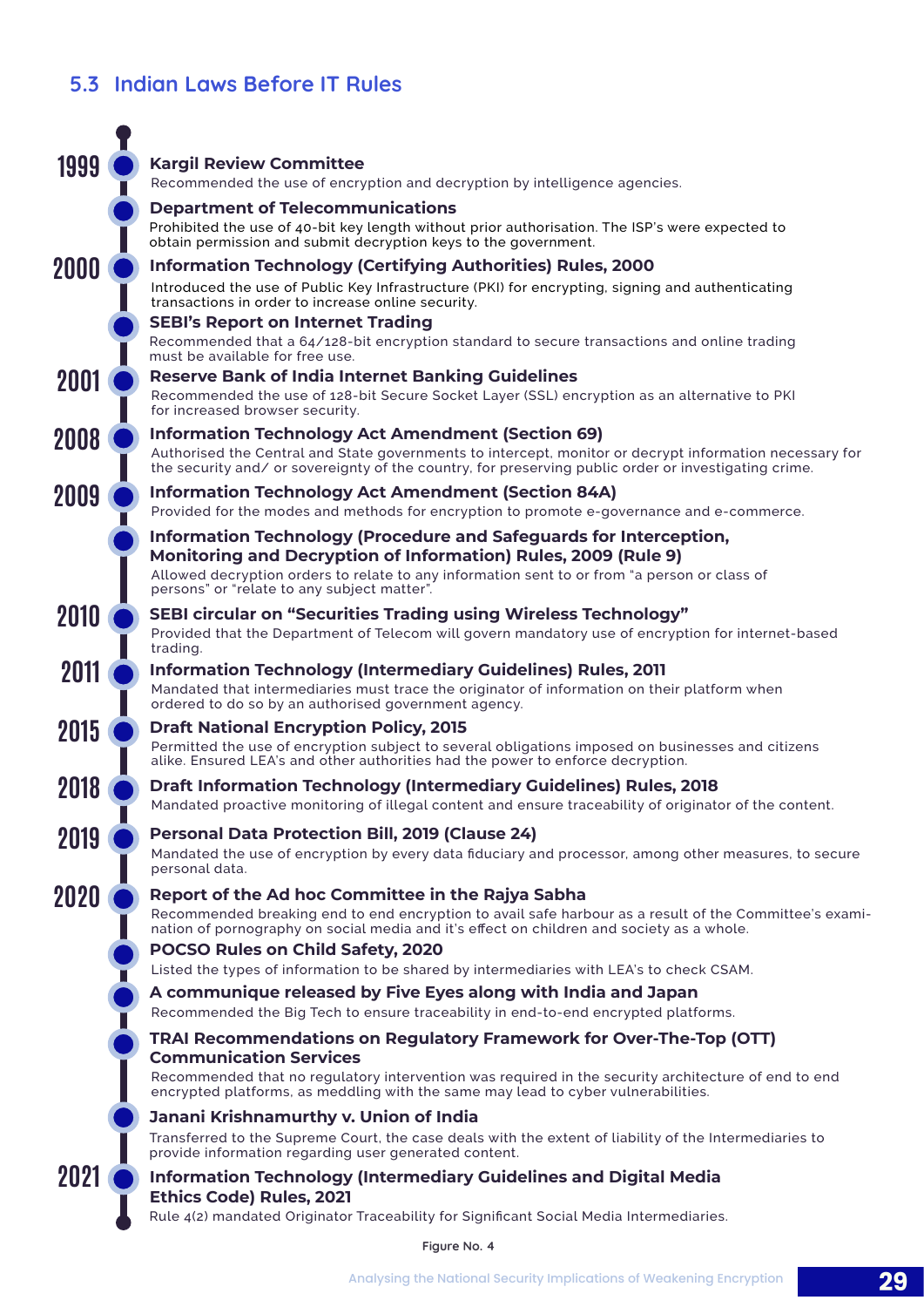## <span id="page-37-0"></span>5.3.1 The Law Matrix

India, like most countries, has tried to find a way around encryption by providing exceptional access, i.e. the power to request or demand interception on content that would otherwise stay encrypted on the different platforms. The relevant provisions of the laws include Section 69 of the Information Technology Act, 2000 read with the Information Technology (Procedure and Safeguards for Interception, Monitoring and Decryption of Information) Rules 2009 ('Decryption Rules'), Section 91 of the Code of Criminal Procedure, and Rule 4(2) of the Information Technology (Intermediary Guidelines and Digital Media Ethics Code) Rules, 2021 ('IT Rules, 2021').

All these laws, through a number of approaches, put an obligation on the platforms operating in India to follow decruption of content upon a request made in line with these rules, and levy penalties for failure to comply with the same.

## 5.3.2 Section 69 and Decryption rules

Section 69 of the IT Act was amended in 2008 to crystallise an obligation of decryption on service providers. As per this provision, government authorities specified in subsection (1) and (3) shall have the power to compel "subscriber or intermediary person in charge of computer resource" to assist in intercepting and decrypting the content on their platforms for the purposes laid down in the subsection (1) of the provision, including cases of a threat to national security, national integrity, public order and decency, or prevention or investigation of crimes.

These conditions for decryption are often considered to be broadly worded with vague terms that increase the chances of decryption manifold. Accordingly, certain procedural safeguards have also been provided under subsection (2), which provides that the orders may only be passed by the concerned authorities must comply with.

It was in exercise of the power to prescribe such safeguards under Section 69(2) that the Decryption Rules<sup>80</sup> were put in place. Through these rules the protocol and the parameters of decryption were defined. For instance, Rule 3 deals with the passing of the specific directions for interception or monitoring or decryption of any information, and states that the competent authority can issue an order for the decryption "of any information generated, transmitted, received or stored in any computer resource."

Additionally, Rule 8 places an obligation on the authority directing decryption to ensure that no alternative to collecting the information exists. It is also important to note Rule 13, enforces an obligation for assisting with decryption to the extent possible, thus keeping the service providers open to maintain end-to-end encryption on their platforms.

One of the most controversial of the rules however, is Rule 9 allowing for decryption for specific information exchanged between any "person or class of persons" and related to "any subject matter." This provision broadens the scope of decryption requests and raises the risk of targeting vulnerable groups.

Section 69 and the Decruption Rules are important points of discussion in the encryption debate considering the penalty provisions which provide for fines and imprisonment for up to seven years for instances of non-compliance by any person, including an intermediary.

<sup>80</sup> MeiTY notification, Rules under S.69 IT Act, 27<sup>th</sup> November, 2009, [https://www.meity.gov.in/writereaddata/](https://www.meity.gov.in/writereaddata/files/Information%20Technology%20%28Procedure%20and%20Safeguards%20for%20Interception%2C%20Monitoring%20and%20Decryption%20of%20Information%29%20Rules%2C%202009.pdf) [files/Information%20Technology%20%28Procedure%20and%20Safeguards%20for%20Interception%2C%20](https://www.meity.gov.in/writereaddata/files/Information%20Technology%20%28Procedure%20and%20Safeguards%20for%20Interception%2C%20Monitoring%20and%20Decryption%20of%20Information%29%20Rules%2C%202009.pdf) [Monitoring%20and%20Decryption%20of%20Information%29%20Rules%2C%202009.pdf](https://www.meity.gov.in/writereaddata/files/Information%20Technology%20%28Procedure%20and%20Safeguards%20for%20Interception%2C%20Monitoring%20and%20Decryption%20of%20Information%29%20Rules%2C%202009.pdf)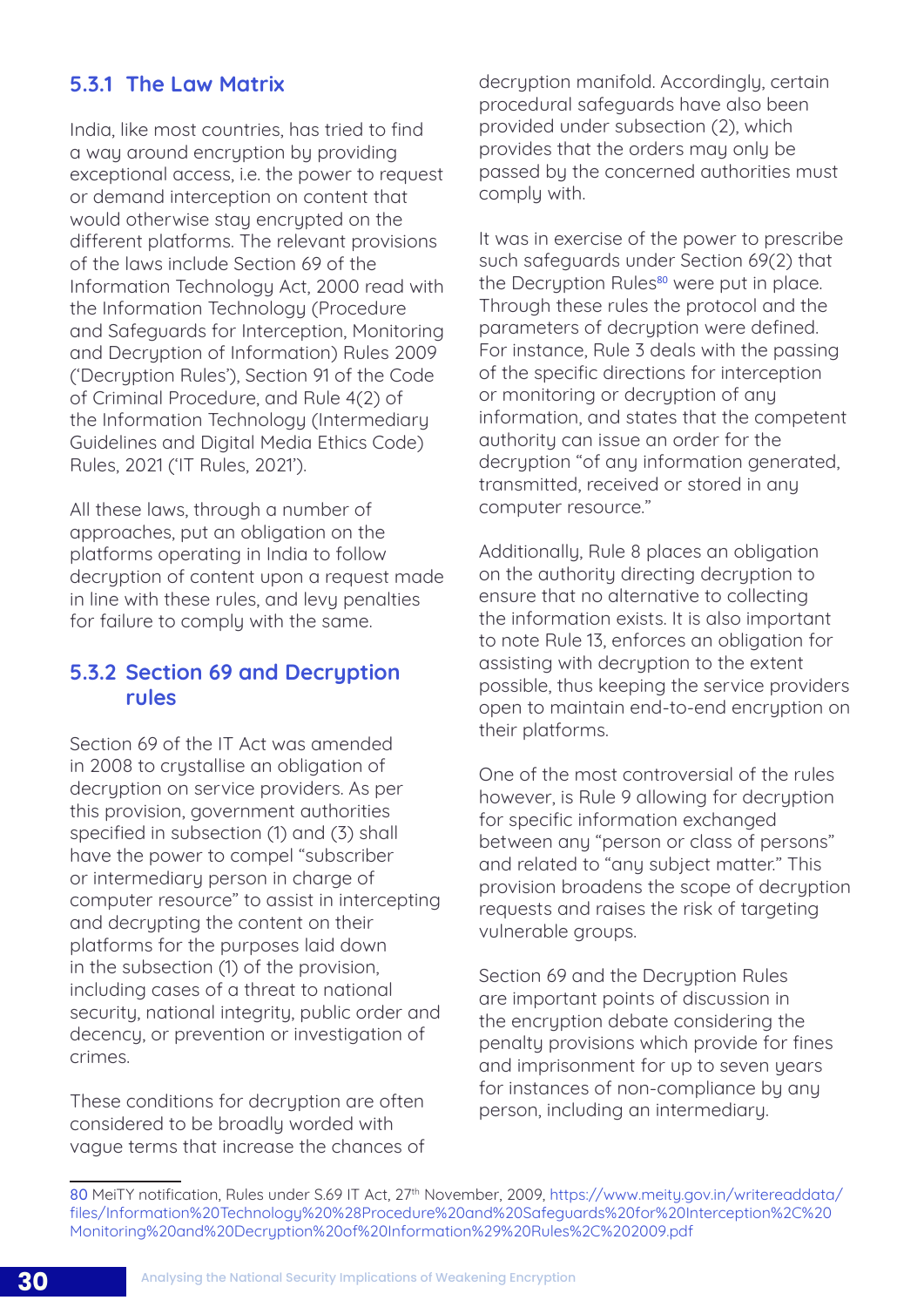## <span id="page-38-0"></span>5.3.3 Section 91 of the Code of Criminal Procedure

This section contains the most basic provisions for governmental right to summons and producing documents or other things, held physically on technological and internet platforms by private entities. The section states that "whenever any Court or any officer in charge of a police station considers that the production of any document or other thing is necessary or desirable for the purposes of any investigation, inquiry, trial or other proceeding under this Code by or before such Court or officer, such Court may issue a summons, or such officer a written order, to the person in whose possession or power such document or thing is believed to be, requiring him to attend and produce it, or to produce it, at the time and place stated in the summons or order."

It should be noted that this section authorises not just the courts, but also executive bodies to approach privatesector organizations for gaining access to communication information. This section can therefore be used by governmental bodies to access basic subscriber information and other meta data, especially from telecom and internet companies, without much judicial oversight.

However, the jurisprudence on this section has evolved overtime to develop certain safeguards on the use of this section such as the judgement in State of Orissa v. Debendra Nath Padhi,<sup>81</sup> which restricted the use of this Section 'roving and fishing' enquiries, and the one in Suresh Kumar v. C Sandhumani,<sup>82</sup> which places an obligation on the police authorities to show that the

person against whom such summons are issued hold records that are important for the case at hand.

## 5.4 IT Rules 2021

The Information Technology (Intermediary Guidelines and Digital Media Ethics Code) Rules, 2021 (hereinafter 'IT Rules 2021') were introduced to tackle the emerging challenges in the digital space. This section seeks to discuss its cybersecurity implications and interaction with the Puttaswamy judgement.

## 5.4.1 Traceability and the Puttaswamy Test

The growing challenge of fake news and CSAM on messaging platforms has been a concern for the State for a while, and the legal solution for this issue is, IT Rules 2021 Rule  $4(2)^{83}$  of the which mandates enabling originator traceability (the identity of the person who generated a message) on significant social media messaging platforms. While the rules clarify that the provision is supposed to be used only in cases of serious offences, most of the categories of offences mentioned are open ended and can easily be subjected to abuse.

The rule also mentions that in doing so the intermediary shall not be required to disclose the content of the message, however when read alongside the decruption rules, the State authorities have the power to demand not just the content of the message but the details of all the recipients of the said message and not just its originator.<sup>84</sup>

<sup>81</sup> State of Orissa v Debendranath Padhi, 497 of 2001 (Supreme Court Of India November 29, 2004).

<sup>82</sup> Suresh Kumar v C Sandhumani, Crl. OP No.20741 of 2015 and M.P.No.1 of 2015 (Madras High Court October 18, 2015).

<sup>83</sup> Government of India. (2021, February 25). Intermediary Guidelines and Digital Media Ethics Code. Retrieved from The Gazette of India: [https://www.meity.gov.in/writereaddata/files/Intermediary\\_Guidelines\\_and\\_Digi](https://www.meity.gov.in/writereaddata/files/Intermediary_Guidelines_and_Digital_Media_Ethics_Code_Rules-2021.pdf)[tal\\_Media\\_Ethics\\_Code\\_Rules-2021.pdf](https://www.meity.gov.in/writereaddata/files/Intermediary_Guidelines_and_Digital_Media_Ethics_Code_Rules-2021.pdf)

<sup>84</sup> Rodriguez, K. (2021, June 2). Why Indian Courts Should Reject Traceability Obligations. Retrieved from EFF: <https://www.eff.org/deeplinks/2021/06/why-indian-courts-should-reject-traceability-obligations>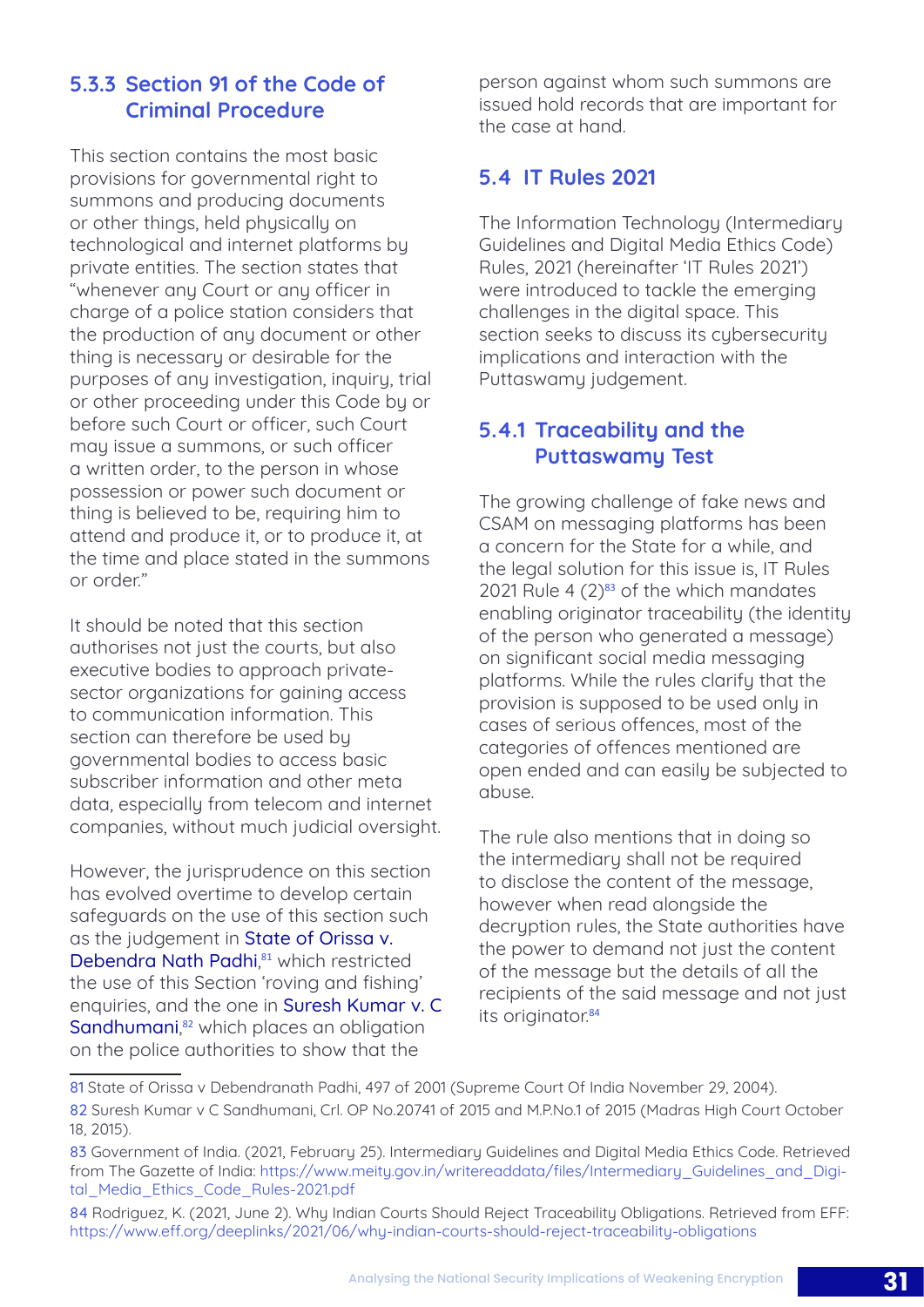<span id="page-39-0"></span>These provisions will be the end of E2EE as it is technically impossible to introduce traceability without breaking encryption. Further traceability is an ineffective tool for LEAs given that it can be easily spoofed leading to innocent citizens being falsely incriminated<sup>85</sup>

The provision also fails to satisfy the Puttaswamy mandate<sup>86</sup> wherein the Supreme Court proposed a four-fold test to determine the validity of restrictions on privacy, which calls for the existence of a legitimate aim, suitability or rational nexus, necessity, and proportionality.

The aim of preventing threat to national security is too broad and vague given that there does not exist any precise clear definition of national security either under these rules or anywhere else. The solution is not suitable given that cybercriminals can easily shift to unregulated encrypted platforms<sup>87</sup> which implies that the government will not even get meta data, from platforms that currently provide them.

The argument of necessity also fails to stand due to the existence of less restrictive measures like meta data analysis and development of traditional surveillance technologies. Further, given that undermining E2EE not just makes the platform even more vulnerable to attack by cybercriminals but also to foreign espionage and hence the proposed solution would lead to far greater national security threats, thereby defeating the argument of proportionality as well.

### 5.4.2 Back-doors and Traceability

Developing capabilities for originator traceability on E2EE platforms is the same as building a back-door. Traceability is simply another way to find who 'sent' the message. Rule 4(2) of the new Rules does not merely enforce a policy but mandate development of technical capabilities to enforce a policy. The risks with 'originator traceability' remain exactly the same as with 'back-doors' viz:

- Can be repurposed and abused:
- Can be accessed illegally;
- Is not fool-proof; and
- Not useful.

Another crucial concern is that Rule 4(2) of the new Rules does not prescribe the technical architecture to enforce traceability. In the absence of any known technology that can ensure traceability without severely weakening privacy, the mandate is impossible to implement to the extent it conflicts with Article 21 of the Constitution.

87 Graham, R. (2016). How Terrorists Use Encryption. CTC Sentinel, 9(6), 20-26. Dearden, L. (2015, September 16). British Isis jihadists 'had phones hacked by GCHQ' before they were killed by drone strikes. Retrieved from [https://www.independent.co.uk/news/uk/home-news/british-isis-jihadists-had](https://www.independent.co.uk/news/uk/home-news/british-isis-jihadists-had-phones-hacked-gchq-they-were-killed-drone-strikes-10503076.html)[phones-hacked-gchq-they-were-killed-drone-strikes-10503076.html](https://www.independent.co.uk/news/uk/home-news/british-isis-jihadists-had-phones-hacked-gchq-they-were-killed-drone-strikes-10503076.html)

<sup>85</sup> The Hindu Business Line. (2021, May 26). WhatsApp drags Govt to court on new message tracing rules . Retrieved from Business Line: [https://www.thehindubusinessline.com/companies/whatsapp-drags-govt-to](https://www.thehindubusinessline.com/companies/whatsapp-drags-govt-to-court-against-new-it-rule-on-tracing-message-originator/article34646461.ece)[court-against-new-it-rule-on-tracing-message-originator/article34646461.ece](https://www.thehindubusinessline.com/companies/whatsapp-drags-govt-to-court-against-new-it-rule-on-tracing-message-originator/article34646461.ece)

<sup>86</sup> Grover, G., Rajwade, T., & Katira, D. (2021, July 14). THE MINISTRY AND THE TRACE: SUBVERTING END-TO- END ENCRYPTION. NUJS Law Review. See also Rizvi,K. & Singh,S. (2021,Mar.15) Does The Traceability Requirement Meet The Puttaswamy Test?, Live Law. Retrieved from [https://www.livelaw.in/columns/the-put](https://www.livelaw.in/columns/the-puttaswamy-test-right-to-privacy-article-21-171181)[taswamy-test-right-to-privacy-article-21-171181](https://www.livelaw.in/columns/the-puttaswamy-test-right-to-privacy-article-21-171181)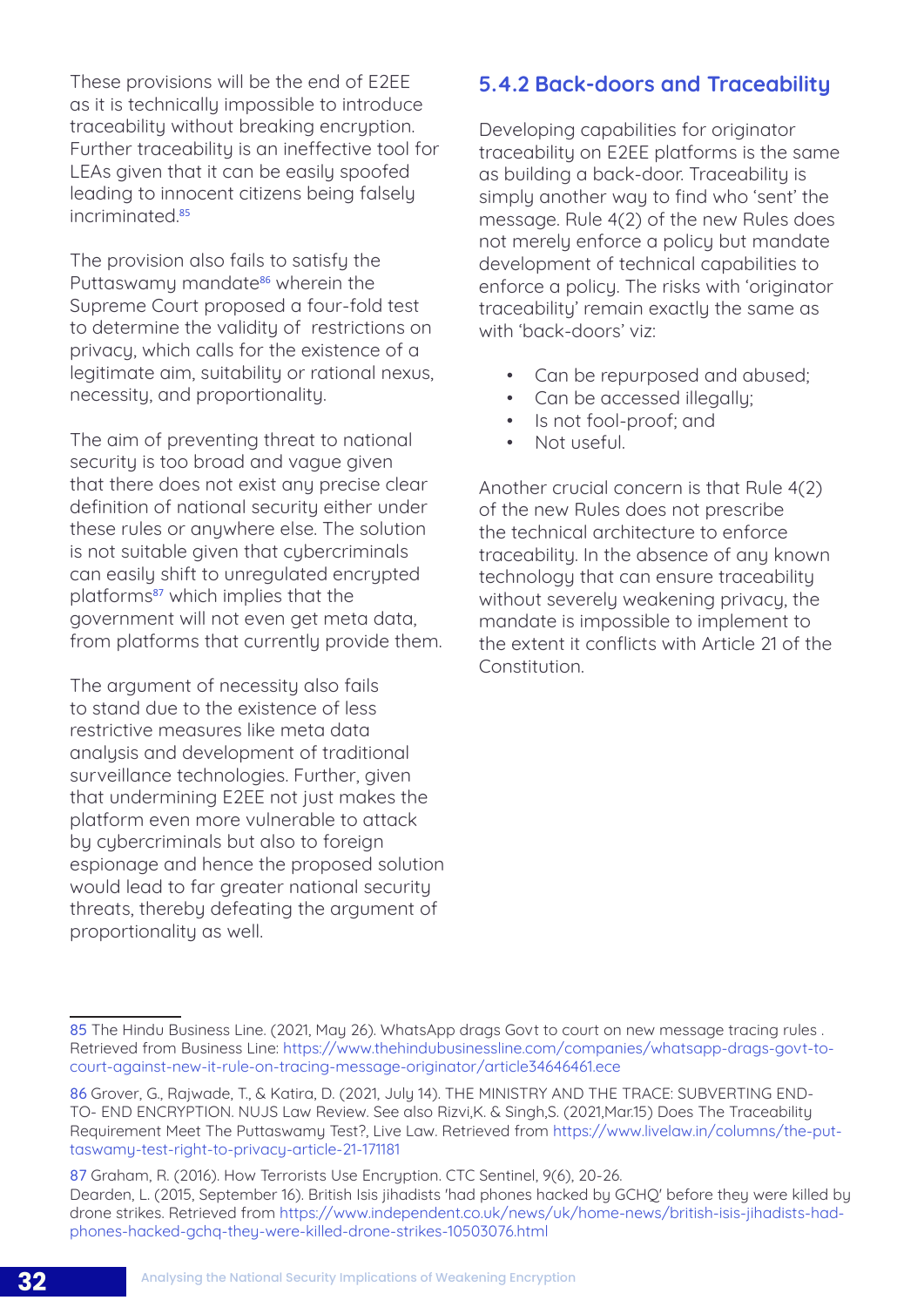## <span id="page-40-0"></span>**6 Recommendations**

## 6.1 Create an action plan for reducing encryption debt

A net importer of weapons with no indigenous capability to build, maintain and service them, cannot be a credible military power. Correspondingly, a net importer of encryption technologies with no capability to build, break and maintain them, cannot be a credible cyber power. Given that more and more weapon systems and critical infrastructure are getting digitized, a nation-state which has encryption debt (like India) will always be vulnerable.

Similar to how a country in debt, cannot hope to come out of it, by going deeper into debt, encryption debt cannot be reduced by becoming more hostile to encruption, as it erodes whatever cuber capabilities that exist, across the spectrum. Hence an action plan for reducing encryption debt is a must, and developing a E2EE stack, offers a faster way to get there.

## 6.2 Pause encryption hostile laws

The draft encryption policy of 2015 was withdrawn after wide spread criticism, that it will worsen the existing cuber vulnerabilities, as it would have reduced protection across all sectors, including critical infrastructure.

E2EE messaging tools and applications are now being used by at least 400 million users in India, which is 25% of the population. Hence mandating 'originator traceability' which cannot be implemented without breaking E2EE, puts every one of these users at risk. It also further dissuades anyone else in working on furthering the field of encryption within India, thereby disrupting the potential to offer better products and services, and harms national interests, given the well-known encryption debt.

National security simply cannot mean, security and data access for the intelligence agencies and LEAs and vulnerability for everyone else. Hence hostile encryption laws, must be paused and better ways to address the issues needs to be evolved.

### 6.3 Commit to surveillance reforms

LEAs and intelligence agencies have serious capability issues to monitor domestic threats, who are increasingly relying on digital tools for communications, as interviews indicate. This results in passing of laws that are encryption hostile, which further worsens the encryption debt and increases vulnerabilities of everyone, thus worsening national security issues.

One way to stop this worsening spiral is simultaneous and co-ordinated actions on strengthening oversight mechanisms on data collection and interception tools, techniques and procedures used by LEAs and intelligence agencies, coupled with investment on enhancing data analysis capabilities, from data sources that already exist.

This also implies that all stakeholders in the criminal justice sustem must be sensitized about the complex dual-use dynamics that form the basis of encryption technologies. Further judicial and other officers having the power to order disclosure of data must be regularly upskilled on technology and cybersecurity issues. Given that many LEA officials face challenges owing to lack of technical expertise by the adjudicating officer having the power to issue legal warrants for disclosure of information, such periodic training is extremely crucial.

## 6.4 A nationwide study to gauge the requirements of the LEAs & Intelligence Agencies

It is not always a question of access to plaintext but that of access to even basic subscriber information from transnational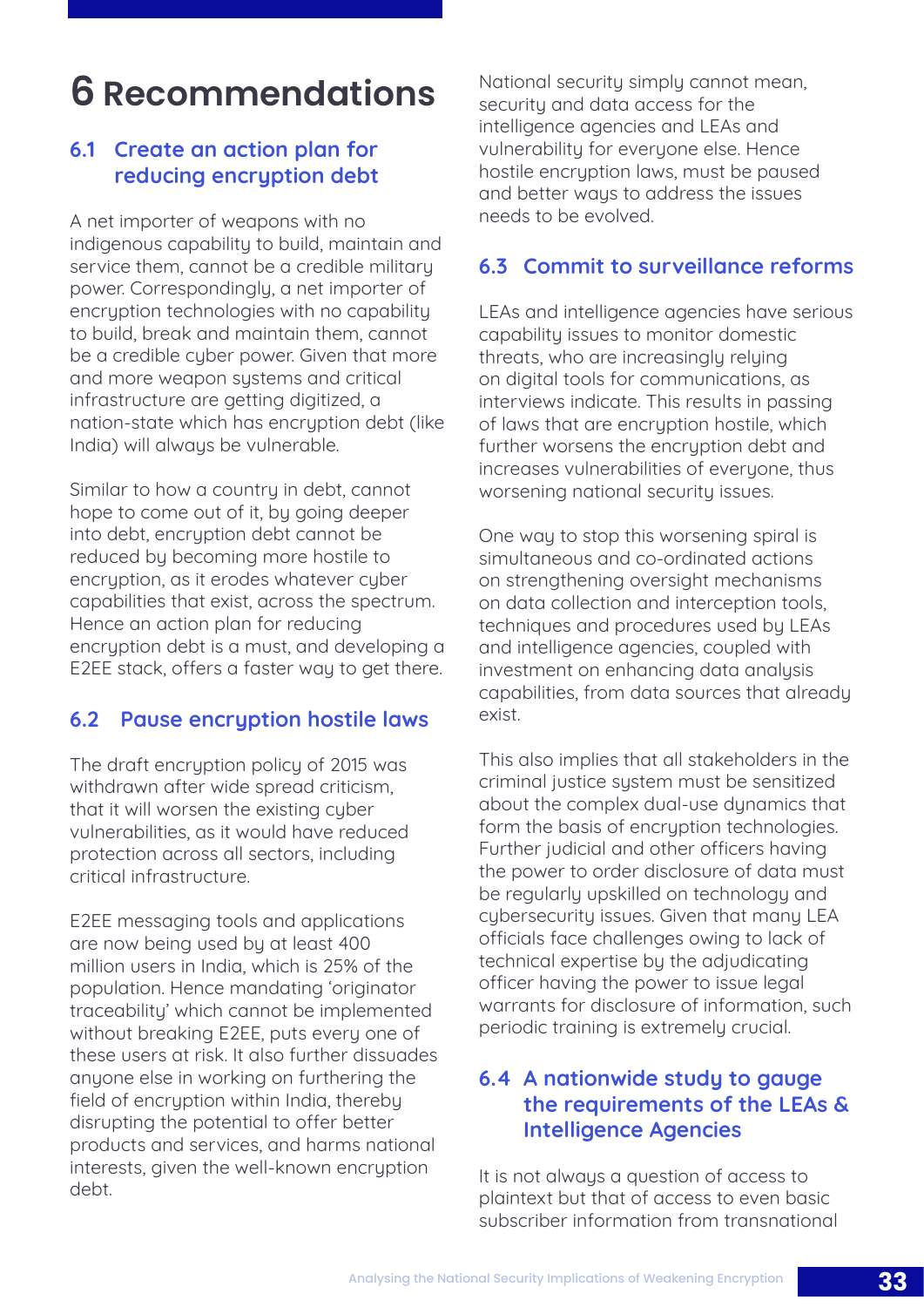companies. There is a need for a study which aims to understand where our LEAs and Intelligence Agencies are facing challenges, more importantly in terms of access. The study should also assess the need of modern technology required by the said institutions. The need for advance technology for lawful hacking and meta data analysis must be assessed and catered to. While acquiring technology or building technical capabilities, one must ensure that the technology itself or its use does not violate the Puttaswamy Test and the Data Minimization requirement envisaged in the Personal Data Protection Bill, 2019. Similar studies to understand the requirements of the LEAs and intelligence agencies in EU have been very useful in having an informed legal and policy debate on the next steps to ensure national security.